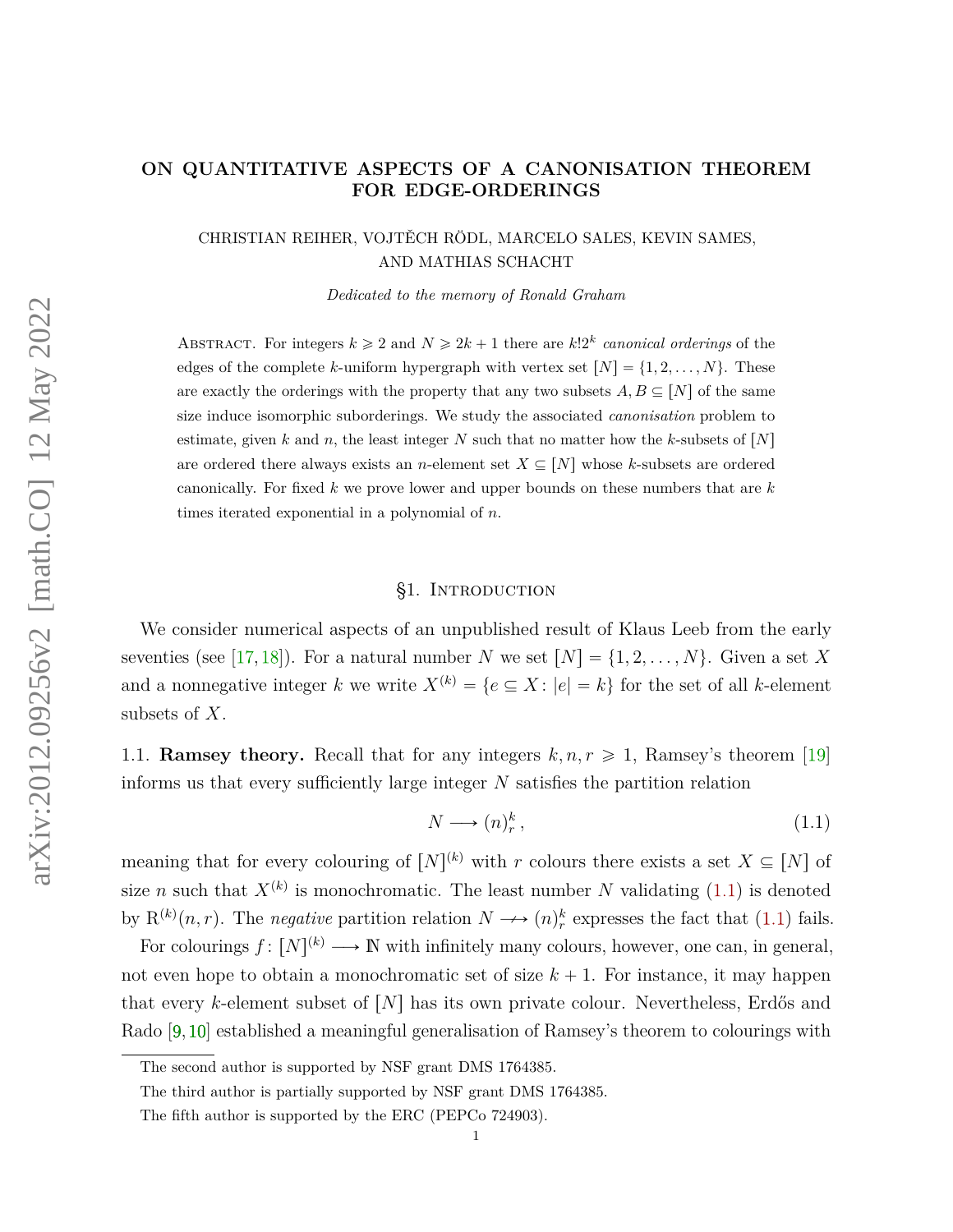infinitely many colours, even if the ground sets stay finite. In this context it is convenient to regard such colourings as equivalence relations, two *k*-sets being in the same equivalence class if and only if they are of the same colour. Now Erdős and Rado [\[9,](#page-34-0) [10\]](#page-34-1) call an equivalence relation on  $[N]^{(k)}$  *canonical* if for any two subsets  $A, B \subseteq [N]$  of the same size the equivalence relations induced on  $A^{(k)}$  and  $B^{(k)}$  correspond to each other via the order preserving map between *A* and *B*. So, roughly speaking, an equivalence relation is canonical if you cannot change its essential properties by restricting your attention to a subset. It turns out that for  $N \ge 2k + 1$  there are always exactly  $2^k$  canonical equivalence relations on  $[N]^{(k)}$  that can be parametrised by subsets  $I \subseteq [k]$  in the following natural way. Let  $x, y \in [N]^{(k)}$  be two *k*-sets and let  $x = \{x_1, \ldots, x_k\}$  as well as  $y = \{y_1, \ldots, y_k\}$  enumerate their elements in increasing order. We write  $x \equiv_I y$  if and only if  $x_i = y_i$  holds for all  $i \in I$ . Now  $\{\equiv_I: I \subseteq [k]\}$  is the collection of all canonical equivalence relations on  $[N]^{(k)}$ . The *canonical Ramsey theorem* of Erdős and Rado asserts that given two integers *k* and *n* there exists an integer  $\text{ER}^{(k)}(n)$  such that for every  $N \geqslant \text{ER}^{(k)}(n)$  and every equivalence relation  $\equiv$  on  $[N]^{(k)}$  there exists a set  $X \subseteq [N]$  of size *n* with the property that  $\equiv$  is canonical on  $X^{(k)}$ .

This result sparked the development of *canonical Ramsey theory* in the seventies. Let us commemorate some contributions to the area due to RONALD GRAHAM, who was among the main protagonists of Ramsey theory in the  $20<sup>th</sup>$  century: Together with Erdős [\[6\]](#page-34-2), he established a canonical version of van der Waerden's theorem, stating that if for  $N \geqslant EG(k)$ we colour  $[N]$  with arbitrarily many colours, then there exists an arithmetic progression of length *k* which is either monochromatic or receives *k* distinct colours. With Deuber, Prömel, and Voigt [\[3\]](#page-34-3) he later obtained a canonical version of the Gallai-Witt theorem, which is more difficult to state  $\frac{d}{dx}$  in *d* dimensions the canonical colourings for a given configuration  $F \subseteq \mathbb{Z}^d$  are now parametrised by vector subspaces  $U \subseteq \mathbb{Q}^d$  having a basis of vectors of the form  $x - y$  with  $x, y \in F$ . Interestingly, RONALD GRAHAM was also among the small number of co-authors of Klaus Leeb [\[13,](#page-34-4) [14\]](#page-34-5) and in joint work with Rothschild they settled a famous conjecture of Rota on Ramsey properties of finite vector spaces.

The canonisation discussed here concerns linear orderings. We say that a linear order  $([N]^{(k)}, \mathcal{F})$  is *canonical* if for any two sets  $A, B \subseteq [N]$  of the same size the order preserving map from *A* to *B* induces an order preserving map from  $(A^{(k)}, \exists)$  to  $(B^{(k)}, \exists)$ . It turns out that for  $N \ge 2k+1$  there are exactly  $k!2^k$  canonical orderings of  $[N]^{(k)}$  that can uniformly be parametrised by pairs  $(\varepsilon, \sigma)$  consisting of a *sign vector*  $\varepsilon \in \{-1, +1\}^k$  and a permutation  $\sigma \in \mathfrak{S}_k$ , i.e., a bijective map  $\sigma \colon [k] \longrightarrow [k]$ .

<span id="page-1-0"></span>**Definition 1.1.** Let  $N, k \geq 1$  be integers, and let  $(\varepsilon, \sigma) \in \{+1, -1\}^k \times \mathfrak{S}_k$  be a pair consisting of a sign vector  $\varepsilon = (\varepsilon_1, \ldots, \varepsilon_k)$  and a permutation  $\sigma$  of [k]. The ordering  $\rightarrow$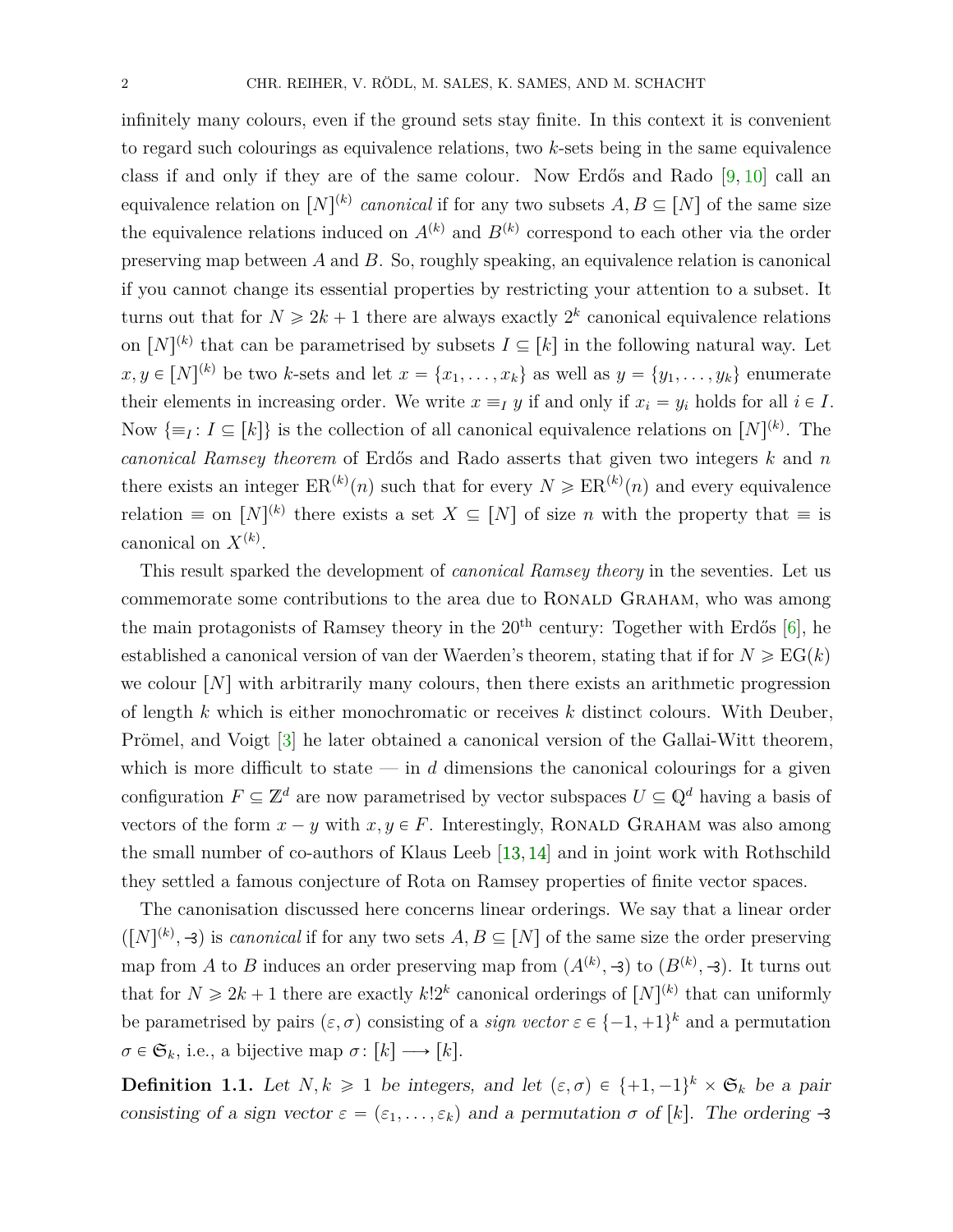on  $[N]^{(k)}$  associated with  $(\varepsilon, \sigma)$  is the unique ordering with the property that if

$$
1 \leq a_1 < \cdots < a_k \leq N \quad \text{and} \quad 1 \leq b_1 < \cdots < b_k \leq N \,,
$$

then

$$
\{a_1,\ldots,a_k\} \rightarrow \{b_1,\ldots,b_k\} \iff (\varepsilon_{\sigma(1)}a_{\sigma(1)},\ldots,\varepsilon_{\sigma(k)}a_{\sigma(k)}) <_{\text{lex}} (\varepsilon_{\sigma(1)}b_{\sigma(1)},\ldots,\varepsilon_{\sigma(k)}b_{\sigma(k)}),
$$

where  $\lt_{\text{lex}}$  denotes the lexicographic order on  $\mathbb{Z}^k$ .

It is readily seen that such an ordering  $\rightarrow$  associated with  $(\varepsilon, \sigma)$  does indeed exist, that it is uniquely determined, and, moreover, canonical. Conversely, for  $N \geq 2k + 1$  every canonical ordering is of this form (see Lemma [3.8](#page-20-0) below). We proceed by stating the aforementioned unpublished theorem due to Klaus Leeb.

**Theorem 1.2** (Leeb). For all positive integers  $k$  and  $n$  there exists an integer  $L^{(k)}(n)$  such *that for every*  $N \ge L^{(k)}(n)$  *and every ordering*  $([N]^{(k)}, \exists)$  *there is a set*  $X \subseteq [N]$  *of size n such that*  $(X^{(k)}, -3)$  *is canonical.* 

In the sequel,  $L^{(k)}(n)$  will always refer to the least number with this property. As we shall prove, for fixed  $k \geq 2$  the dependence of  $L^{(k)}(n)$  on *n* is *k* times exponential in a polynomial of *n*.

<span id="page-2-0"></span>1.2. **Bounds.** The study of the Ramsey numbers  $R^{(k)}(n,r)$  has received extensive interest (see e.g.  $[2, 7, 8, 15]$  $[2, 7, 8, 15]$  $[2, 7, 8, 15]$  $[2, 7, 8, 15]$  $[2, 7, 8, 15]$  $[2, 7, 8, 15]$  $[2, 7, 8, 15]$ ). To state some of the currently known bounds, one recursively defines *tower functions*  $t_k: \mathbb{N} \longrightarrow \mathbb{N}$  by

$$
t_0(x) = x
$$
 and  $t_{i+1}(x) = 2^{t_i(x)}$ .

Arguing probabilistically Erdős [\[5\]](#page-34-9) showed that  $R^{(2)}(n, 2) \geq 2^{(n+1)/2}$  and Erdős, Hajnal, and Rado [\[8\]](#page-34-8) proved later that  $R^{(k)}(n,2) \geq t_{k-2}(c_k n^2)$  for  $k > 2$ , where  $c_k$  is a positive constant. They also proved  $R^{(k)}(n, 4) \geq t_{k-1}(c_k n)$  for all  $k \geq 2$ , where  $c_k > 0$  is an absolute constant. In the other direction, it is known that  $R^{(k)}(n,r) \leq t_{k-1}(C_{k,r}n)$  (see [\[10\]](#page-34-1)).

Estimates on the canonical Ramsey numbers  $ER^{(k)}(n)$  were studied in [\[16,](#page-35-4) [20\]](#page-35-5). Notably, Lefmann and Rödl proved the lower bound  $ER^{(k)}(n) \geq t_{k-1}(c_k n^2)$ , while Shelah obtained the complementary upper bound  $\text{ER}^{(k)}(n) \leq t_{k-1}(C_k n^{8(2k-1)})$ .

Let us now turn our attention to the Leeb numbers  $L^{(k)}(n)$ . For  $k = 1$ , there exist only two canonical orderings of  $[N]^{(1)}$ , namely the "increasing" and the "decreasing" one corresponding to the sign vectors  $\varepsilon = (+1)$  and  $\varepsilon = (-1)$ , respectively. Thus the well-known Erdős-Szekeres theorem [\[11\]](#page-34-10) yields the exact value  $L^{(1)}(n) = (n-1)^2 + 1$ . Accordingly, Leeb's theorem can be viewed as a multidimensional version of the Erdős-Szekeres theorem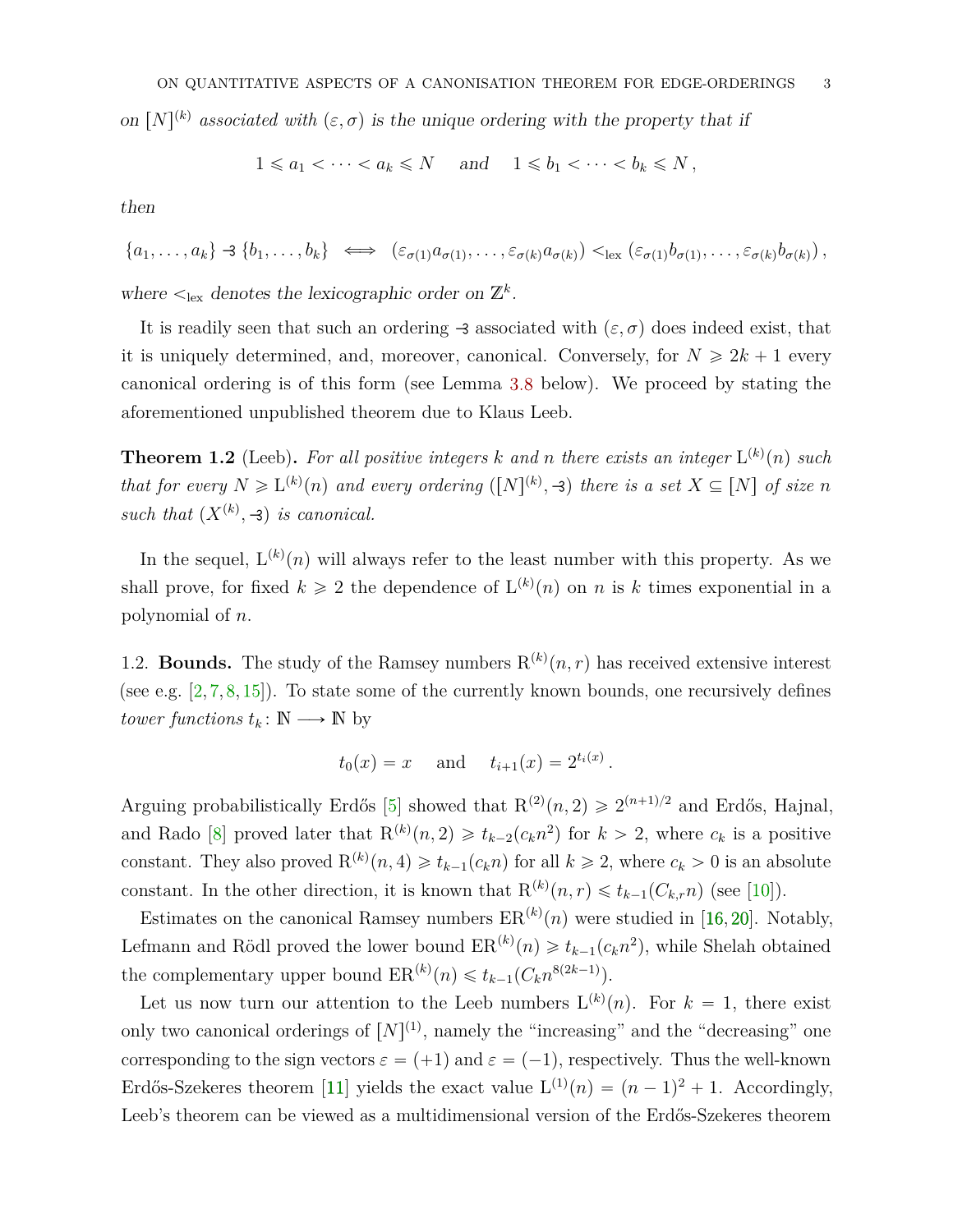and we refer to [\[1\]](#page-34-11) for further variations on this theme. Our own results can be summarised as follows.

<span id="page-3-0"></span>**Theorem 1.3.** *If*  $n \ge 4$  *and*  $R \rightarrow (n-1)^2$ , *then*  $L^{(2)}(n) > 2^R$ *. Moreover, if*  $n \ge k \ge 3$ *, then*  $L^{(k)}(4n+k) > 2^{L^{(k-1)}(n)-1}$ .

Due to the known lower bounds on diagonal Ramsey numbers this implies

 $L^{(2)}(n) \ge t_2(n/2)$  as well as  $L^{(k)}(n) \ge t_k(c_k n)$  for  $k \ge 3$ .

We offer an upper bound with the same number of exponentiations.

<span id="page-3-1"></span>**Theorem 1.4.** For every  $k \geq 2$  there exists a constant  $C_k$  such that  $L^{(k)}(n) \leq t_k(n^{C_k})$ *holds for every positive integer n.*

The case  $k = 2$  of Theorems [1.3](#page-3-0) and [1.4](#page-3-1) was obtained independently by Conlon, Fox, and Sudakov in unpublished work [\[12\]](#page-34-12).

**Organisation.** We prove Theorem [1.3](#page-3-0) in Section [2.](#page-3-2) The upper bound, Theorem [1.4,](#page-3-1) is established in Section [3.](#page-10-0) Lemma [3.3](#page-12-0) from this proof turns out to be applicable to Erdős-Rado numbers as well and Section [4](#page-26-0) illustrates this by showing a variant of Shelah's result, namely  $\text{ER}^{(k)}(n) \leq t_{k-1}(C_k n^{6k}).$ 

#### §2. Lower bounds: Constructions

<span id="page-3-3"></span><span id="page-3-2"></span>2.1. **Trees and combs.** Our lower bound constructions take inspiration from the negative stepping-up lemma due to Erdős, Hajnal, and Rado [\[8\]](#page-34-8). Notice that in order to prove an inequality of the form  $L^{(k)}(n) > N$  one needs to exhibit a special ordering  $([N]^{(k)}, \rightarrow)$ for which there is no set  $Z \subseteq [N]$  of size *n* such that  $\exists$  orders  $Z^{(k)}$  canonically. For us,  $N = 2<sup>m</sup>$  will always be a power of two and for reasons of visualisability we identify the numbers in  $[N]$  with the leaves of a binary tree of height *m*. We label the levels of our tree from the bottom to the top with the numbers in  $\lfloor m \rfloor$ . So the root is at level 1 and the leaves are immediately above level *m* (see Figure [2.1\)](#page-4-0).

Alternatively, we can identify [*N*] with the set  $\{+1, -1\}^m$  of all  $\pm 1$ -vectors of length *m* such that the standard ordering on  $[N]$  corresponds to the lexicographic one on  $\{+1, -1\}^m$ . The literature often works with the number  $0$  instead of  $-1$  here, but for the application we have in mind our choice turns out to be advantageous.

Now every set  $X \subseteq [N]$  generates a tree  $T_X$ , which is the subtree of our binary tree given by the union of the paths from the leaves in  $X$  to the root (see Figure [2.2\)](#page-4-1).

An essential observation on which both the double-exponential lower bound construction for the four-colour Ramsey number of triples and our lower bound on  $L^{(2)}(n)$  rely is that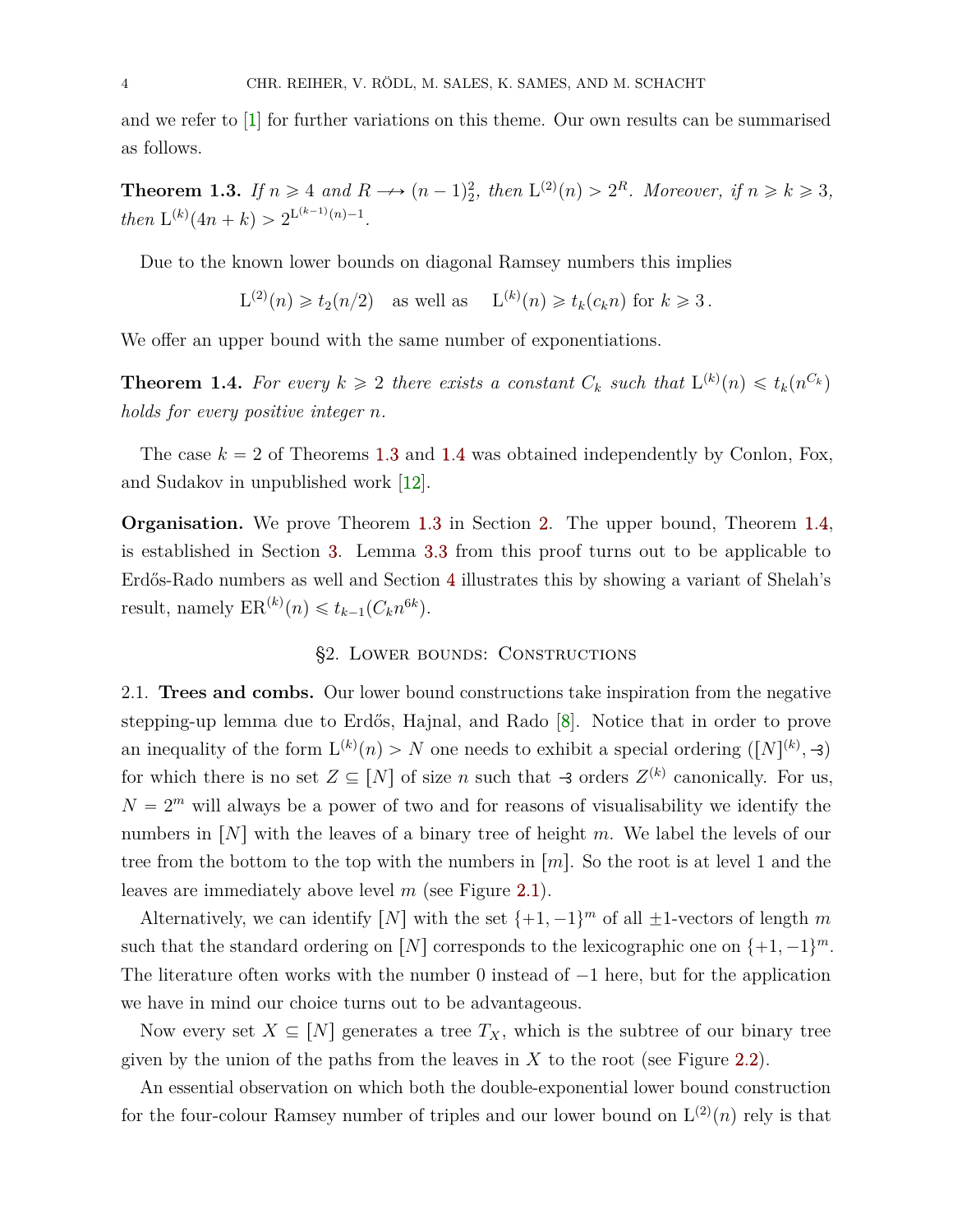<span id="page-4-0"></span>

FIGURE 2.1. The binary tree and its levels for  $m = 3$ .

<span id="page-4-1"></span>

FIGURE 2.2. The auxiliary tree  $T_X$  for  $X = \{2, 3, 7\}.$ 

there are two essentially different kinds of triples: those engendering a "left tree" and those engendering a "right tree". Roughly speaking the difference is that when descending from the leaves to the root, the two elements concurring first are the two smaller ones for left trees and the two larger ones for right trees. For instance, Figure [2.2](#page-4-1) displays a left tree.

To make these notions more precise we introduce the following notation. Given at least two distinct vectors  $x_1, \ldots, x_t \in \{-1, +1\}^m$  with coordinates  $x_i = (x_{i1}, \ldots, x_{im})$  we write

$$
\delta(x_1,\ldots,x_t)=\min\{\mu\in[m]:x_{1\mu}=\cdots=x_{t\mu}\text{ is not the case}\}.
$$

for the first level where two of them differ.

Now let  $xyz \in [N]^{(3)}$  be an arbitrary triple with  $x < y < z$  and set  $\delta = \delta(x, y, z)$ . This means that *x*, *y*, and *z* agree in the first  $\delta - 1$  coordinates, while their entries in the  $\delta^{\text{th}}$ coordinate, which we denote by  $x_{\delta}$ ,  $y_{\delta}$ ,  $z_{\delta}$ , fail to coincide. As a consequence of  $x < y < z$ we know  $x_{\delta} \leq y_{\delta} \leq z_{\delta}$ . Thus  $x_{\delta} = -1$ ,  $z_{\delta} = +1$ , and there remain two possibilities: Depending on whether  $y_{\delta} = -1$  or  $y_{\delta} = +1$  we say that *xyz* forms a *left tree* or a *right tree*, respectively. Equivalently,  $xyz$  yields a left tree whenever  $\delta(x, y) > \delta(y, z)$  and a right tree whenever  $\delta(x, y) < \delta(y, z)$ .

When the triples are coloured with  $\{\text{left}, \text{right}\}$  depending on whether they form left trees or right trees, the monochromatic sets are called *combs*. More explicitly, for

$$
1 \leqslant x_1 < \cdots < x_t \leqslant N
$$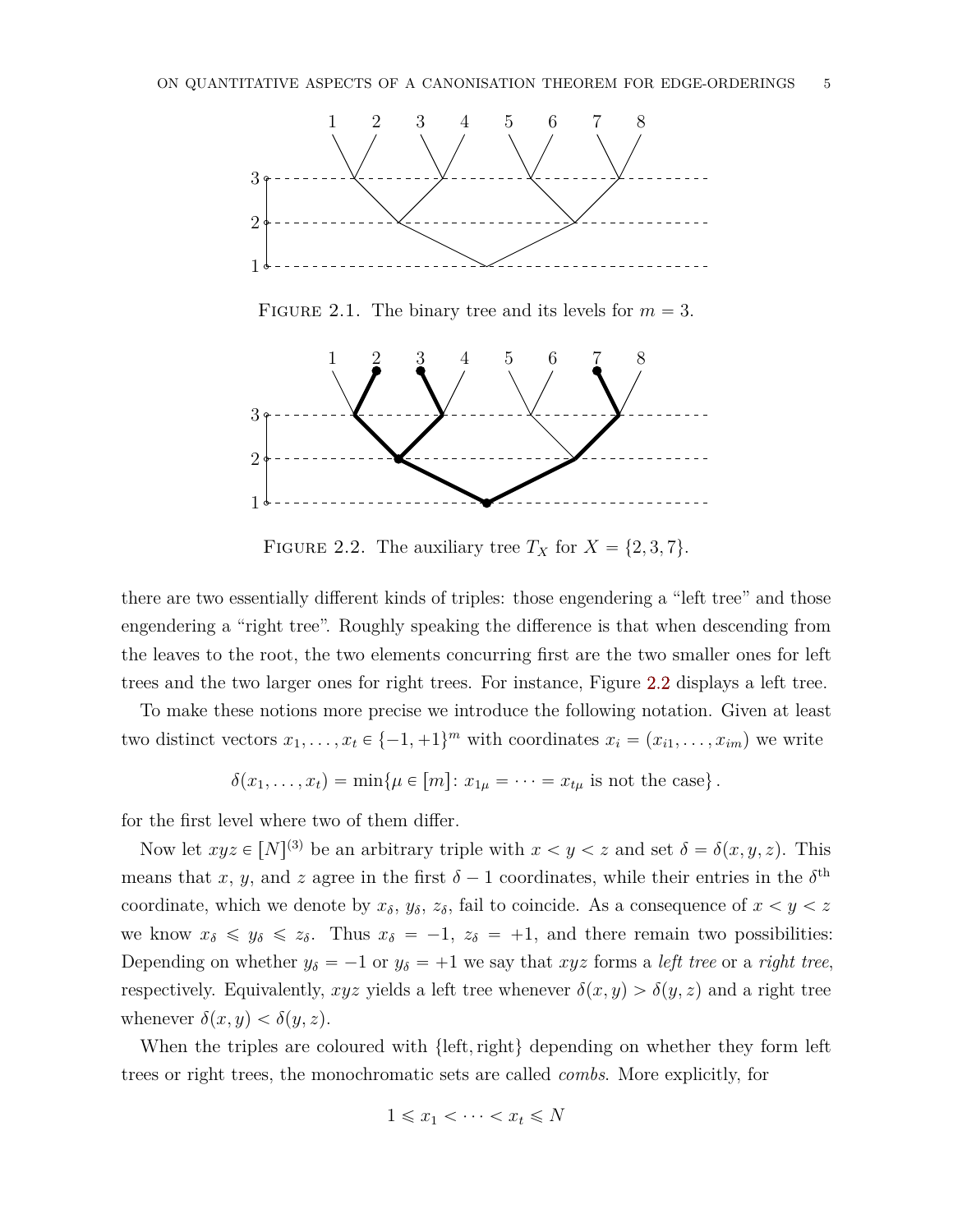<span id="page-5-0"></span>the set  $X = \{x_1, \ldots, x_t\}$  is a *left comb* if  $\delta(x_1, x_2) > \delta(x_2, x_3) > \cdots > \delta(x_{t-1}, x_t)$  and a *right comb* if  $\delta(x_1, x_2) < \delta(x_2, x_3) < \cdots < \delta(x_{t-1}, x_t)$  (see Figure [2.3\)](#page-5-0). For instance, the empty set, every singleton, and every pair are both a left comb and a right comb. Since every triple is either a left tree or a right tree, triples are combs in exactly one of the two directions. Some quadruples fail to be combs.



FIGURE 2.3. A left comb and a right comb.

2.2. **Ordering pairs.** Let us recall that for Ramsey numbers the negative stepping-up lemma shows, e.g., that if  $m \rightarrow (n-1)^2$ , then  $2^m \rightarrow (n)^3$ . As we shall reuse the argument, we provide a brief sketch. Let  $f: [2<sup>m</sup>]^{(3)} \longrightarrow \{\text{left}, \text{right}\}\$  be the colouring telling us whether a triple generates a left tree or a right tree and let  $g: [m]^{(2)} \longrightarrow \{+1, -1\}$  be a colouring exemplifying the negative partition relation  $m \rightarrow (n-1)_2^2$ . Define a colouring

$$
h \colon [2^m]^{(3)} \longrightarrow \{\text{left}, \text{right}\} \times \{+1, -1\}
$$

of the triples with four colours by

$$
h(xyz) = (f(xyz), g(\delta(xy), \delta(yz)))
$$

whenever  $1 \le x < y < z \le 2^m$  (where, for transparency, we abbreviated  $\delta(x, y)$  to  $\delta(xy)$ ). If  $Z \subseteq [2^m]$  is monochromatic with respect to *h*, then, in particular, it needs to be monochromatic for *f*, i.e., *Z* is a comb. Thus, if  $Z = \{z_1, \ldots, z_{|Z|}\}\$  with  $z_1 < z_2 < \cdots < z_{|Z|}$ , then  $\{\delta(z_i, z_{i+1}) : i < |Z|\}$  is a set of size  $|Z| - 1$  whose pairs are monochromatic with respect to g, for which reason  $|Z| - 1 < n - 1$ . In other words, h establishes the desired negative partition relation  $2^m \longrightarrow (n)_4^3$ .

In the light of this reasoning it suffices to construct, in the same setup, an ordering  $([2<sup>m</sup>]$ <sup>(2)</sup>, -3) such that for every triple  $e \in [2<sup>m</sup>]$ <sup>(3)</sup> the colour  $h(e)$  from the foregoing paragraph determines the "isomorphism type" of  $(e^{(2)}, -3)$  and vice versa. Let *xyz* with  $1 \leq x \leq y \leq z \leq 2^m$  be an arbitrary triple and set  $\xi = \delta(xy)$  as well as  $\eta = \delta(yz)$ . Our goal when constructing  $\rightarrow$  is that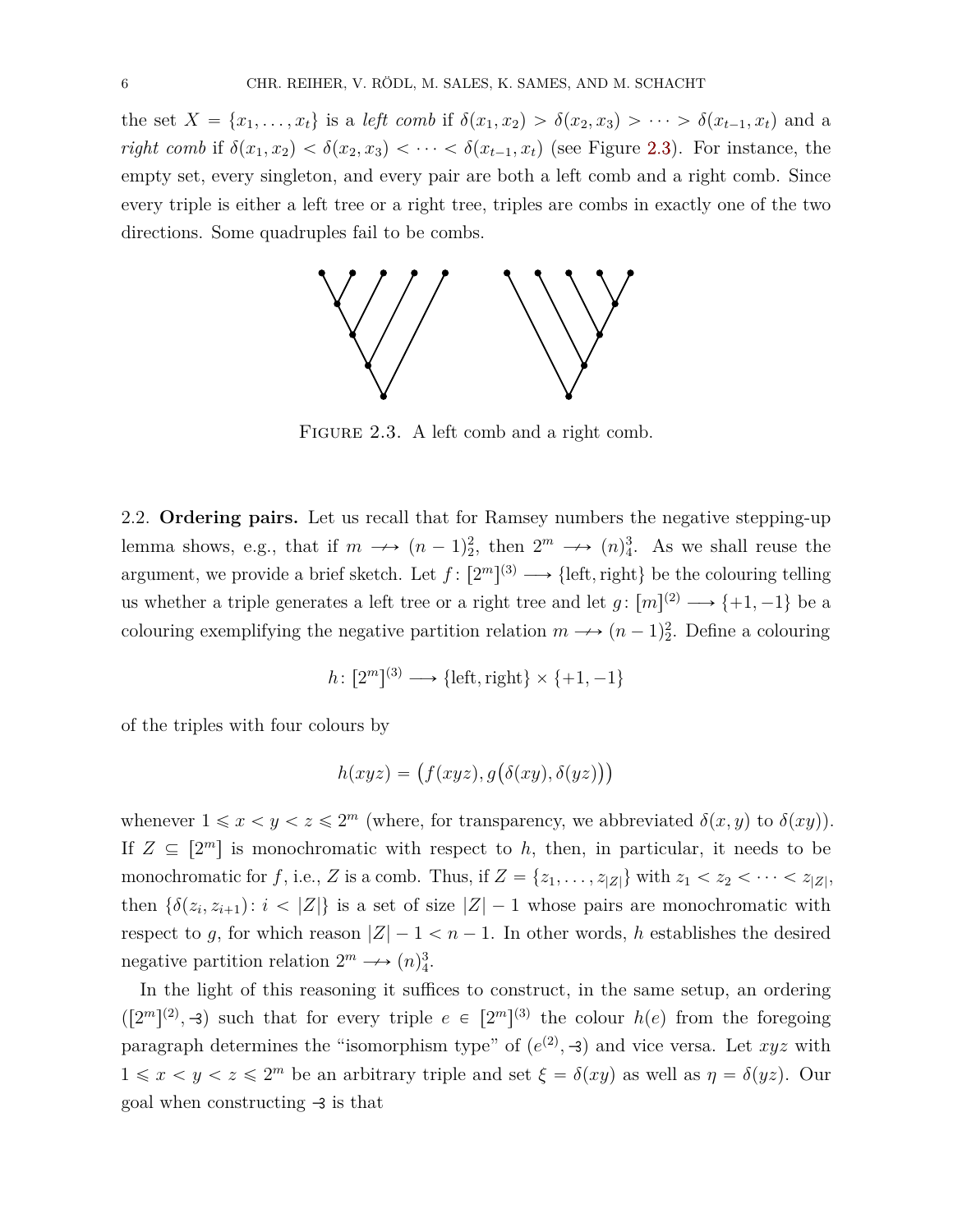| if $xyz$ is a $ $ and | then                                                                                                                                                                                                            |
|-----------------------|-----------------------------------------------------------------------------------------------------------------------------------------------------------------------------------------------------------------|
|                       | left tree $g(\eta, \xi) = +1$ $xy \rightarrow xz \rightarrow yz$ ,<br>left tree $g(\eta, \xi) = -1$ $xy \rightarrow yz \rightarrow xz$ ,<br>right tree $g(\xi, \eta) = +1$ $yz \rightarrow xy \rightarrow xz$ , |
|                       |                                                                                                                                                                                                                 |
|                       |                                                                                                                                                                                                                 |
|                       | right tree $ g(\xi, \eta) = -1   yz \rightarrow xz \rightarrow xy$ .                                                                                                                                            |

If this can be accomplished, then every set  $Z \subseteq [2^m]$ , for which  $(Z^{(2)}, -3)$  is ordered canonically, is monochromatic with respect to the colouring *h* and, therefore, the proof of  $L^{(2)}(n) > 2^m$  will be complete.

Let us introduce one final piece of notation. Given a vector  $x = (x_1, \ldots, x_m) \in \{-1, +1\}^m$ and  $\delta \in [m]$  we define the vector  $x \times \delta \in \{-1, +1\}^{m-\delta}$  by

$$
x \ltimes \delta = (x_{\delta+1}g(\delta,\delta+1),\ldots,x_mg(\delta,m)).
$$

It is easy to see that there exists an ordering  $\rightarrow$  on  $[2^m]^{(2)}$  such that for any two distinct pairs *xy* and  $x'y'$  with  $x < y$  and  $x' < y'$  the following statements hold.

<span id="page-6-1"></span> $(1)$  If  $\delta(xy) \neq \delta(x'y')$ , then

$$
xy \triangleleft x'y' \iff \delta(x'y') < \delta(xy).
$$

<span id="page-6-0"></span>(2) If  $\delta = \delta(xy) = \delta(x'y')$  and at least one of  $x \times \delta \neq x' \times \delta$  or  $y \times \delta \neq y' \times \delta$  holds, then

$$
xy \to x'y' \iff (x \ltimes \delta) \circ (y \ltimes \delta) <_{\text{lex}} (x' \ltimes \delta) \circ (y' \ltimes \delta),
$$

where  $\circ$  indicates concatenation, i.e., that we are comparing  $(2m - 2\delta)$ -tuples lexicographically.

In fact, these two properties alone define a partial order on  $[2^m]^{(2)}$ , which can be extended arbitrarily to a linear order  $-3$ . Note that the condition  $x \times \delta \neq x' \times \delta$  occurring in ([2](#page-6-0)) means that  $x$  and  $x'$  disagree after the  $\delta^{\text{th}}$  coordinate.

It remains to show that these two properties of  $\rightarrow$  imply the four statements in the above table. Let us return to this end to our triple  $xyz$  with  $1 \le x \le y \le z \le 2^m$  and  $\xi = \delta(xy)$ ,  $\eta = \delta(yz)$ . If *xyz* is a left tree, then  $\delta(xz) = \delta(yz) < \delta(xy)$ , for which reason (*[1](#page-6-1)*) implies  $xy \rightarrow xz, yz$  and it remains to compare the latter two pairs. Since  $x \Join \eta \neq y \Join \eta$ , the second rule declares that  $xz \rightarrow yz$  holds if and only if  $x \Join \eta \leq_{\text{lex}} y \Join \eta$ . Now x and y agree in the first  $\xi - 1$  coordinates and continue with  $x_{\xi} = -1$ ,  $y_{\xi} = +1$ . Thus  $x \ltimes \eta$  and  $y \ltimes \eta$  agree in their first  $\xi - \eta - 1$  coordinates and proceed with  $x_{\xi}g(\eta, \xi)$ ,  $y_{\xi}g(\eta, \xi)$ , respectively. So altogether  $xz \rightarrow yz$  is equivalent to  $g(\eta, \xi) = +1$  and we have confirmed the two upper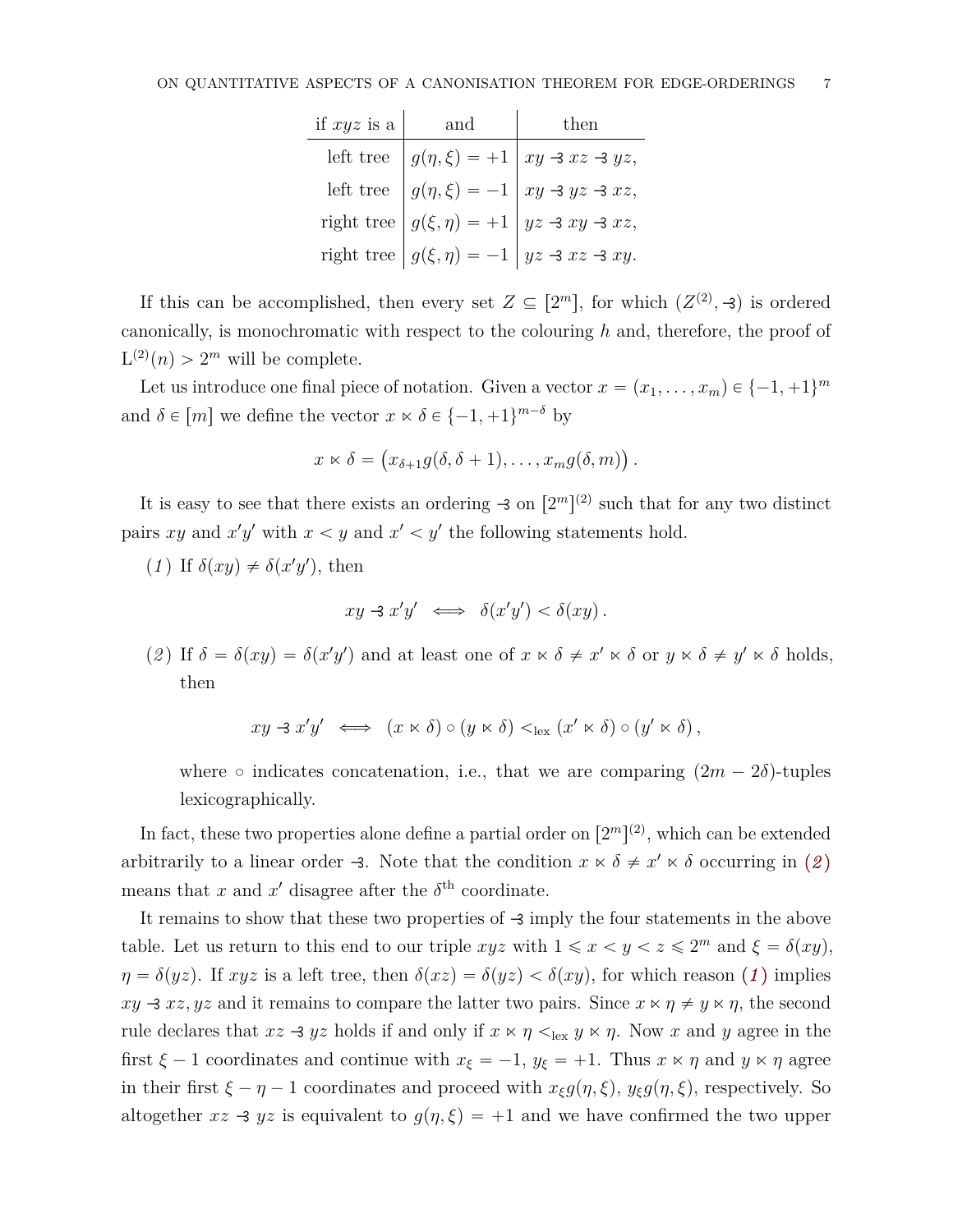rows of the table. The case where *xyz* is a right tree is discussed similarly. Summarising, we have thereby proved the first assertion in Theorem [1.3.](#page-3-0)

2.3. **Negative stepping-up lemma for Leeb numbers.** Throughout this subsection we fix two integers  $k \geq 3$  and  $n \geq k$ . We set  $m = L^{(k-1)}(n) - 1$  and study orderings on  $[2^m]^{(k)}$ , where  $2^m$  is again identified with  $\{+1, -1\}^m$ . We are to exhibit an ordering  $\left( \left[ 2^m \right]^{(k)} , \exists \right)$  without canonically ordered subsets of size  $4n + k$ . Preparing ourselves we consider the following concept.

<span id="page-7-2"></span>**Definition 2.1.** A set  $Z \subseteq [2^m]$  is said to be *impeded* (see Figure [2.4\)](#page-7-0) if there exist two elements  $x < y$  in  $Z$  with the following properties.

- <span id="page-7-1"></span>(*a* ) At least *k* members of *Z* lie between *x* and *y*.
- (*b*) Setting  $\delta = \delta(x, y)$  there exist  $x', x'', y', y'' \in Z$  such that  $x < x' < x'' < y'' < y' < y$ and  $x''_{\delta} = -1$  while  $y''_{\delta} = +1$ .

<span id="page-7-0"></span>

Figure 2.4. An impeded set *Z*.

Roughly speaking, every unimpeded set contains a large comb.

<span id="page-7-3"></span>**Lemma 2.2.** *Every set*  $Z \subseteq [2^m]$  *is either impeded or possesses two subsets*  $L, R \subseteq Z$  *with*  $|L| + |R| \ge \frac{1}{2}(|Z| - k + 1)$  forming a left comb and a right comb, respectively.

*Proof.* Otherwise let *Z* be a minimal counterexample. Since every set with at most two elements is a two-sided comb, we have  $|Z| \ge k + 2$ . Now the vectors  $x = \min(Z)$  and  $y = \max(Z)$  $y = \max(Z)$  $y = \max(Z)$  satisfy part (*a*) of Definition [2.1.](#page-7-2) Let *x*', *x*<sup>"</sup> be the second and third-smallest vector in *Z* and, similarly, let *y*' and *y*<sup>*n*</sup> be the second and third largest one. If both  $x''_{\delta} = -1$ and  $y''_{\delta} = +1$  would hold, where  $\delta = \delta(x, y)$ , then the set *Z* were impeded, contrary to its choice.

Thus at least one of the cases  $x''_{\delta} = +1$  and  $y''_{\delta} = -1$  occurs and for reasons of symmetry we may suppose that  $x''_{\delta} = +1$ . The set  $Z_{\star} = Z \setminus \{x, x'\}$  cannot be impeded for then *Z*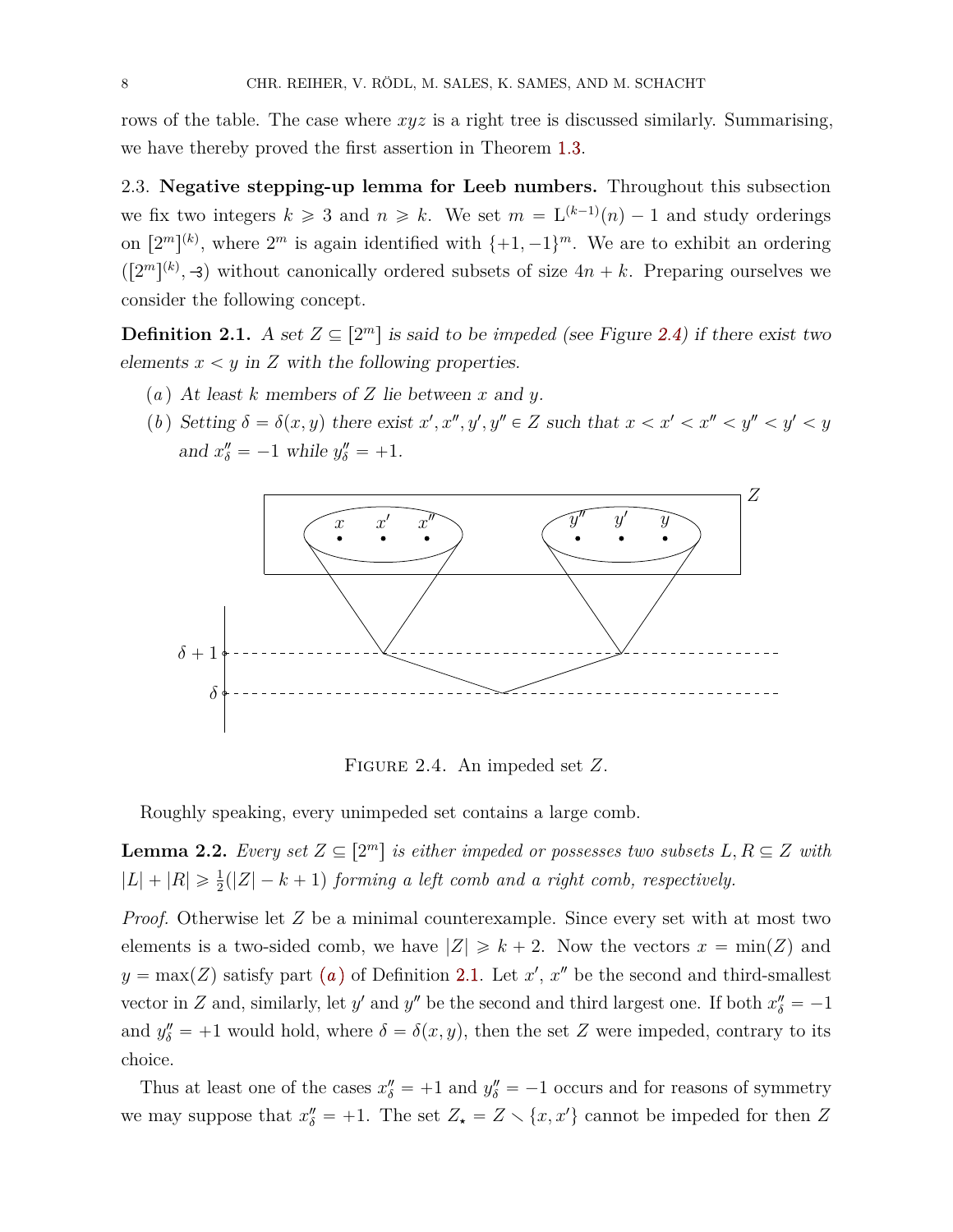was impeded as well. So by the minimality of *Z* there exist sets  $L, R_{\star} \subseteq Z_{\star}$  forming a left comb and a right comb, respectively, and satisfying  $|L| + |R_{\star}| \geq \frac{1}{2}(|Z_{\star}| - k + 1)$ . For any two elements  $r < r'$  from  $R_{\star}$  we have  $\delta(x, r) = \delta < \delta(r, r')$  and, consequently,  $R = \{x\} \cup R_{\star}$  is a right comb. But now  $|L| + |R| = |L| + |R_{\star}| + 1 \geq \frac{1}{2}$  $\frac{1}{2}(|Z| - k + 1)$  yields a final contradiction.

We proceed with some further notation. Let  $\leq_{\text{lex}}$  denote the lexicographic ordering on  $[2^m]^{(k)}$ . So explicitly for  $X, Y \in [2^m]^{(k)}$  we have  $X \leq_{\text{lex}} Y$  if and only if  $\sum_{x \in X} 2^{-x}$  is  $\log \frac{1}{2}$  is than  $\sum_{y \in Y} 2^{-y}$ .

For every set  $X \in [2^m]^{(k)}$  we determine a natural number  $\varphi(X)$  according to the following rule: Consider  $x^- = \min(X)$ ,  $x^+ = \max(X)$  and compute  $\delta = \delta(x^-, x^+)$ . Notice that all elements of *X* agree in their first  $\delta - 1$  coordinates, while in the  $\delta^{\text{th}}$  coordinate  $x_{\delta}^- = -1$ and  $x_{\delta}^{+} = +1$ . Let  $\varphi(X)$  count the number of members of *X* having a -1 as their  $\delta^{\text{th}}$ coordinate. Notice that if *X* is a left comb, then  $\varphi(X) = |X| - 1$ , while right combs satisfy  $\varphi(X) = 1.$ (

 $(X) = 1.$ <br>Next, if *B* is either a left or a right comb, we know that  $\pi(B) = \{ \delta(xy) : xy \in B^{(2)} \}$  $\subseteq [m]$ is a set of size  $|B| - 1$  whose elements can be found by applying  $\delta$  to the  $|B| - 1$  pairs of consecutive members of *B*. We call  $\pi(B)$  the *projection* of *B*.

Finally, instead of a colouring we shall apply an appropriate ordering  $([m]^{(k-1)}, \prec)$  for comparing projections. Because of  $m < L^{(k-1)}(n)$  this ordering can be chosen without canonical subsets of size *n*.

We now state four desirable properties we would like an ordering  $([2^m]^{(k)}, \rightarrow)$  to satisfy for any two distinct sets  $X, Y \in [2^m]^{(k)}$ .

- <span id="page-8-0"></span>(1) If  $\varphi(X)$  is odd and  $\varphi(Y)$  is even, then  $X \ni Y$ .
- <span id="page-8-1"></span>(*2* ) If *X* and *Y* are two combs in the same direction having different projections, then  $X \rightarrow Y \Longleftrightarrow \pi(X) \land \pi(Y).$
- <span id="page-8-3"></span>(*3*) If *X* and *Y* are left combs with  $\pi(X) = \pi(Y)$ , then  $X \to Y \Longleftrightarrow Y \leq_{\text{lex}} X$ .
- <span id="page-8-2"></span>(*4*) If *X* and *Y* are right combs with  $\pi(X) = \pi(Y)$ , then  $X \rightarrow Y \Longleftrightarrow X \leq_{\text{lex}} Y$ .

It is not hard to see that these properties do not contradict each other. Indeed, in order to satisfy ([1](#page-8-0)) one partitions  $[2^m]^{(k)}$  into two sets depending on the parity of  $\varphi$  and puts the odd class before the even class. The remaining rules  $(2)-(4)$  $(2)-(4)$  $(2)-(4)$  $(2)-(4)$  $(2)-(4)$  only concern the internal orderings within these two classes. Similarly, (*[2](#page-8-1)* ) tells us to sub-partition the combs within both classes according to their projections and (*[3](#page-8-3)* ), (*[4](#page-8-2)* ) only give further instructions how to compare combs within the same sub-class.

Now it suffices to show for no ordering  $([2<sup>m</sup>]^{(k)}$ ,  $\rightarrow$ ) satisfying  $(1) - (4)$  $(1) - (4)$  $(1) - (4)$  $(1) - (4)$  $(1) - (4)$  there is a set  $Z \subseteq [2^m]$  of size  $4n + k$  such that  $(Z^{(k)}, \mathcal{A})$  is ordered canonically. Assume contrariwise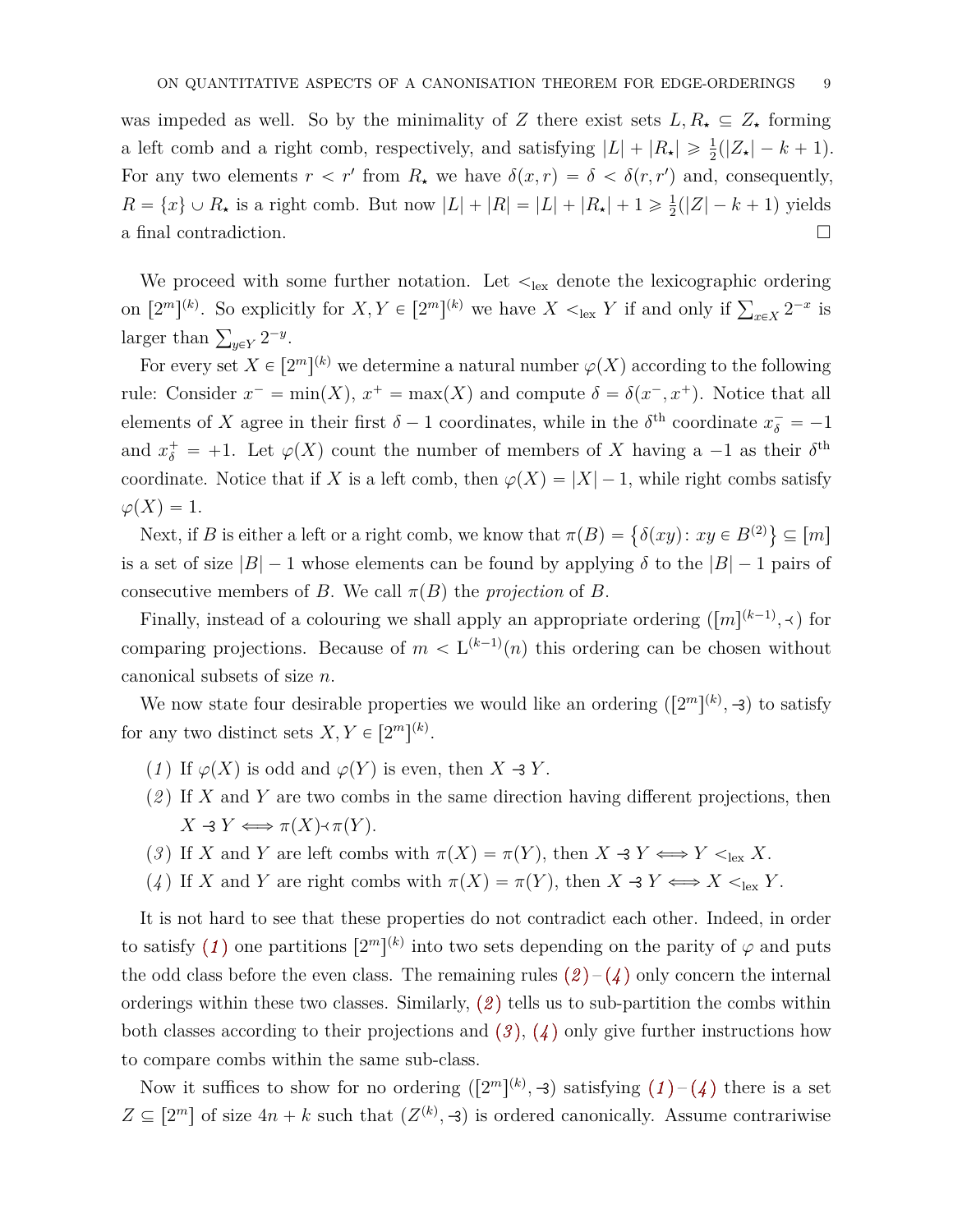that  $\exists$  and *Z* have these properties. If  $L \subseteq Z$  is a left comb, then so is every  $X \in L^{(k)}$ and by ([2](#page-8-1)) it follows that  $\pi(L)^{(k-1)}$  is ordered canonically by  $\prec$ . So our choice of  $\prec$ yields  $|\pi(L)| \leq n-1$  and, consequently,  $|L| \leq n$ . For the same reason, every right comb  $R \subseteq Z$  has at most the size *n*. But now Lemma [2.2](#page-7-3) tells us that *Z* is impeded. Pick  $x, x', x'', y'', y', y \in Z$  as in Definition [2.1.](#page-7-2)

# *Special case:*  $k = 3$

Recall that every triple is either a left tree or a right tree. Owing to (*[1](#page-8-0)* ) the right trees precede the left trees with respect to  $\triangleleft$ .



FIGURE 2.5. The case  $k = 3$ .

Now consider the quintuples  $A = \{x, x', x'', y', y\}$  and  $B = \{x, x', y'', y', y\}$ , whose elements have just been listed in increasing order. By canonicity we know that  $(A^{(3)}, -3)$  and  $(B^{(3)}, -3)$ are isomorphic via the map that sends  $x''$  to  $y''$  and keeps the four other elements fixed. Since  $xx''y'$  and  $xx''y$  are left trees with the same projection, ([3](#page-8-3)) yields  $xx''y \rightarrow xx''y'$ . This statement in  $(A^{(3)}, -3)$  translates to  $xy''y - 3xy''y'$ . As we are now comparing right trees,  $(4)$  $(4)$  $(4)$  discloses that  $xy''y$  and  $xy''y'$  cannot have the same projection, for which reason  $\delta(y''y) \neq \delta(y''y')$ . In other words,  $y''y'y$  is a left tree and  $\delta(y''y) = \delta(y'y)$ . It follows that the right trees  $xy''y$  and  $xy'y$  have the same projection, so another application of  $(4)$  $(4)$  $(4)$  leads to  $xy''y \rightarrow xy'y$ . When transferred back to *A* this statement becomes  $xx''y \rightarrow xy'y$ , so we have found a left tree coming before a right tree, contrary to (*[1](#page-8-0)* ). This concludes the discussion of the case  $k = 3$ .

### *General case:*  $k \geq 4$

We may assume that  $x'$ ,  $x''$  are the elements of  $Z$  immediately succeeding  $x$  and, similarly, th[a](#page-7-1)t  $y''$ ,  $y'$  are immediately preceeding *y*. According to part  $(a)$  of Definition [2.1](#page-7-2) there is a set  $W \subseteq Z$  with  $|W| = k - 2$ ,  $min(W) = x''$ , and  $max(W) = y''$ . Consider the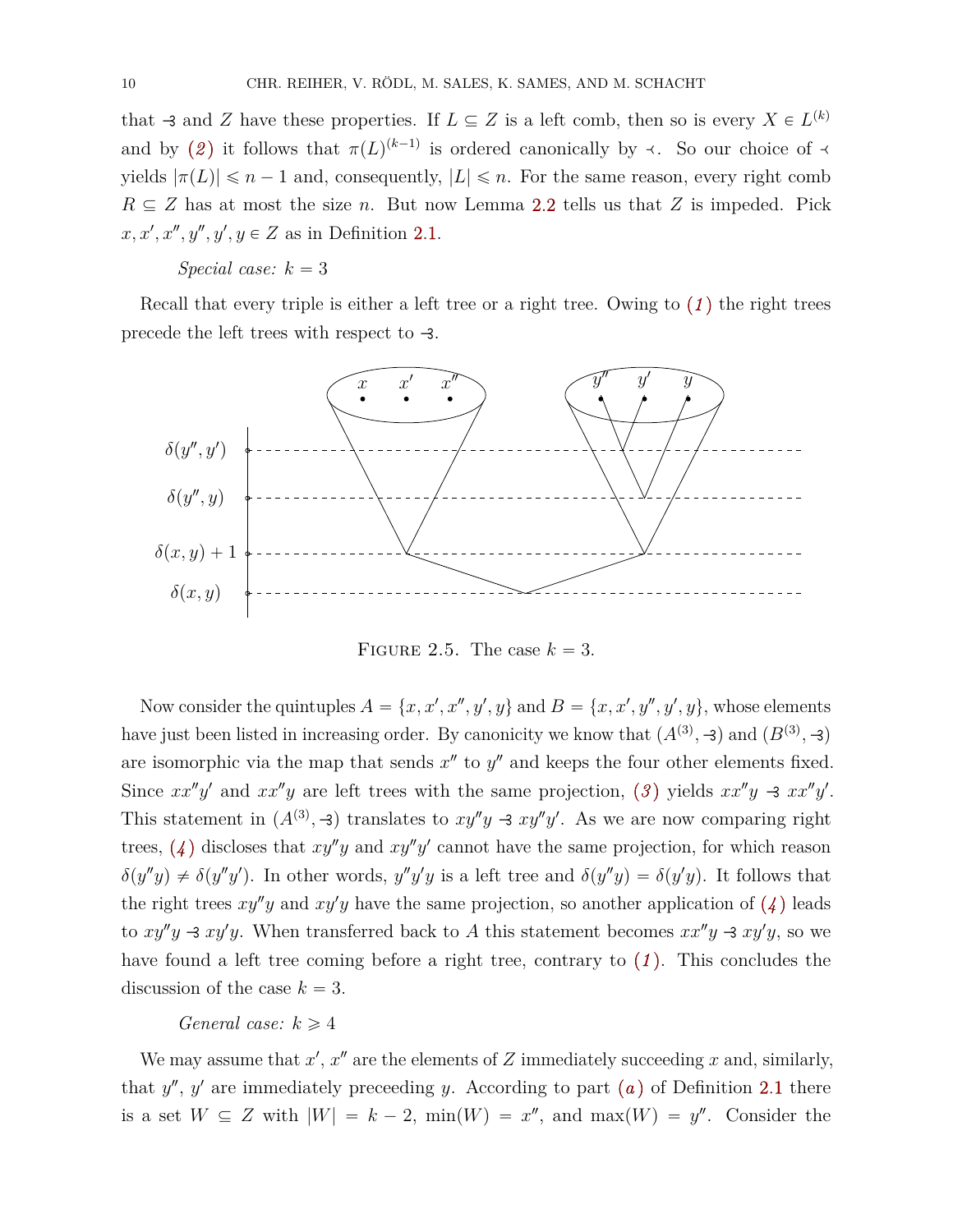sets  $A = W \cup \{x, x', y\}$  and  $B = W \cup \{x, y', y\}$  of size  $k + 1$ . By canonicity we know that the orderings  $(A^{(k)}, \mathcal{A})$  and  $(B^{(k)}, \mathcal{A})$  are in the following sense essentially the same. For  $i \in [k+1]$  let  $A_i$  and  $B_i$  denote the sets of size k arising from A and B by removing their *i*<sup>th</sup> elements, respectively. Now if  $A_i \rightarrow A_j$  holds for some  $i, j \in [k+1]$ , then  $B_i \rightarrow B_j$ follows. Set  $\varphi = \varphi(A)$  and observe that  $3 \le \varphi \le k - 1$  due to the presence of *x*, *x'*, *x''*, *y*, and y''. Moreover

$$
\varphi(A_1) = \dots = \varphi(A_{\varphi}) = \varphi - 1, \qquad \varphi(A_{\varphi+1}) = \dots = \varphi(A_{k+1}) = \varphi,
$$
  

$$
\varphi(B_1) = \dots = \varphi(B_{\varphi-1}) = \varphi - 2, \quad \varphi(B_{\varphi}) = \dots = \varphi(B_{k+1}) = \varphi - 1.
$$

In view of (*[1](#page-8-0)* ), this leads to the equivalences

$$
A_1 \triangleleft A_{k+1} \iff \varphi \text{ is even} \iff B_{k+1} \triangleleft B_1,
$$

<span id="page-10-0"></span>which contradict the canonicity of  $\rightarrow$ . Altogether, this completes the proof of Theorem [1.3.](#page-3-0)

### §3. Upper bounds: the canonisation procedure

<span id="page-10-3"></span>3.1. **Preparation.** The proof of Theorem [1.4](#page-3-1) starts with some synchronisation principles for colourings  $f: X^{(r)} \longrightarrow \Gamma$ , where  $X \subseteq \mathbb{N}$ ,  $r \geq 2$ , and  $\Gamma$  denotes a finite *set of colours*. A special rôle will be played by the set of colours

<span id="page-10-2"></span>
$$
\Phi = \{-1, +1\}.
$$
\n(3.1)

Given a colouring  $f: X^{(r)} \longrightarrow \Phi$  we define the *opposite colouring*  $(-f): X^{(r)} \longrightarrow \Phi$ by  $(-f)(x) = -(f(x))$  for all  $x \in X^{(r)}$ . For simplicity we call a colouring  $f: X^{(r)} \longrightarrow \Phi$ , where  $r \geq 1$  and  $X \subseteq \mathbb{N}$ , *increasing* if  $f(x_1, \ldots, x_{r-1}, y) \leq f(x_1, \ldots, x_{r-1}, y')$  holds for all  $x_1 < \cdots < x_{r-1} < y < y'$  from *X* and *decreasing* if its opposite colouring is increasing. We refer to *f* as *monotone* if it is either increasing or decreasing. Two colourings  $f: X^{(r)} \longrightarrow \Phi$ and  $g: Y^{(s)} \longrightarrow \Phi$  are said to be *monotone in the same direction* if either both are increasing or both are decreasing. Similarly,  $f$  and  $g$  are *monotone* in opposite directions if  $f$  and  $-g$ are monotone in the same direction.

<span id="page-10-1"></span>**Lemma 3.1.** *Suppose that*  $s, t \geq 1$  *are positive integers and that*  $X \subseteq \mathbb{N}$  *is a set of size*  $|X| \geq (s-1)(t-1) + 1$ . If the colouring  $f: X^{(2)} \longrightarrow \Phi$  is monotone, then either there is *a* monochromatic set  $A \in X^{(s)}$  for the colour  $-1$  or a monochromatic set  $B \in X^{(t)}$  for the  $\mathit{colour}$  +1.

*Proof.* Due to the symmetry between  $f$  and  $-f$  we may suppose that  $f$  is increasing. We argue by induction on  $t$ . The base case  $t = 1$  offers no difficulty, for every set of size one is monochromatic in both colours. Now suppose that our claim is already known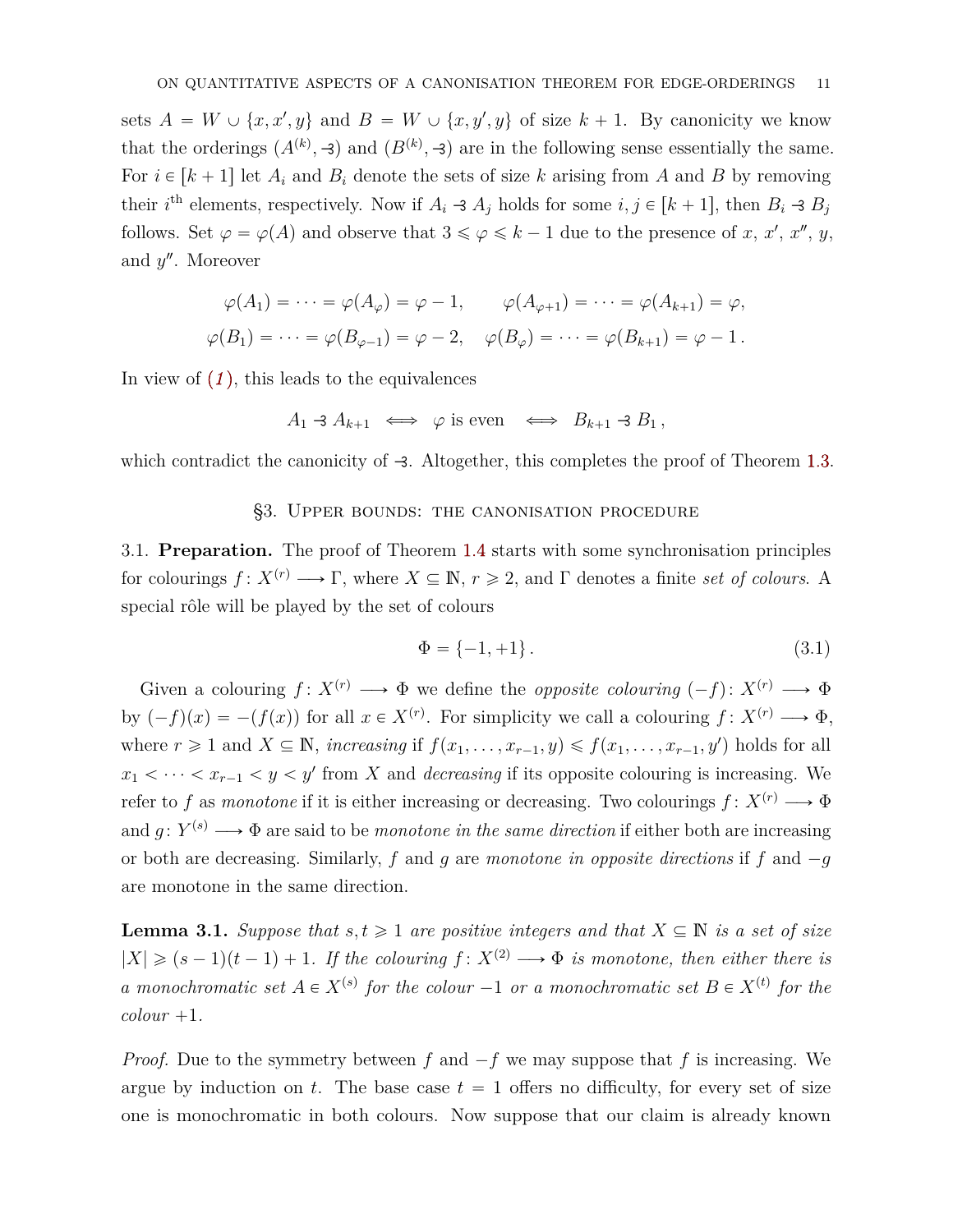to be true for  $t - 1$  in place of t, where  $t \ge 2$ . Set  $z = \max(X)$  and consider the set  $N = \{x \in X : f(xz) = -1\}.$ 

*First Case:*  $|N| \geq s - 1$ 

Now it suffices to prove that  $A = N \cup \{z\}$  is monochromatic in colour  $-1$ . So let  $x < y$ from *A* be arbitrary and observe that  $x \in N$ . If  $y = z$ , then  $f(xy) = -1$  follows from the definition of N. Otherwise we have  $y < z$  and the assumption that f is increasing implies  $f(xy) \leq f(xz) = -1$ , whence  $f(xy) = -1$ .

*Second Case:*  $|N| < s - 1$ 

Now the set  $X_{\star} = X \setminus (N \cup \{z\})$  satisfies  $|X_{\star}| \geq |X| - (s - 1) \geq (s - 1)(t - 2) + 1$ . Thus the induction hypothesis applies to  $X_{\star}$  and yields either a monochromatic set A of size *s* for  $-1$  or a monochromatic set *B'* of size  $t - 1$  for  $+1$ . In the former case we are done immediately and in the latter case the definition of *N* entails that  $B = B' \cup \{z\}$  is monochromatic for the colour  $+1$ .

As observed by the referee, one can also prove this lemma by applying Dilworth's theorem [\[4\]](#page-34-13) to the partial ordering  $(X, \leq \cdot)$  defined by declaring  $a \leq \cdot b$  if and only if  $a \leq b$ and  $f(ab) = +1$ . (Notice that the monotonicity of *f* ensures that  $\leq \cdot$  is transitive.) In any case, the lemma iterates as follows.

<span id="page-11-0"></span>**Lemma 3.2.** *Given a natural number n and a nonempty finite index set I* let  $X \subseteq \mathbb{N}$  be a *set with*  $|X| \geq |I|!n^{|I|+1}$ . If  $(f_i)_{i \in I}$  denotes a family of monotone colourings  $f_i: X^{(2)} \longrightarrow \Phi$ , *then there is a set*  $Z \subseteq X$  *of size n which is monochromatic with respect to every*  $f_i$ *.* 

*Proof.* Replacing some of the colourings  $f_i$  by their opposites, if necessary, we may assume that all of them are increasing. We argue by induction on  $|I|$ , the base case  $|I| = 1$  being dealt with in the foregoing lemma. Now suppose that  $|I| \geq 2$  and that the lemma has already been established for every set  $I' \subsetneq I$  instead of *I*. Given a set *X* and a family of increasing colourings  $(f_i)_{i \in I}$  of the pairs of elements from X we define an auxiliary colouring  $f: X^{(2)} \longrightarrow \Phi$  by  $f = \min\{f_i : i \in I\}$ , i.e.,

$$
f(xy) = +1 \iff \forall i \in I \ f_i(xy) = +1.
$$

Evidently, f is increasing as well. So by Lemma [3.1](#page-10-1) there either exists a set  $A \subseteq X$  with  $|A| \geq |I|!n^{|I|}$  that is monochromatic for *f* in colour  $-1$  or there is a set  $Z \subseteq X$  of size *n* that is monochromatic for  $f$  in colour  $+1$ . In the latter case  $Z$  monochromatically has colour  $+1$  with respect to every  $f_i$  and thus it possesses the desired property.

So suppose from now on that the former case occurs, i.e., that we have obtained a set *A* of size  $|A| \geq |I|!n^{|I|}$  that is monochromatic with respect to f in colour  $-1$ . Put  $z = \max(A)$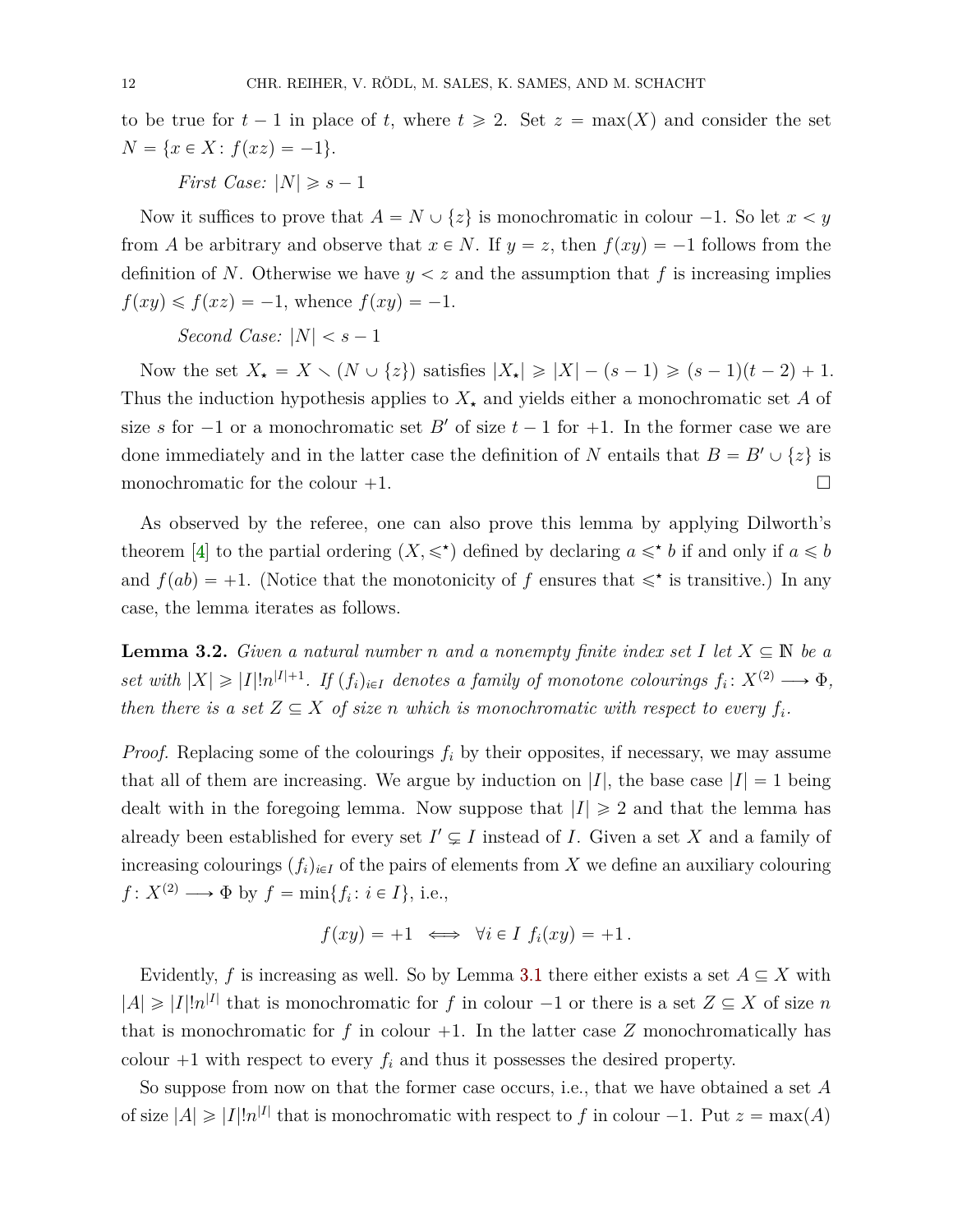and  $X_i = \{a \in A : f_i(az) = -1\}$  for every  $i \in I$ . Since  $f(az) = -1$  holds for all  $a \in A \setminus \{z\},$ we know that  $\bigcup_{i \in I} X_i = A \setminus \{z\}$ . Owing to the box principle (Schubfachprinzip) this implies we know that  $\bigcup_{i \in I} X_i = A \setminus \{z\}$ . Owing to the box principle (Schubfachprinzip) this implies  $|X_{i(\star)}| \geq (|I|-1)!n^{|I|}$  for some  $i(\star) \in I$ . As in the first case of the proof of Lemma [3.1](#page-10-1) one can show that the set  $X_{i(\star)} \cup \{z\}$  monochromatically receives the colour  $-1$  with respect to  $f_{i(\star)}$ . It remains to apply the induction hypothesis to this set and to  $I' = I \setminus \{i(\star)\}\$ .  $\Box$ 

Let us now return to an arbitrary colouring  $f: X^{(r)} \longrightarrow \Gamma$ , where  $X \subseteq \mathbb{N}$ ,  $r \geq 2$ , and  $\Gamma$ denotes a set of colours. We say that *f* is *governed* by another colouring  $f' : X^{(\ell)} \longrightarrow \Gamma$ , where  $\ell \in [r-1]$ , if  $f(x_1, \ldots, x_r) = f'(x_1, \ldots, x_\ell)$  holds for all  $x_1 < \cdots < x_r$  from X. Standard references call  $f$  *end-homogeneous* if it is governed by some  $(r-1)$ -ary function  $f'$ in this sense, but for us it will be useful to have words expressing the relationship between *f* and  $f'$ .

<span id="page-12-0"></span>**Lemma 3.3.** *Given integers*  $n \ge r \ge 2$  *and*  $s \ge 3$ *, a set of colours* Γ*, and a nonempty finite* index set I let  $X \subseteq \mathbb{N}$  be a set of size  $|X| \geq (2|\Gamma|)^{n^{r-1}} \cdot (2|I|n^{s-2})^{|I|n^{s-2}}$ . If  $f: X^{(r)} \longrightarrow \Gamma$  is *an arbitrary colouring and*  $(g_i)_{i \in I}$  *with*  $g_i: X^{(s)} \longrightarrow \Phi$  *is a family of monotone colourings, then there exist a set*  $Z \subseteq X$  *of size n*, *a colouring*  $f' : Z^{(r-1)} \longrightarrow \Gamma$  *and a family*  $(g'_i)_{i \in I}$  *of monotone colourings*  $g_i' : Z^{(s-1)} \longrightarrow \Phi$  *such that* 

- (a) *f* governs the restriction of *f* to  $Z^{(r)}$ ,
- (*b*) *for every*  $i \in I$  *the colouring*  $g'_i$  governs the restriction of  $g_i$  to  $Z^{(s)}$ ,
- (*c*) and for every  $i \in I$  the colourings  $g_i$ ,  $g'_i$  are monotone in opposite directions.

*Proof.* As usual, we may suppose that every  $g_i$  is increasing. An integer  $\nu \in [n]$  is said to be *secure* if there exist sets  $Z_{\nu}$ ,  $A_{\nu} \subseteq X$  with  $|Z_{\nu}| = \nu$  and  $\max(Z_{\nu}) < \min(A_{\nu})$ , a function  $f': Z_{\nu}^{(r-1)} \longrightarrow \Gamma$ , and a family  $(g_i')_{i \in I}$  of decreasing colourings  $g_i': Z_{\nu}^{(s-1)} \longrightarrow \Phi$  with the following properties.

- <span id="page-12-1"></span>(*i*) If the numbers  $z_1 < \cdots < z_{r-1}$  are in  $Z_\nu$  and  $z_r > z_{r-1}$  is in  $Z_\nu \cup A_\nu$ , then  $f(z_1, \ldots, z_r) = f'(z_1, \ldots, z_{r-1}).$
- <span id="page-12-2"></span>(*ii*) If  $i \in I$ , the numbers  $z_1 < \cdots < z_{s-1}$  are in  $Z_{\nu}$ , and  $z_s > z_{s-1}$  is in  $Z_{\nu} \cup A_{\nu}$ , then  $g_i(z_1, \ldots, z_s) = g'_i(z_1, \ldots, z_{s-1}).$
- <span id="page-12-4"></span>(*iii*) If  $i \in I$ , the numbers  $z_1 < \cdots < z_{s-1}$  are in  $Z_{\nu}$ , and  $g'_i(z_1, \ldots, z_{s-1}) = -1$ , then  $g_i(z_1, \ldots, z_{s-2}, y, y') = -1$  holds for all  $y, y' \in A_\nu$ .
- <span id="page-12-3"></span> $(iv)$  Finally,  $|A_{\nu}| \geq (2|\Gamma|)^{n^{r-2}(n-\nu)} \cdot (2|I|n^{s-2})^{|I|n^{s-2}-\Omega}$ , where  $\Omega$  denotes the number of pairs  $(i, Z)$  such that  $i \in I$ ,  $max(Z_\nu) \in Z \in Z_\nu^{(s-1)}$ , and  $g_i'(Z) = -1$ .

Observe that [\(](#page-12-1)*i*) and (*[ii](#page-12-2)*) are fairly standard conditions in arguments concerning endhomogeneity. Except for the presence of  $\Omega$  so is *([iv](#page-12-3))*. Clause *([iii](#page-12-4))* interacts well with the demand that the functions  $g_i'$  be decreasing.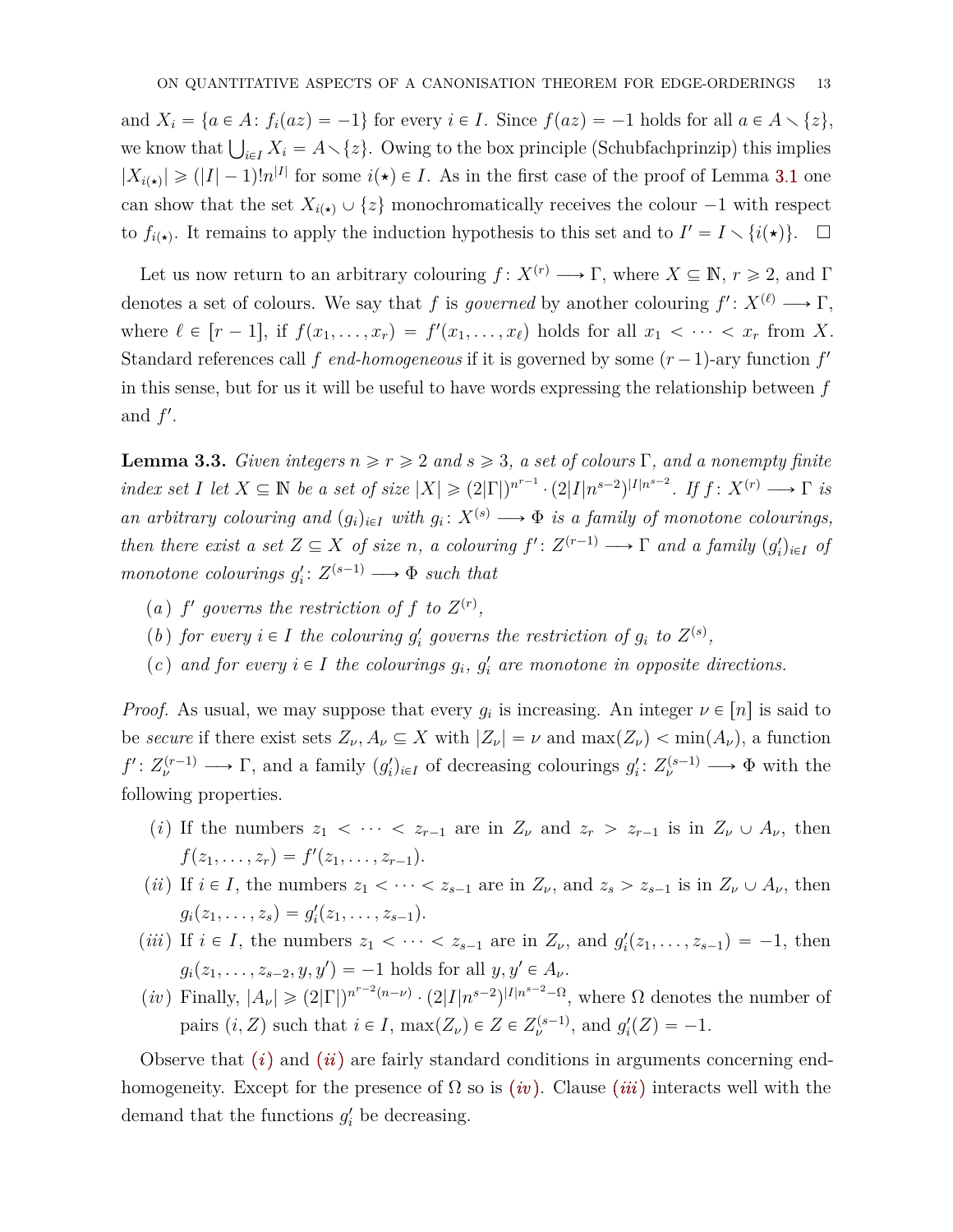We contend that 1 is secure. If  $r \geq 3$  this can be seen by taking  $Z_1 = \{min(X)\}\$ and  $A_1 = X \setminus Z_1$ . In the special case  $r = 2$  we still set  $Z_1 = \{ \min(X) \}$  but now we need to pay some attention to condition (*i*[\).](#page-12-1) The box principle yields a colour  $\gamma \in \Gamma$  and a set  $A_1 \subseteq X \setminus Z_1$  of size  $|A_1| \geq (|X| - 1)/|\Gamma|$  such that  $f(\min(X), a_1) = \gamma$  holds for all  $a_1 \in A_1$ . Since  $A_1$  is at least as large as  $(iv)$  $(iv)$  $(iv)$  demands, 1 is indeed secure.

Notice that if *n* turns out to be secure, then any set  $Z_n$  exemplifying this will have the desired properties. So it suffices to prove that the largest secure number, denoted by  $\nu(\star)$ in the sequel, is equal to *n*.

Assume for the sake of contradiction that  $\nu(\star) < n$  and let the sets  $Z_{\nu(\star)}$ ,  $A_{\nu(\star)}$ , the  $f': Z_{\nu(\star)}^{(r-1)} \longrightarrow \Gamma$ , and the family  $(g_i')_{i \in I}$  of decreasing colourings  $g_i': Z_{\nu(\star)}^{(s-1)} \longrightarrow \Phi$ witness the security of  $\nu(\star)$ . Moreover, let  $\Omega$  denote the quantity occurring in (*[iv](#page-12-3)*), i.e., the number of pairs  $(i, Z)$  such that  $i \in I$ ,  $max(Z_{\nu(\star)}) \in Z \in Z_{\nu(\star)}^{(s-1)}$ , and  $g'_{i}(Z) = -1$ . Due to  $\Omega \leqslant |I| \binom{\nu(\star)-1}{s-2}$  $\binom{x}{s-1}$  <  $|I|n^{s-2}$  the second factor in *([iv](#page-12-3))* is integral and we may assume without loss of generality that

$$
|A_{\nu(\star)}| = (2|\Gamma|)^{n^{r-2}(n-\nu(\star))} \cdot (2|I|n^{s-2})^{|I|n^{s-2}-\Omega|}
$$

*.*

(

Now the plan is to reach a contradiction by establishing the security of  $\nu(\star) + 1$ . To this end we shall add a new element to  $Z_{\nu(\star)}$  and extend the functions  $f'$  and  $g'_{i}$  appropriately. The condition that seems hardest to maintain is (*[iii](#page-12-4)*). In fact, this task requires some preparations that have to be carried out before one decides which element gets added to  $Z_{\nu(\star)}$ .

Set  $z_{\nu(\star)} = \max(Z_{\nu(\star)})$  and define

$$
L = \left\{ (i, Z) \in I \times Z_{\nu(\star)}^{(s-2)} : \text{ If } z_{\nu(\star)} \notin Z, \text{ then } g_i'(Z \cup \{z_{\nu(\star)}\}) = +1 \right\}.
$$

A pair of sets  $(W, D)$  with  $W \subseteq L$  and  $D \subseteq A_{\nu(\star)}$  is said to be a *candidate* if

- for all  $(i, Z) \in W$  and all  $dd' \in D^{(2)}$  we have  $g_i(Z \cup \{d, d'\}) = -1$ ,
- and  $|D| \geq (2|I|n^{s-2})^{-|W|}|A_{\nu(\star)}|$ .

For instance,  $(\emptyset, A_{\nu(\star)})$  is a candidate and, consequently, we can pick a candidate  $(W_\star, D_\star)$ for which  $|W_{\star}|$  is maximal. Since  $\Omega + |W_{\star}| \leq \Omega + |L| \leq |I| \binom{\nu(\star)}{s-2}$  $\binom{\nu(\star)}{s-2} \leqslant |I| n^{s-2}$ , we may again assume that

$$
|D_{\star}| = (2|I|n^{s-2})^{-|W_{\star}|}|A_{\nu(\star)}| = (2|\Gamma|)^{n^{r-2}(n-\nu(\star))} \cdot (2|I|n^{s-2})^{|I|n^{s-2}-\Omega-|W_{\star}|}.
$$

Now we partition  $D_{\star}$  into two consecutive halves, i.e., we write  $D_{\star} = D' \cup D''$  such that  $|D'| = |D''| = \frac{1}{2}|D_{\star}|$  and  $D' < D''$  (i.e.,  $\max(D') < \min(D'')$ ). Put  $d''_{\star} = \min(D'')$  and consider for every pair  $(i, Z) \in L \setminus W_{\star}$  the set

$$
X(i, Z) = \{d' \in D' : g_i(Z \cup \{d', d''_*\}) = -1\}.
$$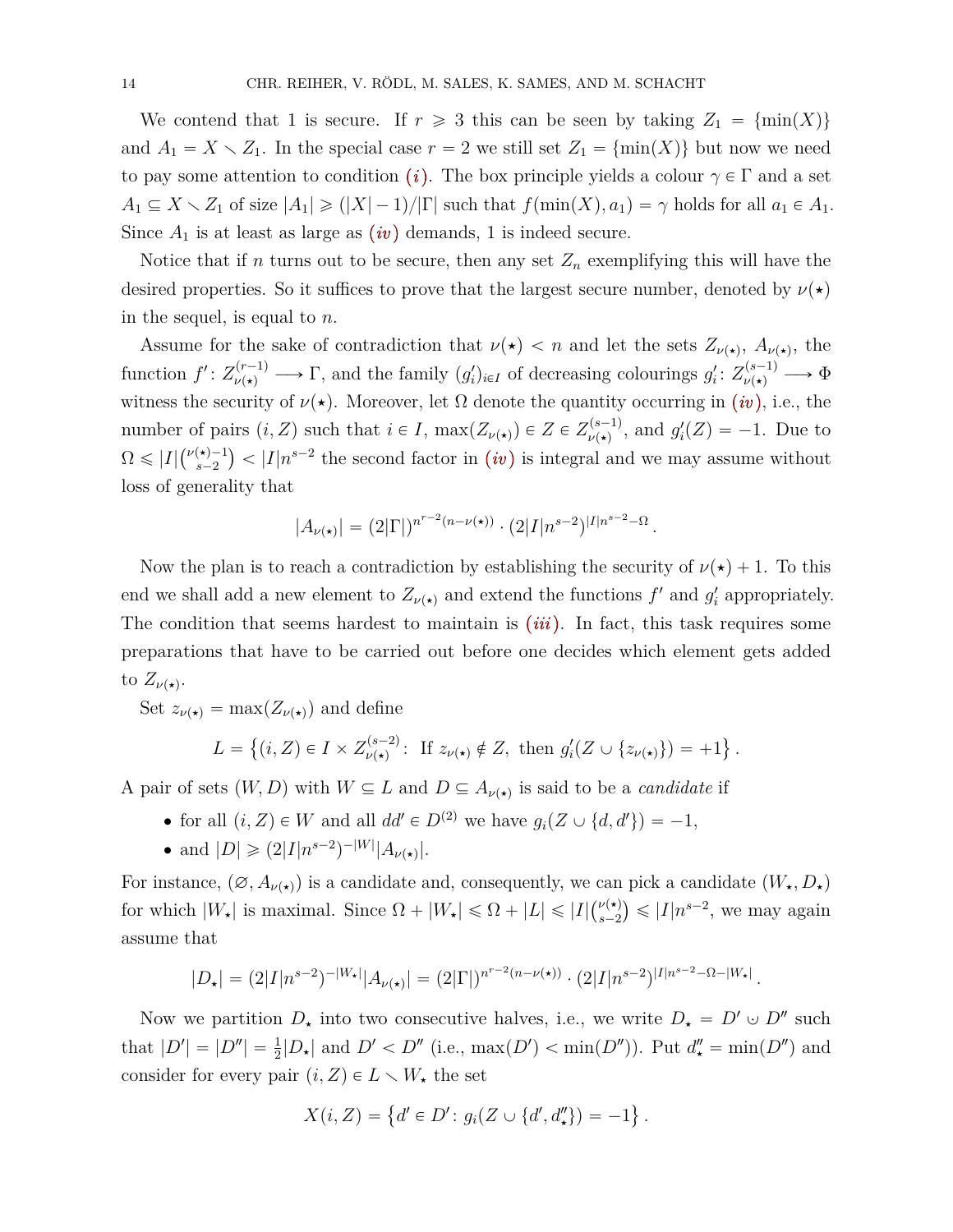Assume for the sake of contradiction that there exists a pair  $(i, Z) \in L \setminus W_{\star}$  such that  $|X(i, Z)| \geq (2|I|n^{s-2})^{-1}|D_{\star}|$ . Now for all  $y < y'$  from  $X(i, Z)$  the assumption that  $g_i$  is increasing yields  $g_i(Z \cup \{y, y'\}) \leq g_i(Z \cup \{y, d''\}) = -1$ , whence  $g_i(Z \cup \{y, y'\}) = -1$ . In increasing yields  $g_i(z \cup \{y, y\}) \leq g_i(z \cup \{y, a_\star\}) = -1$ , whence  $g_i(z \cup \{y, y\}) = -1$ . In<br>other words,  $(W_\star \cup \{(i, Z)\}, X(i, Z))$  is a candidate contradicting the maximality of  $|W_\star|$ .

We have thereby proved  $|X(i, Z)| < (2|I|n^{s-2})^{-1}|D_{\star}|$  for all pairs  $(i, Z) \in L \setminus W_{\star}$ . Since  $|L \setminus W_{\star}| \leqslant |L| \leqslant |I| n^{s-2}$ , this implies ˇ

$$
\bigg|\bigcup_{(i,Z)\in L\smallsetminus W_{\star}}X(i,Z)\bigg|<\tfrac{1}{2}|D_{\star}|=|D'|\,.
$$

Therefore, we can pick an element

$$
z_{\nu(\star)+1} \in D' \smallsetminus \bigcup_{(i,Z)\in L\smallsetminus W_{\star}} X(i,Z)
$$

and set  $Z_{\nu(\star)+1} = Z_{\nu(\star)} \cup \{z_{\nu(\star)+1}\}.$ 

With the help of this set we intend to convince ourselves that  $\nu(\star) + 1$  is secure, which will contradict our maximal choice of  $\nu(\star)$  and thus conclude the proof of Lemma [3.3.](#page-12-0) Towards this goal, we need to specify an appropriate set  $A_{\nu(\star)+1}$ , a function  $f'' : Z_{\nu(\star)+1}^{(r-1)} \longrightarrow \Gamma$ , and a family  $(g''_i)_{i \in I}$  $(g''_i)_{i \in I}$  of decreasing colourings  $g''_i: Z^{(s-1)}_{\nu(\star)+1} \longrightarrow \Phi$  such that the conditions  $(i)-(iv)$  $(i)-(iv)$  $(i)-(iv)$ hold in this setting. These choices will be made in such a way that  $A_{\nu(\star)+1} \subseteq D''$ , the function  $f''$  extends  $f'$ , and for every  $i \in I$  the colouring  $g''_i$  extends  $g'_i$ .

Our first step consists in determining  $A_{\nu(\star)+1}$  and  $f''$ . To this end, we define for every  $d'' \in D''$  the function  $h_{d''}: Z_{\nu(\star)}^{(r-2)} \longrightarrow \Gamma$  by

$$
h_{d''}(Z) = f(Z \cup \{z_{\nu(\star)+1}, d''\}) \quad \text{ for all } Z \in Z_{\nu(\star)}^{(r-2)}.
$$

Since  $|Z_{\nu(\star)}^{(r-2)}| \leq n^{r-2}$ , there are at most  $|\Gamma|^{n^{r-2}}$  possible functions from  $Z_{\nu(\star)}^{(r-2)}$  to  $\Gamma$  and the box principle yields a function  $h_* \colon Z_{\nu(*)}^{(r-2)} \longrightarrow \Gamma$  together with a set  $A_{\nu(*)+1} \subseteq D''$  satisfying  $h_{d''}=h_{\star}$  for all  $d'' \in A_{\nu(\star)+1}$  and  $|A_{\nu(\star)+1}| \geqslant |\Gamma|^{-n^{r-2}}|D''|$ . For later use we remark that

$$
|A_{\nu(\star)+1}| \geqslant \frac{|D''|}{|\Gamma|^{n^{r-2}}} = \frac{|D_{\star}|}{2|\Gamma|^{n^{r-2}}} \geqslant (2|\Gamma|)^{n^{r-2}(n-\nu(\star)-1)} \cdot (2|I|n^{s-2})^{|I|n^{s-2}-\Omega-|W_{\star}|}.
$$

Now we define the extension  $f'' \supseteq f'$  by  $f''(Z \cup \{z_{\nu(\star)+1}\}) = h_{\star}(Z)$  for all  $Z \in Z_{\nu(\star)}^{(r-2)}$  and observe that [\(](#page-12-1)*i*) clearly remains valid.

Proceeding with the extensions  $g_i'' \supseteq g_i'$  for  $i \in I$  we set

$$
g_i''(Z \cup \{z_{\nu(\star)+1}\}) = \begin{cases} +1 & \text{if } (i, Z) \in L \setminus W_{\star} \\ -1 & \text{otherwise} \end{cases}
$$

for all  $i \in I$  and  $Z \in Z_{\nu(\star)}^{(s-2)}$ . Let us start the discussion of these colourings by verifying that they are indeed decreasing. In other words, we want to check that if  $i \in I$  and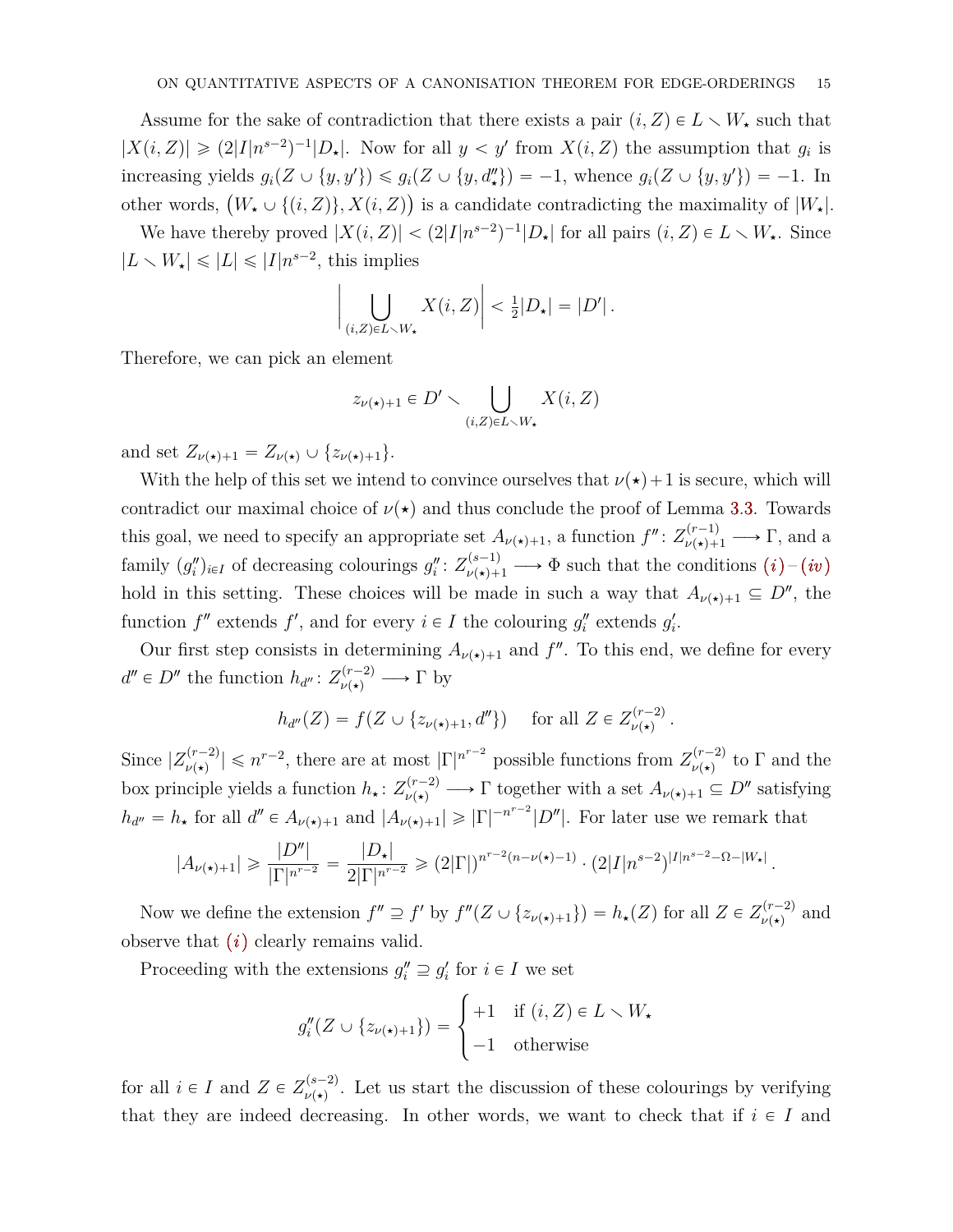$Z \in (Z_{\nu(\star)} \setminus \{z_{\nu(\star)}\})^{(s-2)}$  satisfy  $g''(Z \cup \{z_{\nu(\star)}\}) = -1$ , then  $g''(Z \cup \{z_{\nu(\star)+1}\}) = -1$  follows. To this end we just need to observe that  $g''(Z \cup \{z_{\nu(\star)}\}) = -1$  implies  $(i, Z) \notin L$ .

For the confirmation of *([ii](#page-12-2))* it suffices to argue that if  $i \in I$ ,  $Z \in Z_{\nu(\star)}^{(s-2)}$ , and  $d'' \in D''$ , then  $g_i(Z \cup \{z_{\nu(\star)+1}, d''\}) = g''_i(Z \cup \{z_{\nu(\star)+1}\})$ . If  $(i, Z) \in W_{\star}$ , then the first bullet in the definition of  $(W_{\star}, D_{\star})$  being a candidate yields indeed  $g_i(Z \cup \{z_{\nu(\star)+1}, d''\}) = -1$ . Next, if  $(i, Z) \in L \setminus W_{\star}$ , then  $z_{\nu(\star)+1} \notin X(i, Z)$  entails  $g_i(Z \cup \{z_{\nu(\star)+1}, d''_{\star}\}) = +1$  and thus the assumption that  $g_i$  is increasing and  $d''_* = \min(D'') \le d''$  reveal  $g_i(Z \cup \{z_{\nu(\star)+1}, d''\}) = +1$ , as desired. Finally, suppose that  $(i, Z) \notin L$ , whence  $z_{\nu(\star)} \notin Z$  and  $g_i'(Z \cup \{z_{\nu(\star)}\}) = -1$ . Since  $g'_i$  satisfies (*[iii](#page-12-4)*) and  $z_{\nu(\star)+1}$ ,  $d'' \in A_{\nu(\star)}$ , we have indeed  $g_i(Z \cup \{z_{\nu(\star)+1}, d''\}) = -1$ . Altogether, we have thereby proved that the colourings  $g''_i$  still obey condition (*[ii](#page-12-2)*).

To handle the new cases of *([iii](#page-12-4))* we show that if  $Z \in Z_{\nu(\star)}^{(s-2)}$  and either  $(i, Z) \in W_{\star}$  or  $(i, Z) \notin L$ , then  $g_i(Z \cup \{y, y'\}) = -1$  holds for all  $yy' \in D_{\star}^{(2)}$ . For  $(i, Z) \in W_{\star}$  this is a direct consequence of  $(W_{\star}, D_{\star})$  being a candidate, so we may suppose  $(i, Z) \notin L$  from now on, which, let us recall, means  $z_{\nu(\star)} \notin Z$  and  $g_i'(Z \cup \{z_{\nu(\star)}\}) = -1$ . So the desired conclusion is already covered by  $g'_{i}$  satisfying  $(iii)$  $(iii)$  $(iii)$ .

Finally, we need to verify the lower bound on  $|A_{\nu(\star)+1}|$  promised by *([iv](#page-12-3))*. Denoting the number of pairs  $(i, Z)$  such that  $i \in I$ ,  $z_{\nu(\star)+1} \in Z \in Z_{\nu(\star)+}^{(s-1)}$  $y_{\nu(\star)+1}^{(s-1)}$ , and  $g_i''(Z) = -1$  by  $\Omega'$  it suffices to check that  $\Omega' = \Omega + |W_{\star}|$ . Since  $\Omega'$  counts the number of pairs  $(i, Z) \in I \times Z_{\nu(\star)}^{(s-2)}$  $\nu(\star)$ satisfying  $g''_i(Z \cup \{z_{\nu(\star)+1}\}) = -1$ , or in other words  $Z \notin L \setminus W_{\star}$ , we have indeed

$$
\Omega' = |I \times Z_{\nu(\star)}^{(s-2)} \setminus (L \setminus W_{\star})|
$$
  
\n
$$
= |I \times Z_{\nu(\star)}^{(s-2)} \setminus L| + |W_{\star}|
$$
  
\n
$$
= |\{(i, Z) \in I \times Z_{\nu(\star)}^{(s-2)} : z_{\nu(\star)} \notin Z \text{ and } g_i'(Z \cup \{z_{\nu(\star)}\}) = -1\}| + |W_{\star}|
$$
  
\n
$$
= \Omega + |W_{\star}|.
$$

This concludes the proof that  $\nu(\star) + 1$  is secure and, as we said before, this contradiction to the choice of  $\nu(\star)$  establishes Lemma [3.3.](#page-12-0)

We remark that the case  $I = \emptyset$  can be handled similarly but much easier. In this case one can ignore all parts of the proof addressing *I* and, moreover, there is no need to divide the set  $D_{\star} = A_{\nu(\star)}$  into two halves. Therefore, one obtains the following well-known statement.

<span id="page-15-0"></span>**Corollary 3.4.** *If*  $n \ge r \ge 2$  *and*  $N \ge |\Gamma|^{n^{r-1}}$ , *then for every colouring*  $f: [N]^{(r)} \longrightarrow \Gamma$ *there are a set*  $X \subseteq [N]$  *of size n and a function*  $f' : X^{(r-1)} \longrightarrow \Gamma$  governing the restriction *of*  $f$  *to*  $X^{(r)}$ *. .* l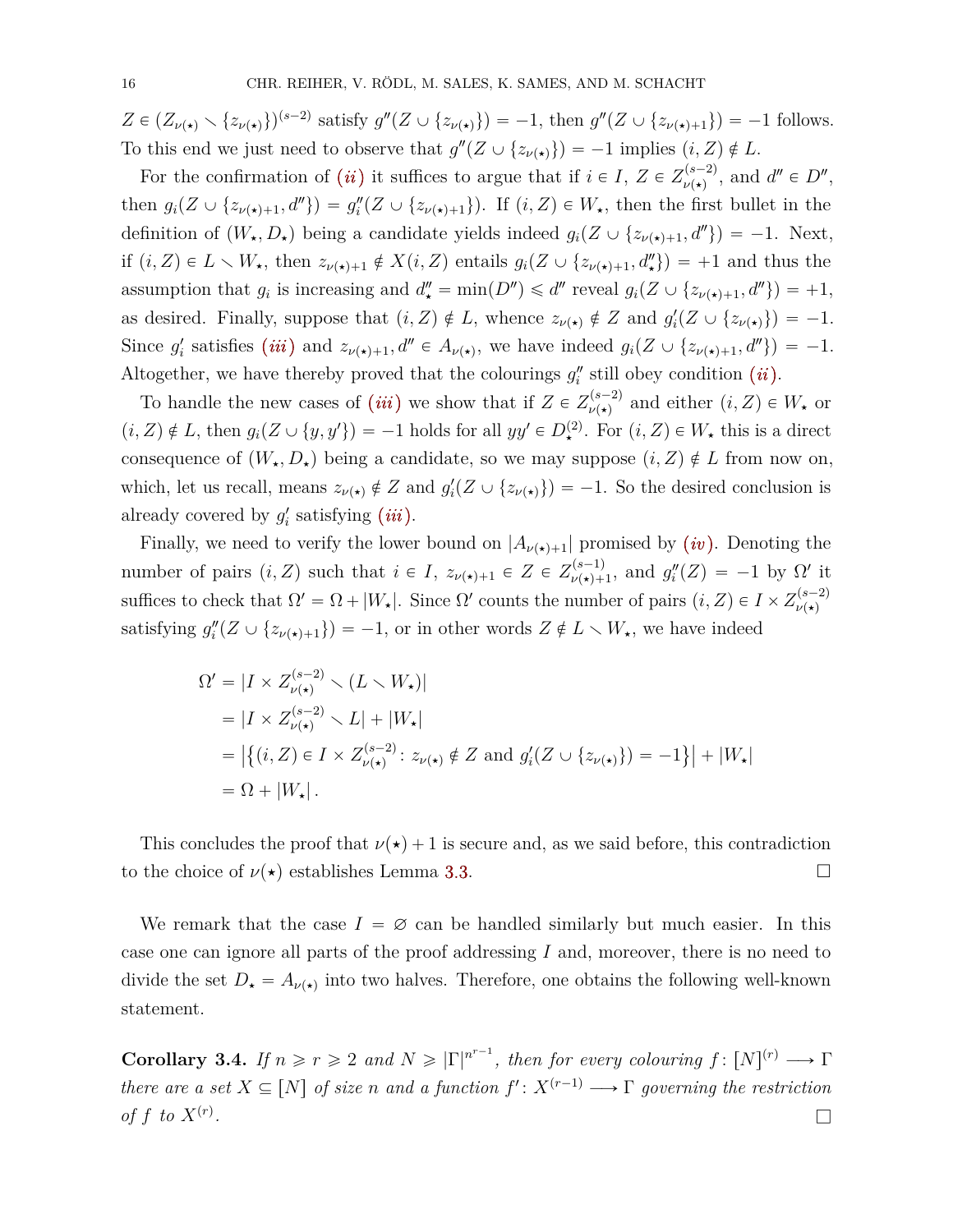<span id="page-16-0"></span>3.2. **Definite orderings.** Resuming the task of proving Theorem [1.4](#page-3-1) we shall now study orderings  $([N]^{(k)}, \rightarrow)$  that are "almost canonical" in the sense that we can easily extract a sign vector  $\varepsilon = (\varepsilon_1, \ldots, \varepsilon_k) \in \{+1, -1\}^k$  and a permutation  $\sigma \in \mathfrak{S}_k$  from them such that  $-3$ behaves in some important ways like the canonical ordering associated with  $(\varepsilon, \sigma)$ . For transparency we shall assume  $N \ge 2k + 1$  throughout this investigation.

Observe that in the canonical case, an entry  $\varepsilon_i = +1$  in the sign vector indicates that we can increase a set  $x \in [N]^{(k)}$  with respect to  $\rightarrow$  by increasing its element in the *i*<sup>th</sup> position, whereas an entry  $\varepsilon_i = -1$  signifies that it is the other way around. When  $-3$ is arbitrary and  $i \in [k]$  we call a triple  $S = (X, A, Y) \in [N]^{(i-1)} \times [N]^{(2)} \times [N]^{(k-i)}$  with  $X < A < Y$  an *i*-decider. Notice that *i*-deciders are in natural bijective correspondence with  $(k+1)$ -subsets of  $[N]$ . If  $S = (X, A, Y)$  is such an *i*-decider and  $A = \{c, d\}$  with  $c < d$ we may compare the sets  $S(c) = X \cup \{c\} \cup Y$  and  $S(d) = X \cup \{d\} \cup Y$  with respect to  $-3$ . If  $S(c) \rightarrow S(d)$  we set  $\varepsilon_i(S) = +1$  and in case  $S(d) \rightarrow S(c)$  we put  $\varepsilon_i(S) = -1$ . So roughly speaking,  $\varepsilon_i(S) = +1$  means that the *i*-decider *S* "thinks" that  $\varepsilon_i$  should have the value +1. If all *i*-deciders *S* agree and yield the same sign  $\varepsilon_i(S)$  we say that  $\rightarrow$  is *i-definite* and denote the common value of all  $\varepsilon_i(S)$  by  $\varepsilon_i$ . It may happen that  $\exists$  is *i*-definite for every  $i \in [k]$ and in this case we call the ordering  $\rightarrow$  *sign-definite* and  $\varepsilon = (\varepsilon_1, \dots, \varepsilon_k)$  is referred to as its *sign-vector.* Clearly, the canonical ordering associated with a pair  $(\varepsilon, \sigma) \in \{+1, -1\}^k \times \mathfrak{S}_k$ is sign-definite and has sign-vector  $\varepsilon$  in this sense.

Next we explain the extraction of a permutation from an "almost canonical" ordering. Let  $ij \in [k]^{(2)}$  with  $i < j$  be an arbitrary pair of indices. Observe that for a permutation  $\sigma \in \mathfrak{S}_k$ , the number *i* occurs before *j* in the list  $\sigma(1), \ldots, \sigma(k)$  if and only if  $\sigma^{-1}(i) < \sigma^{-1}(j)$ . So, for the canonical ordering considered in Definition [1.1,](#page-1-0)  $\sigma^{-1}(i) < \sigma^{-1}(j)$  indicates that *i* has in the following sense higher priority than *j*. If we take a set  $x \in [N]^{(k)}$  and change both its  $i^{\text{th}}$  and its  $j^{\text{th}}$  element, while keeping the relative positions of the elements fixed, then whether we increase or decrease x with respect to  $\triangleleft$  is decided by  $\varepsilon_i$  and the direction in which we move the *i*<sup>th</sup> element alone. Similarly  $\sigma^{-1}(j) < \sigma^{-1}(i)$  means that *j* has higher priority than *i*. Now suppose that the ordering  $\rightarrow$  is not necessarily canonical but still sign-definite with sign vector  $\varepsilon = (\varepsilon_1, \ldots, \varepsilon_k)$ . By an *ij-decider* we mean a quintuple

$$
P = (X, A, Y, B, Z) \in [N]^{(i-1)} \times [N]^{(2)} \times [N]^{(j-i-1)} \times [N]^{(2)} \times [N]^{(k-j)}
$$

with  $X < A < Y < B < Z$ . So *ij*-deciders are in natural bijective correspondence with  $(k+2)$ -subsets of [*N*]. Given such an *ij*-decider  $P = (X, A, Y, B, Z)$  and two elements  $a \in A, b \in B$  we set  $P(a, b) = X \cup \{a\} \cup Y \cup \{b\} \cup Z$ . The restriction of  $\prec$  to the four-element set (

$$
\langle P \rangle = \{ P(a, b) \colon (a, b) \in A \times B \}
$$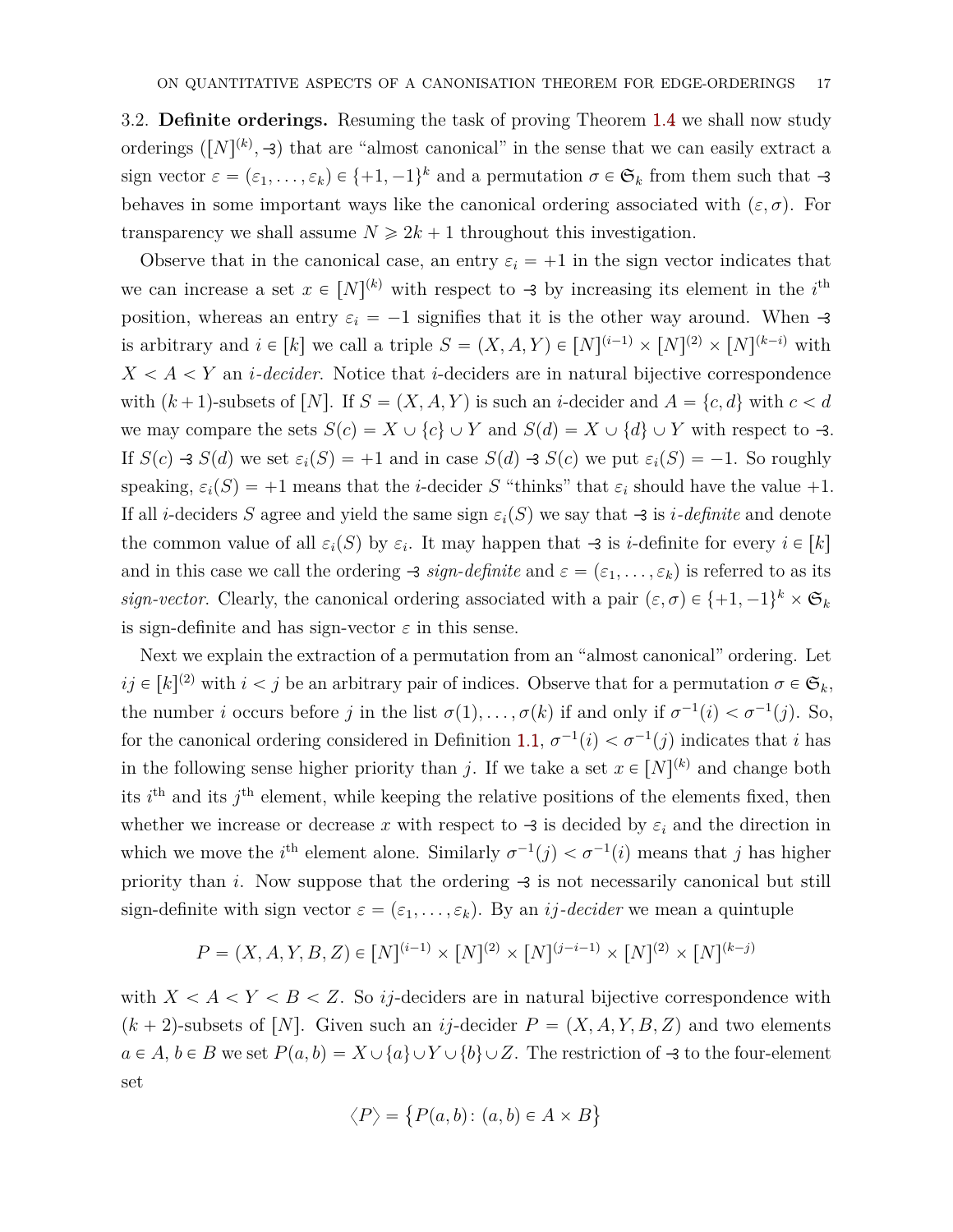is largely determined by  $\varepsilon_i$  and  $\varepsilon_j$ . Notably, if we write  $A = \{c_i, d_i\}$  and  $B = \{c_j, d_j\}$ such that  $\varepsilon_i c_i < \varepsilon_i d_i$  and  $\varepsilon_j c_j < \varepsilon_j d_j$ , then the -3-minimum of  $\langle P \rangle$  is  $P(c_i, c_j)$  and the  $\rightarrow$  -maximum is  $P(d_i, d_j)$ . So the only piece of information we are lacking is how  $P(c_i, d_j)$ compares to  $P(d_i, c_j)$ . We let  $\sigma_{ij}(P)$  denote

| the number | provided that                                |
|------------|----------------------------------------------|
| $+1$       | $\big  P(c_i, d_j) \rightarrow P(d_i, c_j),$ |
|            | $\big  P(d_i, c_j) \rightarrow P(c_i, d_j).$ |

So intuitively  $\sigma_{ij}(P) = +1$  means that *P* "believes" *i* to have higher priority than *j*, while in the opposite case it is the other way around. If  $\sigma_{ij}(P)$  stays constant as P varies over all *ij*-deciders we say that  $\rightarrow$  is *ij*-definite and denote the common value of all  $\sigma_{ij}(P)$ by  $\sigma_{ij}$ . Finally, if  $\rightarrow$  is *ij*-definite for all pairs  $ij \in [k]^{(2)}$  we call  $\rightarrow$  a *permutation-definite* ordering. We remark that in the canonical case  $\sigma_{ij} = +1$  is equivalent to  $\sigma^{-1}(i) < \sigma^{-1}(j)$ meaning that the statement  $\sigma_{ij} \cdot (\sigma^{-1}(j) - \sigma^{-1}(i)) > 0$  is always valid. Let us check that, conversely, in the permutation-definite case we can define a permutation  $\sigma$  having this property.

<span id="page-17-0"></span>**Lemma 3.5.** *Suppose that*  $N \ge 2k$ *. If the ordering*  $([N]^{(k)}, \exists)$  *is both sign-definite and permutation-definite, then there exists a permutation*  $\sigma \in \mathfrak{S}_k$  *such that* 

$$
\sigma_{ij} \cdot \left( \sigma^{-1}(j) - \sigma^{-1}(i) \right) > 0
$$

*holds whenever*  $1 \leq i \leq j \leq k$ *.* 

*Proof.* Let  $\varepsilon = (\varepsilon_1, \ldots, \varepsilon_k)$  be the sign-vector of  $\rightarrow$  and write  $\{2i - 1, 2i\} = \{c_i, d_i\}$  such that  $\varepsilon_i c_i < \varepsilon_i d_i$  holds for every  $i \in [k]$ . Consider the sets

$$
x_i = \{c_i\} \cup \{d_j : j \neq i\}
$$

and let  $\sigma \in \mathfrak{S}_k$  be the permutation satisfying

$$
x_{\sigma(1)}\prec 3\cdots\prec x_{\sigma(k)}.
$$

Whenever  $1 \leq i < j \leq k$  the quintuple

$$
P_{ij} = (\{d_r : 1 \le r < i\}, \{2i - 1, 2i\}, \{d_s : i < s < j\}, \{2j - 1, 2j\}, \{d_t : j < t \le k\})
$$

is an *ij*-decider and  $\sigma_{ij}$  is the sign +1 if and only if  $x_i \rightarrow x_j$ , which is in turn equivalent to  $\sigma^{-1}(i) < \sigma^{-1}(j)$ . In other words, irrespective of whether  $\sigma_{ij}$  is positive or negative the statement  $\sigma_{ij} \cdot (\sigma^{-1}(j) - \sigma^{-1}(i)) > 0$  holds.

The remainder of this section deals with the question how much a sign-definite and permutation-definite ordering  $([N]^{(k)}, \rightarrow)$  with sign-vector  $\varepsilon$  and permutation  $\sigma$  (obtained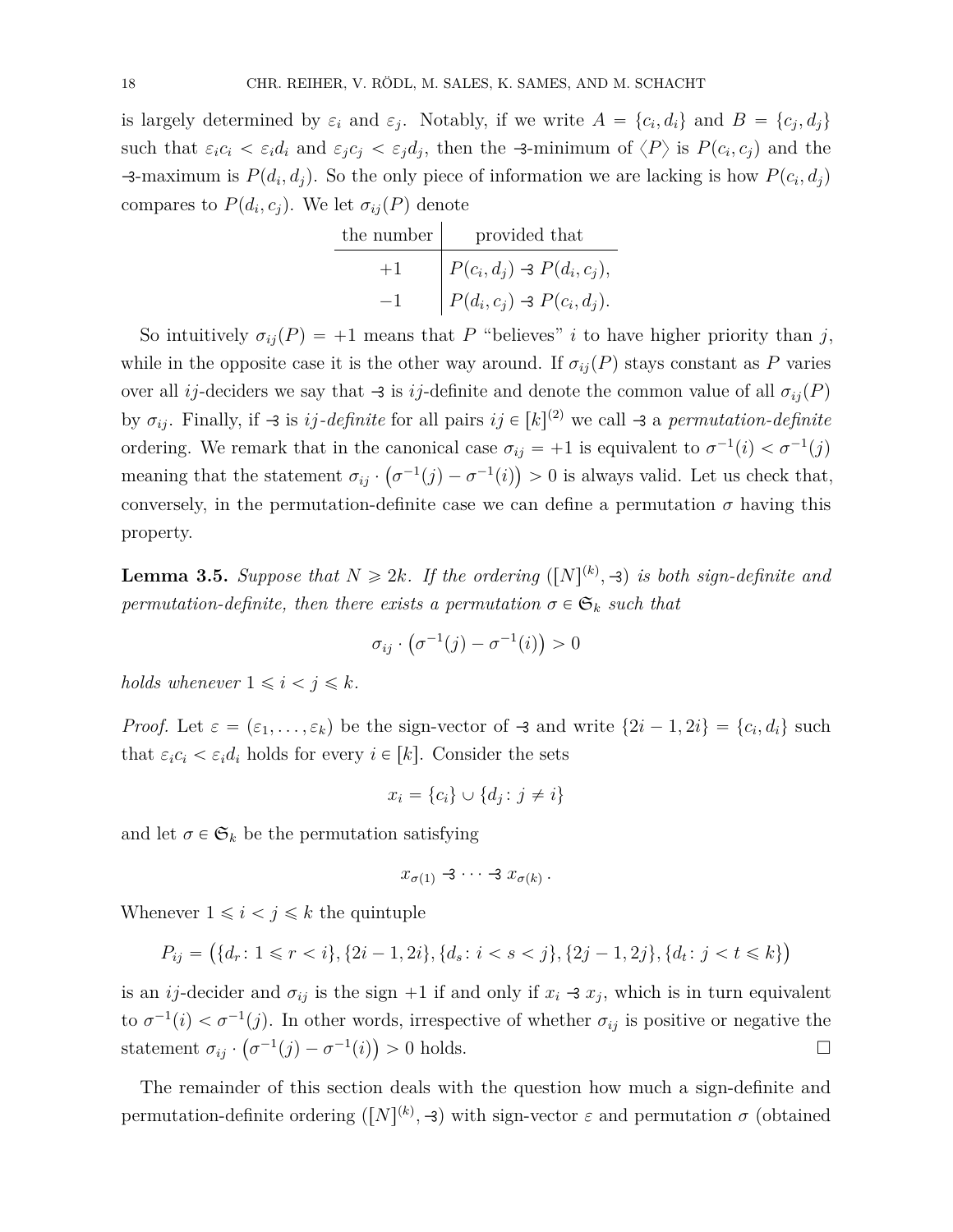by means of Lemma [3.5\)](#page-17-0) needs to have in common with the canonical ordering associated with  $(\varepsilon, \sigma)$  in the sense of Definition [1.1.](#page-1-0) For instance, Lemma [3.7](#page-19-0) below asserts that under these circumstances there exists a dense subset  $W \subseteq [N]$  such that  $(W^{(k)}, \exists)$  is ordered in this canonical way.

The strategy we use for this purpose is the following. Suppose that  $x, y \in [N]^{(k)}$  are written in the form  $x = \{x_1, \ldots, x_k\}$  and  $y = \{y_1, \ldots, y_k\}$ , where  $x_1 < \cdots < x_k$  and  $y_1 < \cdots < y_k$ . Our goal is to prove that in many cases we have

<span id="page-18-0"></span>
$$
x \rightarrow y \iff (\varepsilon_{\sigma(1)} x_{\sigma(1)}, \dots, \varepsilon_{\sigma(k)} x_{\sigma(k)}) <_{\text{lex}} (\varepsilon_{\sigma(1)} y_{\sigma(1)}, \dots, \varepsilon_{\sigma(1)} y_{\sigma(k)}). \tag{3.2}
$$

We shall say that a pair of *k*-sets  $(x, y)$  is  $(\varepsilon, \sigma)$ -sound if it satisfies the equivalence [\(3.2\)](#page-18-0). Moreover, we set  $\Delta(x, y) = \{i \in [k]: x_i \neq y_i\}$ . The plan towards Lemma [3.7](#page-19-0) is to construct a sequence of sets  $[N] = W_1 \supseteq \cdots \supseteq W_k$  such that every pair  $(x, y)$  of *k*-sets with  $x, y \subseteq W_t$ and  $|\Delta(x, y)| \leq t$  is  $(\varepsilon, \sigma)$ -sound. The statement that follows will assist us in the step of an induction on *t*.

<span id="page-18-1"></span>**Lemma 3.6.** For  $L \subseteq \mathbb{Z}$  let  $(L^{(k)}, \mathcal{A})$  be an ordering that is sign-definite with sign-vector  $\varepsilon$ *and permutation-definite with permutation*  $\sigma$ *. Suppose*  $t \in [k-1]$  *has the property that every pair*  $(x, y)$  *of k-sets with*  $x, y \subseteq L$  *and*  $|\Delta(x, y)| \leq t$  *is*  $(\varepsilon, \sigma)$ *-sound.* 

*Let*  $I \subseteq [k]$  *be a set of*  $t + 1$  *indices and let*  $i \in [k]$  *be the least index with*  $\sigma(i) \in I$ *. Further, let*  $x = \{x_1, \ldots, x_k\}$  and  $y = \{y_1, \ldots, y_k\}$  be two *k*-element subsets of *L* such that  $\Delta(x, y) = I$  and  $x_{\sigma(i)} < y_{\sigma(i)}$ . If a denotes the least member of *L* larger than  $x_{\sigma(i)}$  and the *conditions*

- $a < y_{\sigma(i)},$
- $\bullet \ \sigma(i) = \min(I) \Longrightarrow a < \min\{x_{\sigma(i)+1}, y_{\sigma(i)+1}\},$
- *and*  $\sigma(i) = \max(I) \Longrightarrow a > \max\{x_{\sigma(i)-1}, y_{\sigma(i)-1}\}\$

*hold, then the pair*  $(x, y)$  *is*  $(\varepsilon, \sigma)$ -sound.

*Proof.* Without loss of generality we may assume  $\varepsilon_{\sigma(i)} = +1$ . We are to prove that  $x \rightarrow y$ and in all cases this will be accomplished by finding a  $k$ -set  $z \subseteq L$  such that the pairs  $(x, z)$ and  $(z, y)$  are  $(\varepsilon, \sigma)$ -sound and  $x \prec z \prec y$  holds.

Suppose first that  $\min(I) < \sigma(i) < \max(I)$ . Due to  $a \in (x_{\sigma(i)}, y_{\sigma(i)}) \subseteq (x_{\sigma(i)-1}, y_{\sigma(i)+1})$ the set  $z = \{x_1, \ldots, x_{\sigma(i)-1}, a, y_{\sigma(i)+1}, \ldots, y_k\}$  has *k* elements that have just been enumerated in increasing order. Moreover  $\sigma(i) \neq \min(I)$  yields  $|\Delta(x, z)| \leq t$  and, therefore,  $(x, z)$ is indeed  $(\varepsilon, \sigma)$ -sound, which implies due to  $i = \min(\sigma^{-1}[I])$  implies  $x \to z$ . Similarly,  $\sigma(i) \neq \max(I)$  leads to  $z \exists y$ .

Next we suppose that  $\sigma(i) = \min(I)$ , which owing to the second bullet entails

$$
a < \min\{x_{\sigma(i)+1}, y_{\sigma(i)+1}\}\,.
$$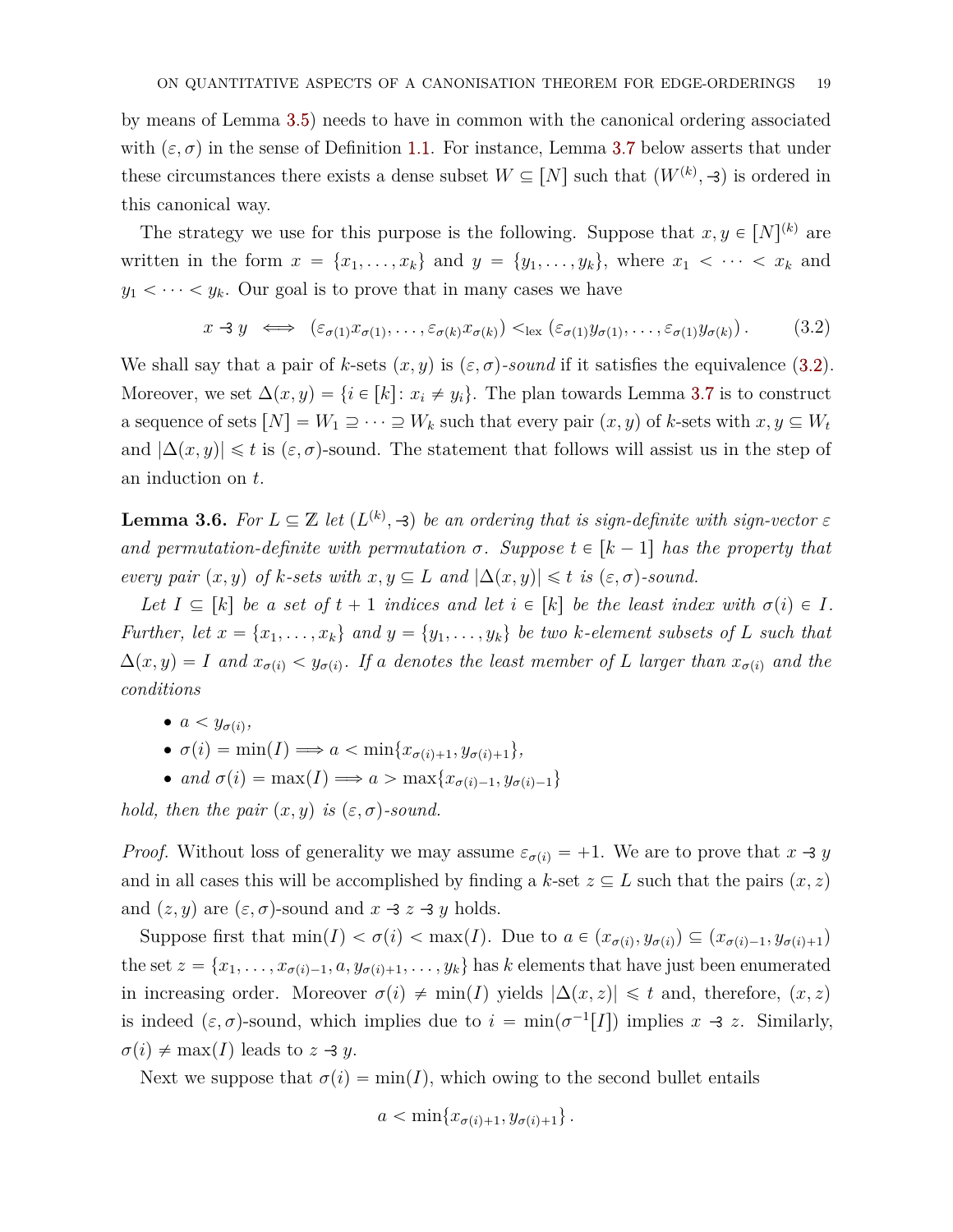Let  $j \in [k]$  be the second smallest index with  $\sigma(j) \in I$ .

| and | then we set $z =$                                                                                                                                                         |
|-----|---------------------------------------------------------------------------------------------------------------------------------------------------------------------------|
|     | $x_{\sigma(j)} < y_{\sigma(j)} \mid \sigma(j) < \max(I) \mid \{x_1, \ldots, x_{\sigma(i)-1}, a, x_{\sigma(i)+1}, \ldots, x_{\sigma(j)}, y_{\sigma(j)+1}, \ldots, y_k\},\$ |
|     | $x_{\sigma(j)} < y_{\sigma(j)}   \sigma(j) = \max(I)   \{x_1, \ldots, x_{\sigma(i)-1}, a, x_{\sigma(i)+1}, \ldots, x_{\sigma(j)-1}, y_{\sigma(j)}, \ldots, y_k\},\$       |
|     | $x_{\sigma(j)} > y_{\sigma(j)} \mid \sigma(j) < \max(I) \mid \{x_1, \ldots, x_{\sigma(i)-1}, a, y_{\sigma(i)+1}, \ldots, y_{\sigma(j)}, x_{\sigma(j)+1}, \ldots, x_k\},\$ |
|     | $x_{\sigma(j)} > y_{\sigma(j)}   \sigma(j) = \max(I)   \{x_1, \ldots, x_{\sigma(i)-1}, a, y_{\sigma(i)+1}, \ldots, y_{\sigma(j)-1}, x_{\sigma(j)}, \ldots, x_k\}.$        |

In all four cases we have listed the elements of *z* in increasing order. Furthermore, in almost all cases we have  $|\Delta(x, z)| \leq t$  and, consequently,  $x \rightarrow z$ . In fact, the only exception occurs if we are in the second case and  $t = 2$ . But if this happens, then

$$
P = (\{x_1, \ldots, x_{\sigma(i)-1}\}, \{x_{\sigma(i)}, a\}, \{x_{\sigma(i)+1}, \ldots, x_{\sigma(j)-1}\}, \{x_{\sigma(j)}, y_{\sigma(j)}\}, \{y_{\sigma(j)+1}, \ldots, y_k\})
$$

is an  $\sigma(i)\sigma(j)$ -decider. Since the ordering  $-3$  is permutation-definite, we know that it orders the four-element set  $\langle P \rangle$  "correctly" and, as *x*, *z* belong to this set, *x* -3 *z* holds in this case as well.

Similarly, in almost all cases we have  $\Delta(y, z) \leq t$  and  $y \rightarrow z$ , the only exception occurring if we are in the fourth case and  $t = 2$ . Under these circumstances

$$
Q = (\{x_1, \ldots, x_{\sigma(i)-1}\}, \{a, y_{\sigma(i)}\}, \{y_{\sigma(i)+1}, \ldots, y_{\sigma(j)-1}\}, \{x_{\sigma(j)}, y_{\sigma(j)}\}, \{x_{\sigma(j)+1}, \ldots, x_k\})
$$

is an  $\sigma(i)\sigma(j)$ -decider and, as before,  $y, z \in \langle Q \rangle$  implies  $y \rightarrow z$ .

This concludes our discussion of the case  $\sigma(i) = \min(I)$  and it remains to deal with the case  $\sigma(i) = \max(I)$ . Here one can either perform a similar argument, or one argues that this case reduces to the previous one by reversing the ordering of the ground set. That is, one considers the ordering  $((-L)^{(k)}, \exists^{\star})$  defined by

$$
x \triangleleft^{\star} y \iff (-x) \triangleleft (-y),
$$

where  $-L$  means  $\{-\ell : \ell \in L\}$  and  $-x$ ,  $-y$  are defined similarly. If one replaces  $\exists$  by  $\exists^*$ , then  $I^* = (k+1) - I$  assumes the rôle of *I*, minima correspond to maxima and the second and third bullet in the assumption of our lemma are exchanged.  $\Box$ 

We proceed with the existence of "dense" canonical subsets promised earlier.

<span id="page-19-0"></span>**Lemma 3.7.** *If*  $N \geq 2k$  *and the ordering* ([N]<sup>(k)</sup>, -3) *is both sign-definite and permutationdefinite, then there exists a set*  $W \subseteq [N]$  *of size*  $|W| \geq 2^{1-k}N$  *such that*  $\rightarrow$  *is canonical on*  $W^{(k)}$ .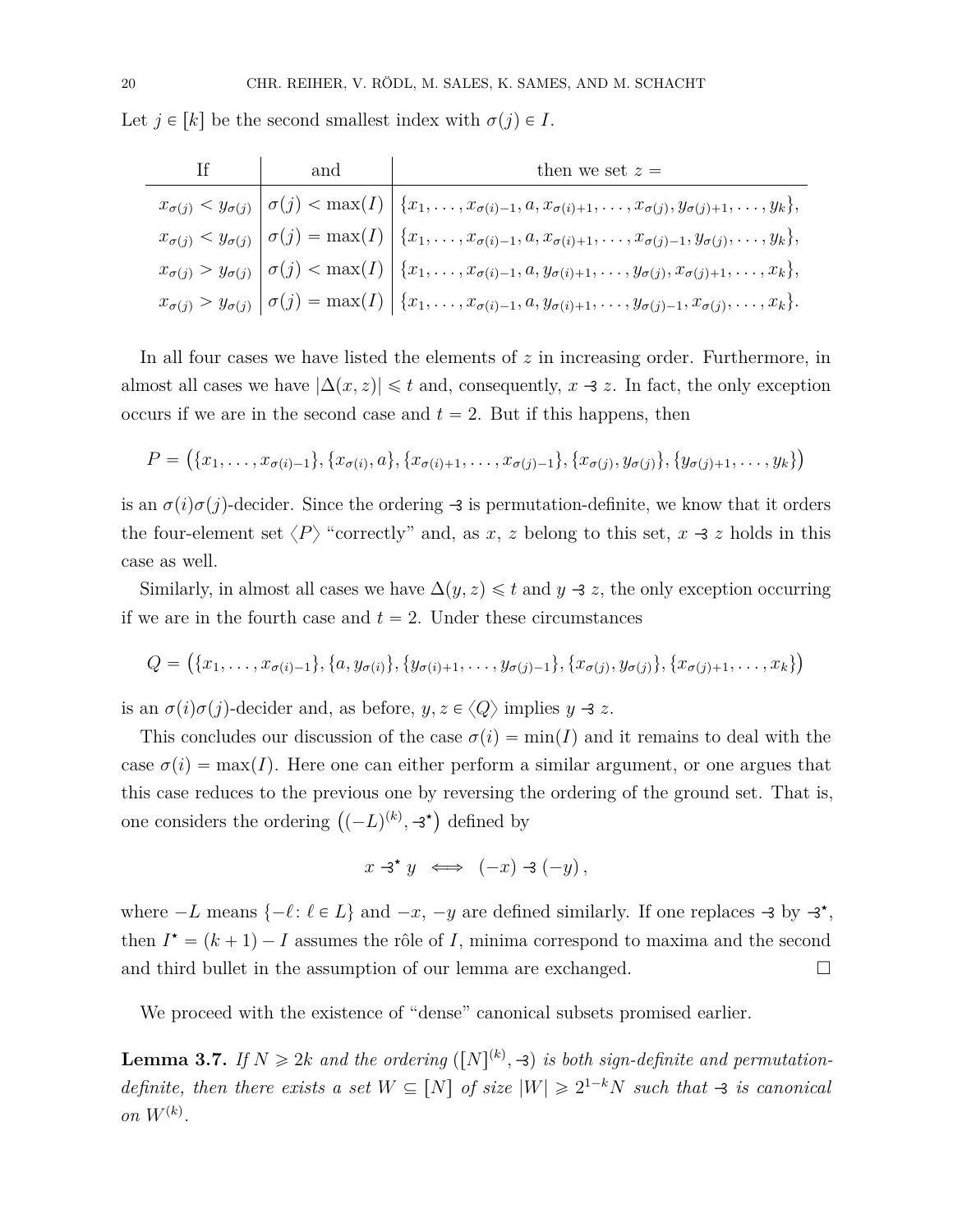*Proof.* For every  $t \in [k]$  we set

$$
W_t = \{ n \in [N] \colon n \equiv 1 \pmod{2^{t-1}} \}.
$$

Clearly  $|W_k| \ge 2^{1-k}N$ , so it suffices to prove that  $\rightarrow$  is canonical on  $W_k^{(k)}$ *k* .

Denote the sign-vector of  $\exists$  by  $\varepsilon = (\varepsilon_1, \ldots, \varepsilon_k)$  and let  $\sigma \in \mathfrak{S}_k$  be the permutation obtained from  $-3$  by means of Lemma [3.5.](#page-17-0) Let us prove by induction on  $t \in [k]$  that if two *k*-element subsets  $x, y \subseteq W_t$  satisfy  $|\Delta(x, y)| \leq t$ , then  $(x, y)$  is  $(\varepsilon, \sigma)$ -sound.

In the base case  $t = 1$  we have  $W_1 = [N]$  and everything follows from our assumption that  $\rightarrow$  be sign-definite. In the induction step from  $t \in [k-1]$  to  $t+1$  we appeal to Lemma [3.6.](#page-18-1) Since no two elements of  $W_{t+1}$  occur in consecutive positions of  $W_t$ , the bulleted assumptions are satisfied and thus there are no problems with the induction step.

Since  $|\Delta(x, y)| \le k$  holds for all *k*-element subsets of  $W_k$ , the case  $t = k$  of our claim proves the lemma.  $\Box$ 

Next we characterise the canonical orderings on  $([N]^{(k)}, \exists)$  for  $N \ge 2k + 1$ .

<span id="page-20-0"></span>**Lemma 3.8.** If  $N \geq 2k + 1$  and the ordering  $([N]^{(k)}, \exists)$  is canonical, then there exists a *pair*  $(\varepsilon, \sigma) \in \{-1, +1\}^k \times \mathfrak{S}_k$  *such that*  $\rightarrow$  *is the ordering associated with*  $(\varepsilon, \sigma)$ *.* 

Let us point out that the condition  $N \ge 2k+1$  cannot be omitted. For instance, for  $k = 3$ and  $N = 6$  one can construct a counterexample by starting with an ordering associated to some pair  $(\varepsilon, \sigma)$  and exchanging the positions of two disjoint sets partitioning [6]. The resulting order is always canonical and in many cases it is not associated to another pair  $(\varepsilon', \sigma')$ .

*Proof of Lemma [3.8.](#page-20-0)* Let  $\varepsilon$  and  $\sigma$  denote the sign vector and the permutation of  $-\frac{2}{3}$  as introduced in [§3.2.](#page-16-0) We shall show that  $\rightarrow$  coincides with the canonical ordering associated to  $(\varepsilon, \sigma)$ .

Otherwise there exists a pair  $(x, y)$  of subsets of  $[N]$  that fails to be  $(\varepsilon, \sigma)$ -sound. Assume that such a pair  $(x, y)$  is chosen with  $t + 1 = |\Delta(x, y)|$  minimum. Since  $\rightarrow$  is sign-definite we know that  $t \in [k-1]$ . Set  $I = \Delta(x, y)$  and let  $i \in [k]$  be the smallest index with  $\sigma(i) \in I$ . By symmetry we may assume that  $x_{\sigma(i)} < y_{\sigma(i)}$ . Due to  $|I| \geq 2$  it cannot be the case that  $\sigma(i)$  is both the minimum and the maximum of *I* and as in the proof of Lemma [3.6](#page-18-1) it suffices to study the case  $\sigma(i) \neq \max(I)$ .

*First Case:*  $max(x \cup y) < N$ 

Define a strictly increasing map  $\varphi: x \cup y \longrightarrow [N]$  by  $\varphi(z) = z$  for  $z \leq x_{\sigma(i)}$  and  $\varphi(z) = z + 1$  *for*  $z > x_{\sigma(i)}$ . Now by Lemma [3.6](#page-18-1) the pair  $(\varphi[x], \varphi[y])$  is  $(\varepsilon, \sigma)$ -sound.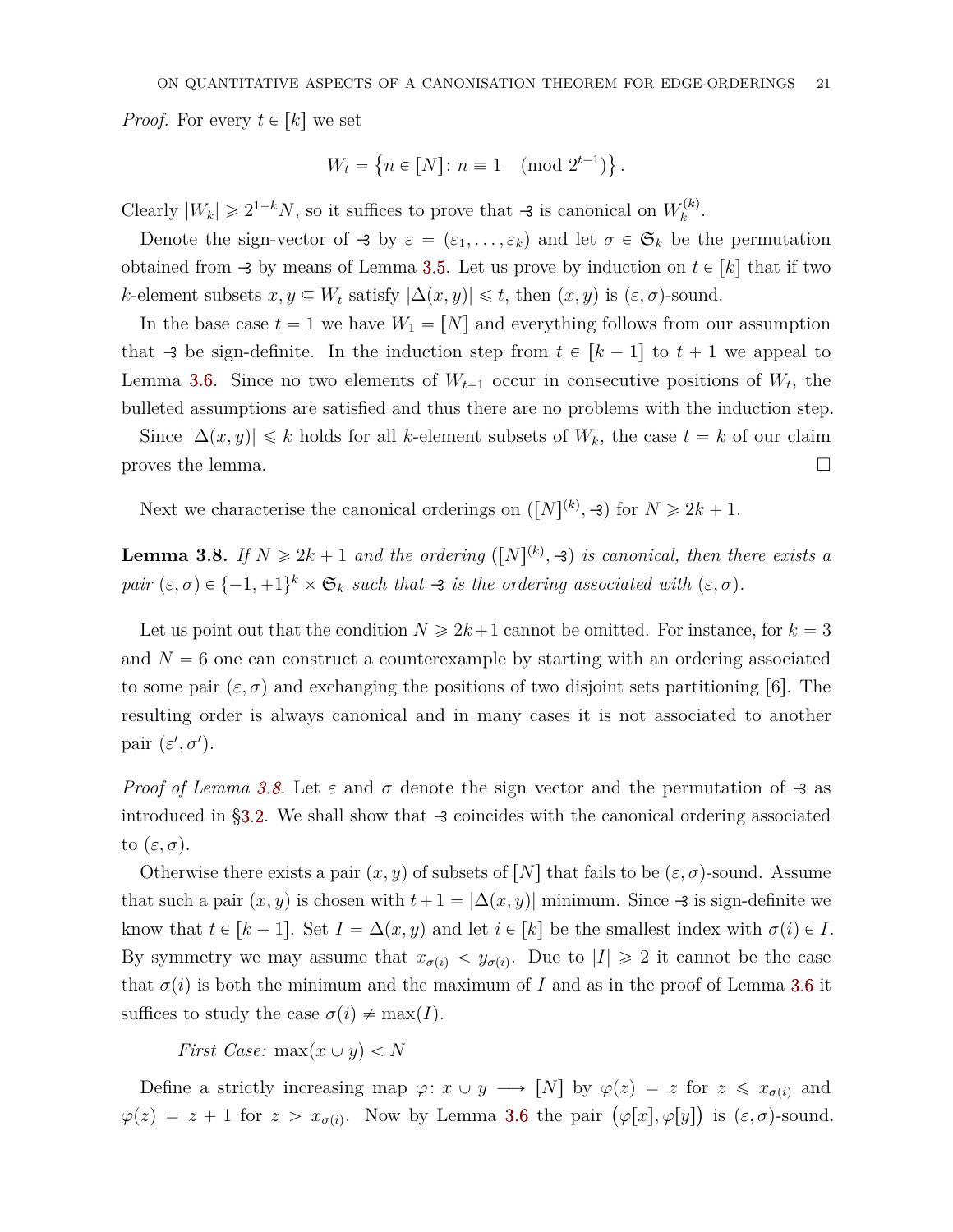Moreover, the canonicity of  $\rightarrow$  tells us that  $((x \cup y)^{(k)}, \rightarrow)$ ) and  $(\varphi[x \cup y]^{(k)}, \exists$ are isomorphic via  $\varphi$ . For these reasons, the pair  $(x, y)$  is  $(\varepsilon, \sigma)$ -sound as well.

*Second Case:*  $max(x \cup y) = N$ 

Let  $\eta: x \cup y \longrightarrow [|x \cup y|]$  be order-preserving. In view of  $|x \cup y| \leq 2k < N$  we know from Let  $\eta: x \cup y \longrightarrow [x \cup y]$  be order-preserving. In view or  $|x \cup y| \le 2\kappa < N$  we know from<br>the first case that the pair  $(\eta[x], \eta[y])$  is  $(\varepsilon, \sigma)$ -sound and by canonicity so is  $(x, y)$ .

<span id="page-21-0"></span>**Remark 3.9.** The results of this subsection easily yield the weaker upper bound

$$
L^{(k)}(n) \le R^{(k+2)}\left(2^{k-1}n, \binom{k+2}{2}!\right) \le t_{k+1}(C_k n).
$$

To see this, let  $([N]^{(k)}, \exists)$  be any ordering, where  $N = \mathbb{R}^{(k+2)}(2^{k-1}n, \binom{k+2}{2}$ 2 be any ordering, where  $N = R^{(k+2)}(2^{k-1}n, {\binom{k+2}{2}}!)$ . For a set  $A \in [N]^{(k+2)}$  there are  $\binom{k+2}{2}$  $\binom{+2}{2}$ ! possibilities how the restriction of  $\rightarrow$  to  $A^{(k+2)}$  can look. So by the definition of Ramsey numbers there is a set  $Z \subseteq [N]$  with  $|Z| = 2^{k-1}n$  such that for all  $A, B \subseteq Z$  with  $|A| = |B| = k + 2$  the order-preserving map  $\eta: A \longrightarrow B$ induces an order preserving map from  $(A^{(k)}, \exists)$  to  $(B^{(k)}, \exists)$ . This implies, in particular, that  $\rightarrow$  is sign-definite and permutation-definite on  $Z^{(k)}$ . Thus by Lemma [3.7](#page-19-0) there exists a set  $X \subseteq Z$  with  $|X| \ge 2^{1-k} |Z| = n$  such that  $\prec$  orders  $X^{(k)}$  canonically.

Now it remains to save one exponentiation, which requires a more careful reasoning.

3.3. **Further concepts.** Throughout this subsection, we fix a natural number  $k \ge 2$ . Let  $\Gamma$  denote the set of all orderings  $\prec$  that can be imposed on  $[k+2]^{(k)}$ . We regard  $\Gamma$  as Let 1 denote the set of an orderings  $\rightarrow$  that<br>a set of colours having the size  $|\Gamma| = \binom{k+2}{2}$  $\binom{+2}{2}$ !. As in Remark [3.9](#page-21-0) we *associate* with every ordering  $([N]^{(k)}, \mathcal{F})$  the colouring  $f: [N]^{(k+2)} \longrightarrow \Gamma$  mapping every  $A \in [N]^{(k+2)}$  to the unique ordering  $\prec \in \Gamma$  with the property that  $(A^{(k)}, \rightarrow)$  and  $([k+2]^{(k)}, \prec)$  are isomorphic via the order-preserving map from A to  $k + 2$ . Roughly speaking, what Theorem [1.4](#page-3-1) asserts is that colourings of this form are so special that one can prove a Ramsey theorem for them that requires just  $k$  exponentiations rather than the expected  $k + 1$  exponentiations.

For an integer  $m \in [k+1]$  we shall say that an ordering  $([N]^{(k)}, \exists)$  *is governed by m*-sets if there exists a function  $f^m: [N]^{(m)} \longrightarrow \Gamma$  governing the function  $f: [N]^{(k+2)} \longrightarrow \Gamma$ associated with  $\rightarrow$ .

**Definition 3.10.** If  $([N]^{(k)}, \rightarrow)$  is an ordering,  $i, m \in [k]$ , and  $W \subseteq [N]$  we say that  $\varepsilon_i^m: W^{(m)} \longrightarrow \Phi$  is an *m-ary sign function* for  $(W^{(k)}, \exists)$  provided the following holds: If  $S = (X, A, Y)$  is an *i*-decider with  $X \cup A \cup Y \subseteq W$  and M denotes the set consisting of the *m* smallest elements of  $X \cup A \cup Y$ , then  $\varepsilon_i(S) = \varepsilon_i^m(M)$ .

In other words, the existence of an *m*-ary sign function  $\varepsilon_i^m: W^{(m)} \longrightarrow \Phi$  means that for *i*-deciders  $S = (X, A, Y)$  with  $X \cup A \cup Y \subseteq W$  the value of  $\varepsilon_i(S)$  only depends on the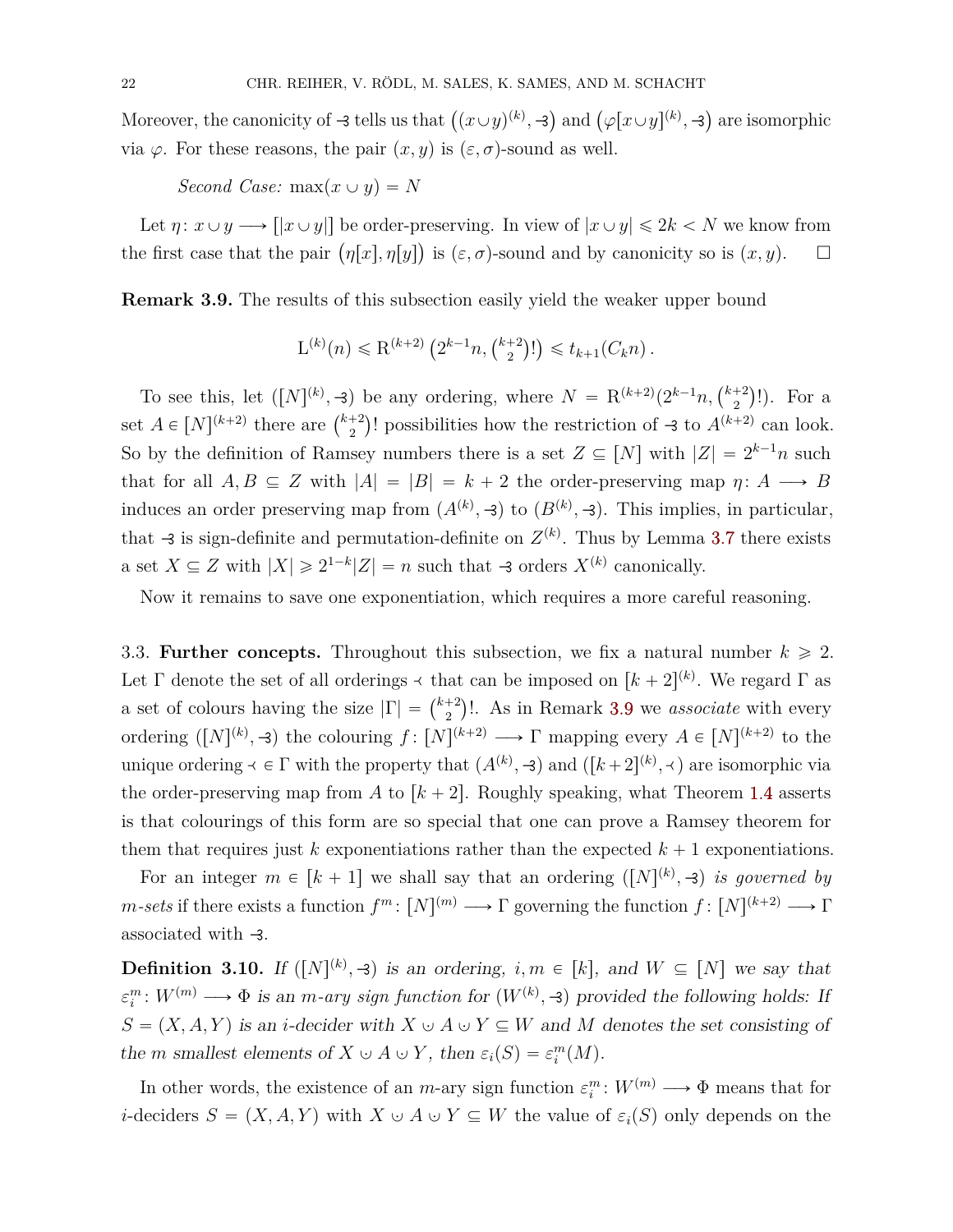first *m* elements of  $X \cup A \cup Y$ , while the remaining  $k + 1 - m$  elements of  $X \cup A \cup Y$  are destitute of any effect.

We shall frequently utilise the fact that if  $m \in [2, k+1]$  and  $([N]^{(k)}, \rightarrow)$  is governed by  $m$ sets, then for every  $i \in [k]$  there exists an  $(m-1)$ -ary sign function  $\varepsilon_i^{m-1}$ :  $[2, N]^{(m-1)} \longrightarrow \Phi$ . This is because for an *i*-decider  $S = (X, A, Y)$  with  $X \cup A \cup Y \subseteq [2, N]$  the value of  $\varepsilon_i(S)$ can be inferred from the colour  $f({i \in \mathbb{N} \cup A \cup Y})$ , where  $f: [N]^{(k+2)} \longrightarrow \Gamma$  denotes the function associated with  $\rightarrow$ .

Suppose that  $m \in [2, k+1]$ ,  $W \subseteq \mathbb{Z}$  and that  $(W^{(k)}, \mathcal{A})$  denotes an ordering possessing for every  $i \in [k]$  an  $(m-1)$ -ary sign function  $\varepsilon_i^{m-1}$ :  $W^{(m-1)} \longrightarrow \Phi$ . If  $i < j$  from  $[k]$  are two indices and  $P = (X, A, Y, B, Z)$  is an *ij*-decider, we determine the colour  $\sigma_{ij}^m(P)$  as follows: Let *M* denote the set consisting of the  $m-1$  smallest elements of  $X \cup A \cup Y \cup B \cup Z$ , enumerate  $A = \{c_i, d_i\}$  as well as  $B = \{c_j, d_j\}$  in such a way that  $\varepsilon_i^{m-1}(M)c_i < \varepsilon_i^{m-1}(M)d_i$ and  $\varepsilon_j^{m-1}(M)c_j < \varepsilon_j^{m-1}(M)d_j$ , and set

$$
\sigma_{ij}^{m}(P) = \text{provided that}
$$
  
+1 
$$
P(c_i, d_j) \rightarrow P(d_i, c_j),
$$
  
-1 
$$
P(d_i, c_j) \rightarrow P(c_i, d_j).
$$

**Definition 3.11.** If  $m \in [2, k + 1]$ ,  $ij \in [k]^{(2)}$ , and the ordering  $(W^{(k)}, \exists)$  possesses  $(m-1)$ -ary sign functions  $\varepsilon_1^{m-1}, \ldots, \varepsilon_k^{m-1}$ , then we say that  $\sigma_{ij}^m : W^{(m)} \longrightarrow \Phi$  is an *mary permutation colouring* if  $\sigma_{ij}^m(P) = \sigma_{ij}^m(M)$  holds, whenever  $P = (X, A, Y, B, Z)$  is an *ij*-decider and *M* denotes the set of the *m* smallest elements of  $X \cup A \cup Y \cup B \cup Z$ .

It should be clear that if in addition to possessing the  $(m - 1)$ -ary sign functions  $\varepsilon_1^{m-1}, \ldots, \varepsilon_k^{m-1}$  the ordering  $(W^{(k)}, \mathcal{A})$  is governed by *m*-sets, then all *m*-ary permutation colourings  $(\sigma_{ij}^m)$  with  $ij \in [k]^{(2)}$  exist. Consequently, if  $([N]^{(k)}, \neg 3)$  is governed by *m*-sets, then for every pair  $ij \in [k]^{(2)}$  there exists a permutation colouring  $\sigma_{ij}^m : [2, N]^{(m)} \longrightarrow \Phi$ .

<span id="page-22-0"></span>3.4. **Plan.** Let us now pause to explain our strategy for proving Theorem [1.4.](#page-3-1) Given an arbitrary ordering  $([N]^{(k)}, \mathcal{A})$  with  $N = t_k(n^{C_k})$  we need to find a set  $X \subseteq [N]$  of size *n* such that  $(X^{(k)}, \mathcal{F})$  is ordered canonically. Following the same strategy as in Remark [3.9](#page-21-0) it would suffice to find a set  $Y \subseteq [N]$  of size  $2^{k-1}n$  which is monochromatic with respect to the colouring  $f: [N]^{(k+2)} \longrightarrow \Gamma$  associated with  $-3$ . So the problem is that we have only k exponentiations available but hope to synchronise sets of size  $k + 2$ . What happens when we nevertheless perform the standard argument producing upper bounds on Ramsey numbers is that we obtain sets  $[N] = Z_k \supseteq Z_{k-1} \supseteq \cdots \supseteq Z_0$  such that for every  $m \in [0, k]$  the ordering  $(Z_m^{(k)}, -3)$  is governed by  $(m + 2)$ -sets and the size of  $Z_m$  is, roughly, *m* times exponential. In particular,  $Z_0$  has roughly the size  $n^{C_k/2}$  and  $(Z_0^{(k)})$  $\binom{k}{0}$ , -3) is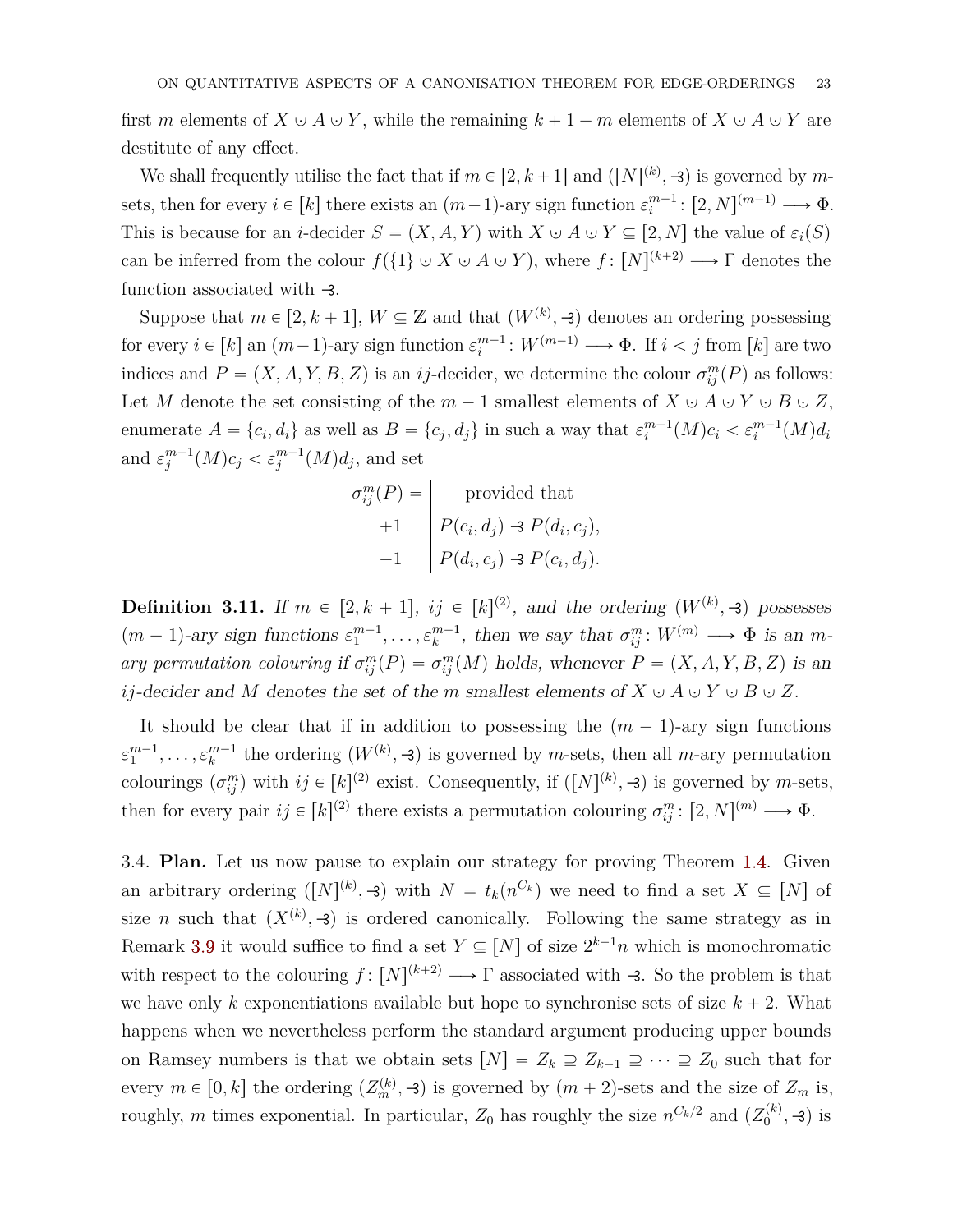governed by pairs. We may assume further that for every pair  $ij \in [k]^{(2)}$  a permutation colouring  $\sigma_{ij}^2: Z_0^{(2)} \longrightarrow \Phi$  exists. Moreover, it would suffice to find a set  $Y \subseteq Z_0$  that is monochromatic with respect to each  $\sigma_{ij}^2$ . This problem still sounds like we need an exponential rather than a polynomial dependence between  $|Y|$  and  $|Z_0|$ , but Lemma [3.2](#page-11-0) suggests the following alternative: if it turns out that the colourings  $\sigma_{ij}^2$  are monotone, then we are done (for reasons explained in Lemma [3.14\)](#page-24-0).

Now for some of the permutation colourings, like  $\sigma_{1j}^2$  with  $j \in [2, k]$ , one can indeed prove that they are always monotone (see Lemma [3.12](#page-23-0) below), but it seems unlikely that in the setting we have described so far one can prove that, for instance,  $\sigma_{57}^2$  is always monotone. To address this issue we exploit that the colourings  $\sigma_{ij}^2$  become known "gradually" in the course of the argument. When we have just constructed a set  $Z_m$  we already know a colouring  $\sigma_{ij}^{m+2}$  of its  $(m+2)$ -subsets such that, later,  $\sigma_{ij}^2$  will govern its restriction to  $Z_0^{(m+2)}$  $\sigma_{0}^{(m+2)}$ . Suppose that in the sequence of colourings  $\sigma_{57}^{k}, \sigma_{57}^{k-1}, \ldots, \sigma_{57}^{2}$  there is at least one that is monotone, say  $\sigma_{57}^{m+2}$ , where  $m \geq 1$ . What Lemma [3.3](#page-12-0) tells us is that when selecting  $Z_{m-1} \subseteq Z_m$  we can not only ensure that  $(Z_{m-1}^{(k)})$  $m-1$ ,  $\rightarrow$ ) is governed by  $(m + 1)$ -sets, but also that  $\sigma_{57}^{m+1}$  is still monotone. Iterating this observation we see that if some  $\sigma_{57}^m$  is monotone, then we can protect ourselves against ever losing the monotonicity. Rather, we can arrange that all of  $\sigma_{57}^m, \sigma_{57}^{m-1}, \ldots, \sigma_{57}^2$  are monotone. We shall see in Lemma [3.13](#page-24-1) that for  $i \geq 2$  the permutation colouring  $\sigma_{ij}^i$  is automatically monotone. For these reasons, we can indeed find a set  $Z_0$  of polynomial size on which all pair colourings  $\sigma_{ij}^2$  are monotone, which essentially proves Theorem [1.4.](#page-3-1)

3.5. **Canonisation.** Coming to the details we begin by establishing the monotonicity of  $\sigma_{1j}^2$  for  $j \in [2, k]$ .

<span id="page-23-0"></span>**Lemma 3.12.** If the ordering  $([N]^{(k)}, \mathcal{A})$  is sign-definite and governed by pairs, then for *every*  $j \in [2, k]$  *the colouring*  $\sigma_{1j}^2$  *is increasing* on  $[2, N - k]^{(2)}$ *.* 

*Proof.* Given three numbers  $r < s < t$  from  $[2, N - k]$  satisfying  $\sigma_{1j}^2(rs) = +1$  we are to prove that  $\sigma_{1j}^2(rt) = +1$ . Let  $\varepsilon = (\varepsilon_1, \ldots, \varepsilon_k)$  be the sign vector of  $-3$ . We partition

$$
[N - k + 1, N] = Y \cup B \cup Z \quad \text{such that } Y < B < Z
$$

and  $|Y| = j - 2$ ,  $|B| = 2$ ,  $|Z| = k - j$  and we enumerate  $B = \{c_j, d_j\}$  such that  $\varepsilon_j c_j < \varepsilon_j d_j$ . Notice that  $P = (\emptyset, \{r, s\}, Y, B, Z)$  and  $Q = (\emptyset, \{r, t\}, Y, B, Z)$  are 1*j*-deciders, whence  $\sigma_{1j}^2(rs) = \sigma_{1j}(P)$  and  $\sigma_{1j}^2(rt) = \sigma_{1j}(Q)$ . Thus our task is to derive  $\sigma_{1j}(Q) = +1$  from  $\sigma_{1j}(P) = +1.$ 

*First Case:*  $\varepsilon_1 = +1$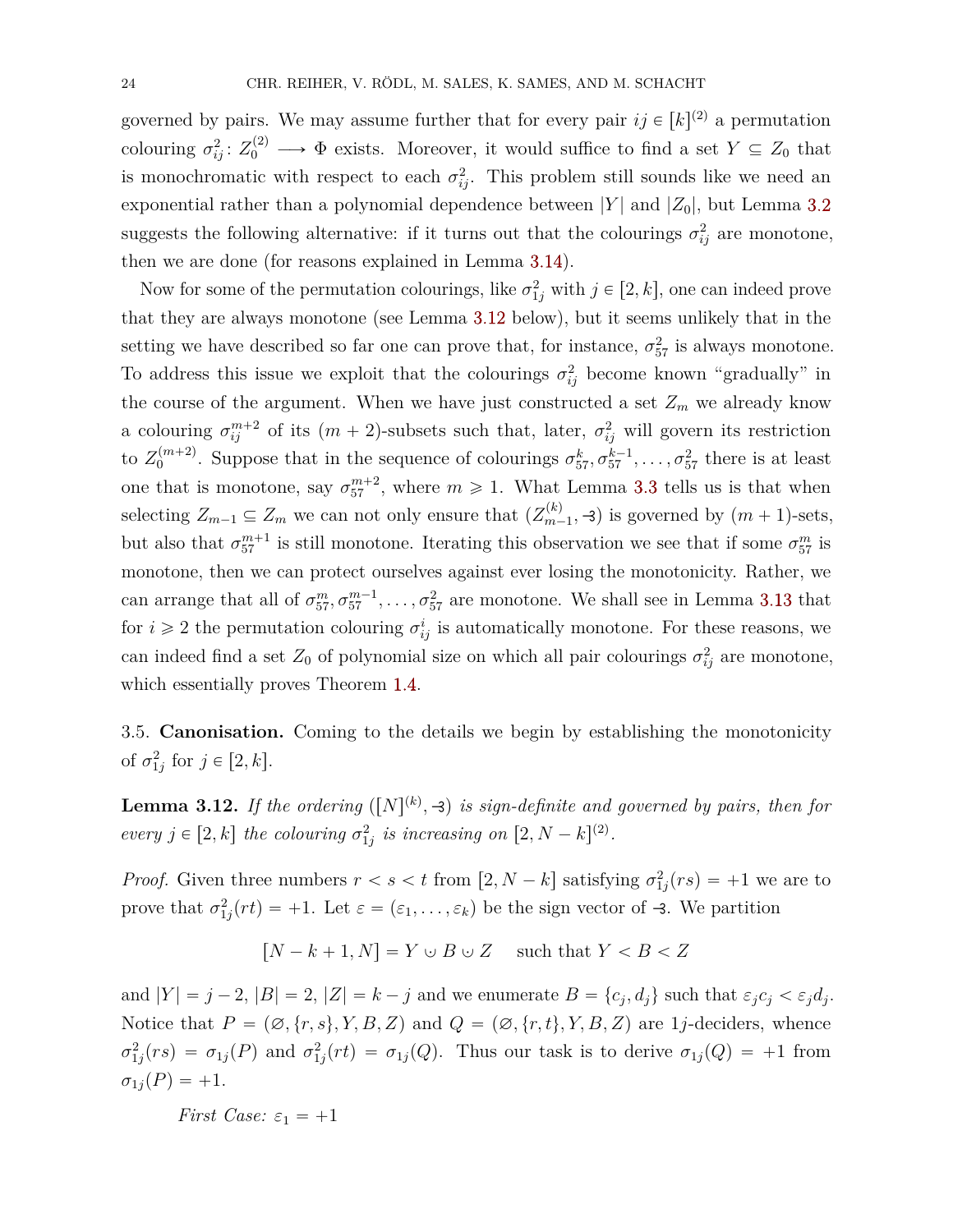Now  $\sigma_{1j}(P) = +1$  is defined to mean  $rY d_j Z \rightarrow sY c_j Z$ , where  $rY d_j Z$  abbreviates  $\{r\} \cup Y \cup \{d_j\} \cup Z$  and  $sYc_jZ$  is defined similarly. Moreover,  $S = (\{s,t\}, Yc_jZ)$  is a 1-decider and  $\varepsilon_1(S) = \varepsilon_1 = +1$  implies  $sYc_jZ \rightarrow tYc_jZ$ . So the transitivity of  $\rightarrow$  leads to *rY d<sub>j</sub>* $Z \rightarrow tYc_jZ$ , for which reason we have indeed  $\sigma_{1j}(Q) = +1$ .

# *Second Case:*  $\varepsilon_1 = -1$

This time  $\sigma_{ij}(P) = +1$  translates into  $sY d_j Z \rightarrow rY c_j Z$  and working with the 1-decider  $p{f}_i(s, t)$ ,  $Y d_j Z$  we infer  $tY d_j Z \rightarrow sY d_j Z$ . Hence  $tY d_j Z \rightarrow rY c_j Z$  and  $\sigma_{1j}(Q) = +1$ .  $\Box$ 

Virtually the same proof also yields the following result.

<span id="page-24-1"></span>**Lemma 3.13.** If  $2 \leq i \leq j \leq k$  and the ordering  $([N]^{(k)}, \exists)$  is governed by *i*-sets, then *the restriction of*  $\sigma_{ij}^i$  *to*  $[2, N - k]^{(i)}$  *is decreasing.* 

*Proof.* Suppose that  $X \subseteq [2, N-k]$  and  $r, s \in [2, N-k]$  satisfy  $|X| = i-1, X < r < s$ , as well as  $\sigma_{ij}^i(Xr) = -1$ . We are to prove that  $\sigma_{ij}^i(Xs) = -1$ . To this end we set  $t = N - k + 1$ and take three sets  $Y, Z, B \subseteq [N - k + 2, N]$  with  $Y < B < Z$  of the sizes  $|Y| = j - i - 1$ ,  $|B| = 2$ , and  $|Z| = k - j$ . Now  $P = (X, \{r, t\}, Y, B, Z)$  and  $Q = (X, \{s, t\}, Y, B, Z)$  are two *ij*-deciders, we have  $\sigma_{ij}(P) = \sigma_{ij}^i(Xr) = -1$ , and it remains to show  $\sigma_{ij}(Q) = -1$ . Recall that  $\rightarrow$  being governed by *i*-sets implies, in particular, that there are  $(i - 1)$ -ary sign functions  $\varepsilon_i^{i-1}$  and  $\varepsilon_j^{i-1}$  defined on  $[2, N]^{(k-1)}$ . So we can enumerate  $B = \{c_j, d_j\}$  in such a way that  $\varepsilon_j^{i-1}(X)c_j < \varepsilon_j^{i-1}(X)d_j$ .

*First Case:*  $\varepsilon_i^{i-1}(X) = +1$ 

Our assumption  $\sigma_{ij}^i(P) = -1$  is defined to mean  $XtYc_jZ \rightarrow XrYd_jZ$ . Furthermore, the triple  $S = (X, \{r, s\}, Y d_j Z)$  is an *i*-decider and  $\varepsilon_i(S) = \varepsilon_i^{i-1}(X) = +1$  implies that  $XrYd_jZ \rightarrow XsYd_jZ$ . So altogether we have  $XtYc_jZ \rightarrow XsYd_jZ$  or, in other words,  $\sigma_{ij}^i(Q) = -1.$ 

*Second Case:*  $\varepsilon_i^{i-1}(X) = -1$ 

This time  $\sigma_{ij}^i(P) = -1$  abbreviates the statement  $XrYc_jZ \rightarrow XtYd_jZ$  and the case hypothesis  $\varepsilon_i^{i-1}(X) = -1$  implies  $XsYc_jZ \rightarrow XrYc_jZ$ . For these reasons we have  $XsYc_jZ \rightarrow XtYd_jZ$ , i.e.,  $\sigma_{ij}^i(Q) = -1$ .

Next we elaborate on the reason why we care about the monotonicity of the permutation colourings.

<span id="page-24-0"></span>**Lemma 3.14.** *There exists an absolute constant*  $C_k^{\prime}$  *such that* if  $n \ge 2k$ *,*  $N \ge C_k^{\prime} n^{k^2}$ *, the ordering* ( $[N]^{(k)}$ ,  $\rightarrow$ ) *is governed by pairs, and all permutation colourings*  $\sigma_{ij}^2$  *with*  $i \geq 2$  *are monotone, then there is a set*  $Z \subseteq [N]$  *of size n such that*  $(Z^{(k)}, \mathcal{A})$  *is ordered canonically.*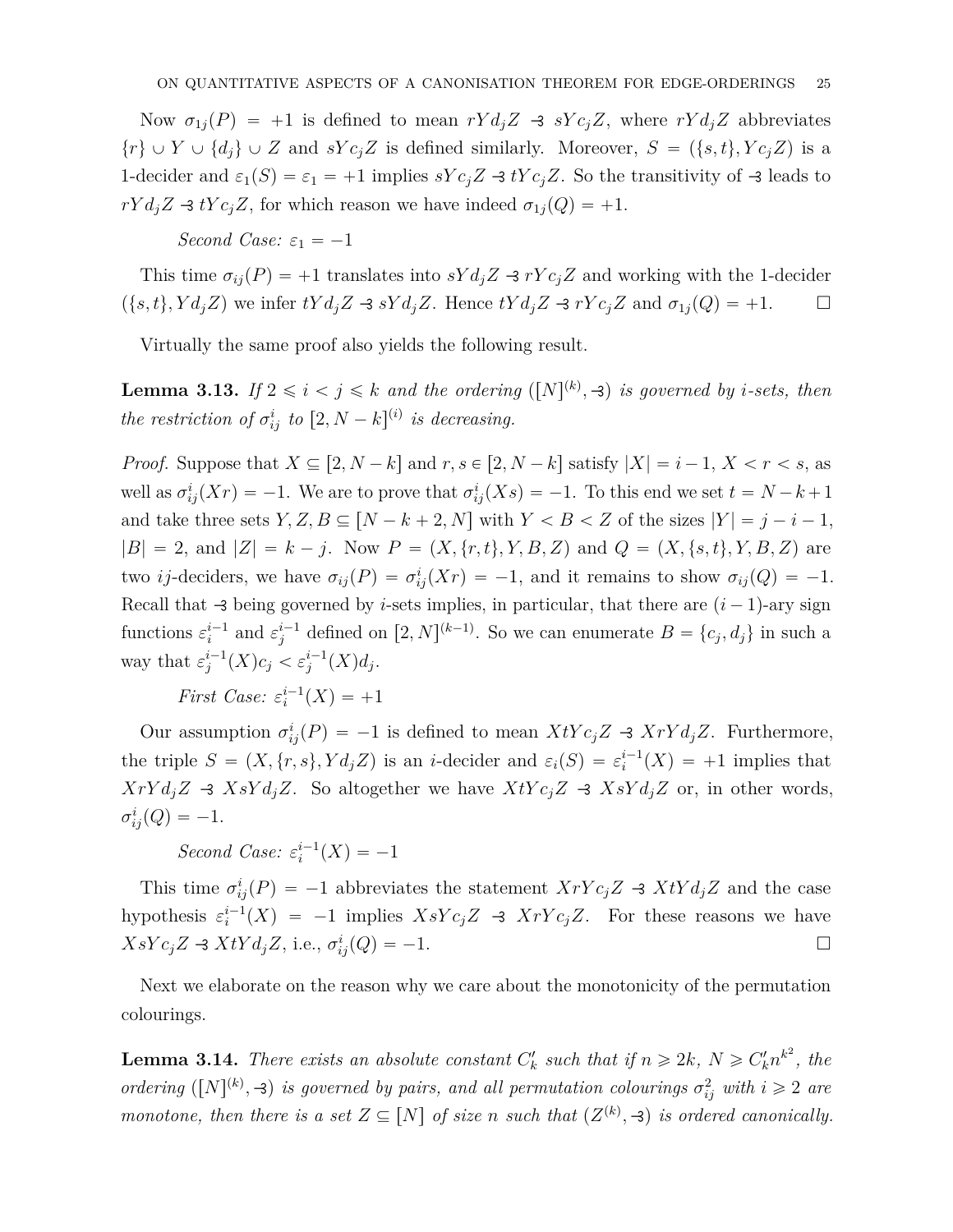*Proof.* Since the ordering  $\rightarrow$  is governed by pairs, it has unary sign functions  $\varepsilon_1, \ldots, \varepsilon_k$ defined on  $[2, N]^{(1)}$ . In other words, every  $x \in [2, N]$  has its own "opinion"

$$
\varepsilon(x) = (\varepsilon_1(x), \dots, \varepsilon_k(x)) \in \Phi^k
$$

what the sign vector should be, where  $\Phi = \{-1, +1\}$  was introduced in [\(3.1\)](#page-10-2). Due to the box principle, there are a set  $Y \subseteq [2, N]$  of size  $|Y| \geq 2^{-k}N$  as well as a vector  $\varepsilon \in \Phi^k$  such that  $\varepsilon(y) = \varepsilon$  holds for every  $y \in Y$ . Now  $(Y^{(k)}, -3)$  is sign-definite and by Lemma [3.12](#page-23-0) the set  $Y_{\star} \subseteq Y$  obtained from Y by deleting the smallest and the *k* largest elements has the following property: for every pair  $ij \in [k]^{(2)}$  the restriction of  $\sigma_{ij}^2$  to  $Y_{\star}^{(2)}$  is monotone. Notice that  $|Y_{\star}| \geq 2^{-k-1}N$ .

Now Lemma [3.2](#page-11-0) applied to  $I = [k]^{(2)}$  and the family  $(\sigma_{ij}^2)_{ij \in I}$  yields a set  $Z_{\star} \subseteq Y_{\star}$  of size  $|Z_{\star}| = 2^{k-1}n$  that is monochromatic with respect to every  $\sigma_{ij}^2$ . This means that  $(Z_{\star}^{(k)}, \rightarrow)$ is not only sign-definite but also permutation-definite, and Lemma [3.7](#page-19-0) leads to the desired set  $Z$ .

It remains to execute the plan laid out in [§3.4.](#page-22-0)

*Proof of Theorem [1.4.](#page-3-1)* Given  $k \geq 2$  we let  $C'_{k}$  denote the constant delivered by the previous lemma. Recall that  $\Gamma$  denotes the set of linear orderings of  $[k + 2]^{(k)}$ . Without loss of generality we can assume that  $n \geq 2k$  (the remaining values of *n* can then be taken care of by adjusting the constant  $C_k$ ). Now we define recursively

$$
N_0 = C'_k n^{k^2} + k + 1,
$$
  
\n
$$
N_m = (2|\Gamma|)^{N_{m-1}^{m+1}} \cdot (2k^2 N_{m-1}^m)^{k^2 N_{m-1}^m} + k + 1 \text{ for } m \in [k-2],
$$
  
\n
$$
N_{k-1} = |\Gamma|^{N_{k-2}^{k-2}},
$$
  
\nand finally 
$$
N_k = |\Gamma|^{N_{k-1}^{k-1}}.
$$

An easy induction on *m* discloses that for every  $m \in [0, k]$  there exists an absolute constant  $C_{k,m}$  such that  $N_m \leq t_m(C_{k,m}n^{2k^2})$  holds for all  $n \geq 2k$ . In particular, there exists an absolute constant  $C_k$  such that independently of *n* we have  $N_k \leq t_k(n^{C_k})$ . So it suffices to show that for every ordering  $([N_k]^{(k)}, \mathcal{F})$  there exists a set  $Z \subseteq [N_k]$  of size *n* such that  $\triangleleft$  orders  $Z^{(k)}$  canonically. Two successive applications of Corollary [3.4](#page-15-0) yield a set  $Z_{k-2} \subseteq [N]$  of size  $|Z_{k-2}| = N_{k-2}$  such that  $(Z_{k-2}^{(k)})$  $(k)$ <sub>k-2</sub>, -3) is governed by *k*-sets.

<span id="page-25-0"></span>**Claim 3.15.** For every  $m \in [0, k-2]$  there exists a set  $Z_m \subseteq [N_k]$  of size  $|Z_m| = N_m - k - 1$ *such that*  $(Z_m^{(k)}, -3)$  *is governed by*  $(m + 2)$ -sets and for every  $ij \in [m + 2, k]^{(2)}$  there is a *monotone permutation colouring*  $\sigma_{ij}^{m+2}$ :  $Z_m^{(m+2)} \longrightarrow \Phi$ .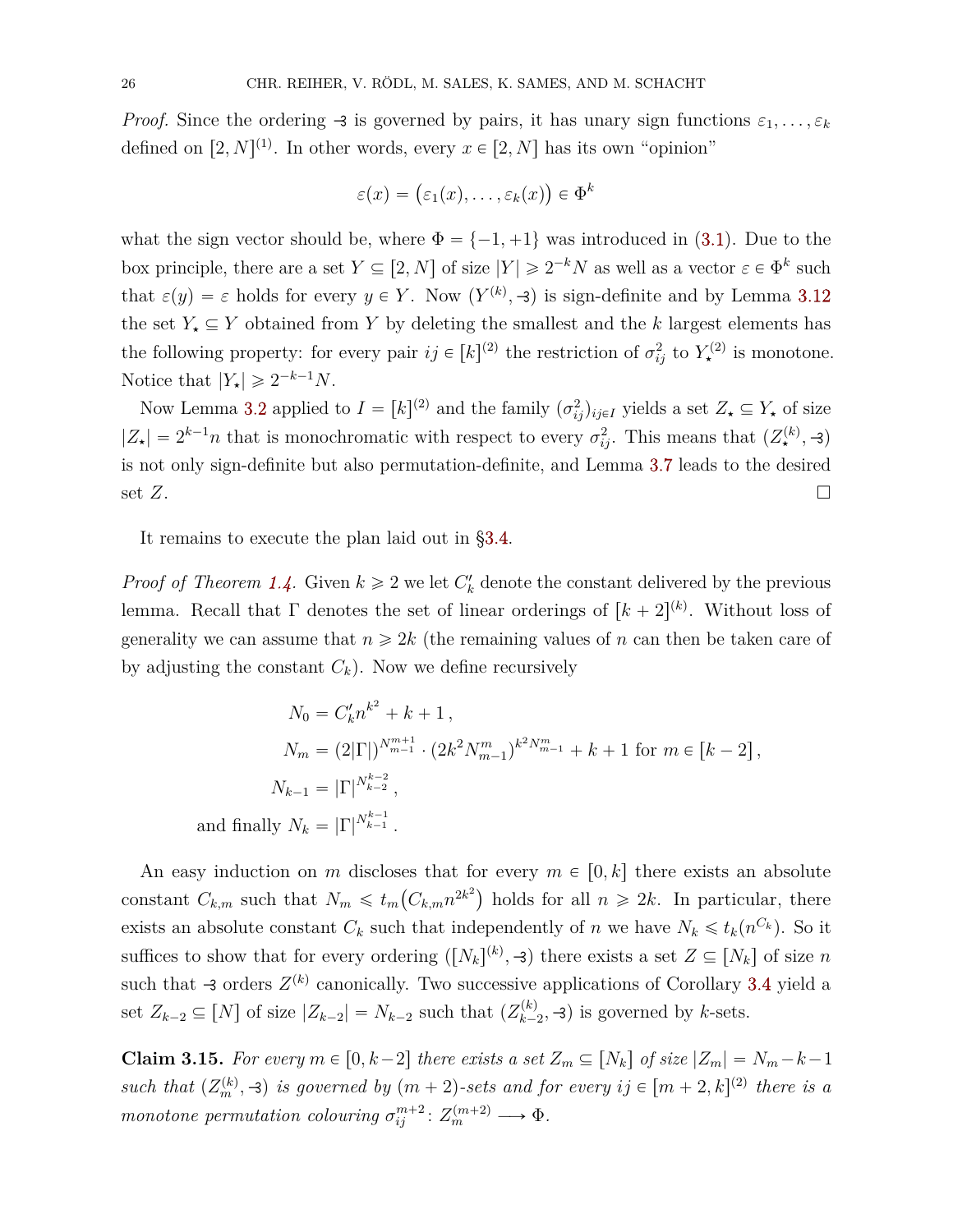*Proof of Claim [3.15.](#page-25-0)* We argue by decreasing induction on *m*, the base case  $m = k - 2$ already being known. Now suppose that  $m \in [k-2]$  and that we already have obtained a set  $Z_m \subseteq [N_k]$  with the desired property.

We plan to apply Lemma [3.3](#page-12-0) to  $N_{m-1}$ ,  $m+2$ ,  $m+2$ , and  $Z_m$  here in place of *n*, *r*, *s*, and *X* there. Instead of *f* there we take the function  $f^{m+2}: Z_m^{(m+2)} \longrightarrow \Gamma$  governing the function *f* :  $[N_k]^{(k+2)} \longrightarrow \Gamma$  associated with -3. Finally, we take the index set  $I = [m+2, k]^{(2)}$ , which clearly satisfies  $|I| \leq k^2$ , and the family  $(\sigma_{ij}^{m+2})_{ij \in I}$  of monotone permutation colourings  $\sigma_{ij}^{m+2}$ :  $Z_m^{(m+2)} \longrightarrow \Phi$  provided by the induction hypothesis. Since

$$
N_m - k - 1 \geqslant (2|\Gamma|)^{N_{m-1}^{m+1}} \cdot (2|I| N_{m-1}^m)^{|I| N_{m-1}^m},
$$

the intended application of Lemma [3.3](#page-12-0) is justified and we can obtain a set  $Z'_{m-1} \subseteq Z_m$  of size  $|Z'_{m-1}| = N_{m-1}$  such that  $(Z'^{(k)}_{m-1})$  $\binom{k}{m-1}$ ,  $\rightarrow$ ) is governed by  $(m+1)$ -sets and the permutation colourings  $(\sigma_{ij}^{m+1})_{ij\in I}$  are monotone. The set  $Z_{m-1}$  arising from  $Z'_{m-1}$  by cutting off the smallest and the *k* largest elements has all desired properties, because by Lemma [3.13](#page-24-1) the permutation colourings  $\sigma_{m+1,j}^{m+1}$  with  $j \in [m+2,k]$  are monotone as well.

Observe that the case  $m = 0$  yields a set  $Z_0$  of size  $|Z_0| = N_0 - (k+1) = C'_k n^{k^2}$ . By our choice of  $C'_{k}$  according to Lemma [3.14](#page-24-0) there exists a set  $Z \subseteq Z_{0}$  of size  $|Z| = n$  such that  $(Z^{(k)}, \mathcal{A})$  is ordered canonically. This concludes the proof of Theorem [1.4.](#page-3-1)

#### §4. Shelah's upper bound on Erdős-Rado numbers

<span id="page-26-0"></span>In this section we show that the results in [§3.1](#page-10-3) can also be used for reproving Shelah's theorem that *k*-uniform Erdős-Rado numbers grow (at most)  $k-1$  times exponentially. More precisely, we shall show  $ER^{(k)}(n) \leq t_{k-1}(C_k n^{6k})$ , where, let us recall, an estimate of the form  $\text{ER}^{(k)}(n) \leq N$  means that for every equivalence relation  $\equiv$  on  $[N]^{(k)}$  there exist an *n*-element subset  $X \subseteq [N]$  and a set  $I \subseteq [k]$  such that  $\equiv$  and  $\equiv_I$  agree on  $X^{(k)}$ . Here, for two sets of positive integers  $x = \{x_1, \ldots, x_k\}$  and  $y = \{y_1, \ldots, y_k\}$  with  $x_1 < \cdots < x_k$  and  $y_1 < \cdots < y_k$  and for a subset  $I \subseteq [k]$  the statement  $x \equiv_I y$  is defined to mean that  $x_i = y_i$ holds for all  $i \in I$ . Throughout the entire section we fix an integer  $k \ge 2$ . Moreover, Γ will always denote the set of all equivalence relations on  $[k + 2]^{(k)}$ .

4.1. **Preparation.** Beginning as in Remark [3.9](#page-21-0) we *associate* with every equivalence relation  $([N]^{(k)}, \equiv)$  the colouring  $f: [N]^{(k+2)} \longrightarrow \Gamma$  mapping every set  $A \in [N]^{(k+2)}$  to the unique equivalence relation  $\sim \in \Gamma$  with the property that  $(A^{(k)}, \equiv)$  and  $([k+2]^{(k)}, \sim)$  are isomorphic via the order-preserving map from *A* to  $[k + 2]$ . For  $m \in [k + 2]$  we say that  $([N]^{(k)}, \equiv)$ is *governed by m*-sets if there exists a function  $f^m: [N]^{(m)} \longrightarrow \Gamma$  which governs f. For instance, every equivalence relation is governed by  $(k+2)$ -sets. Next we associate with every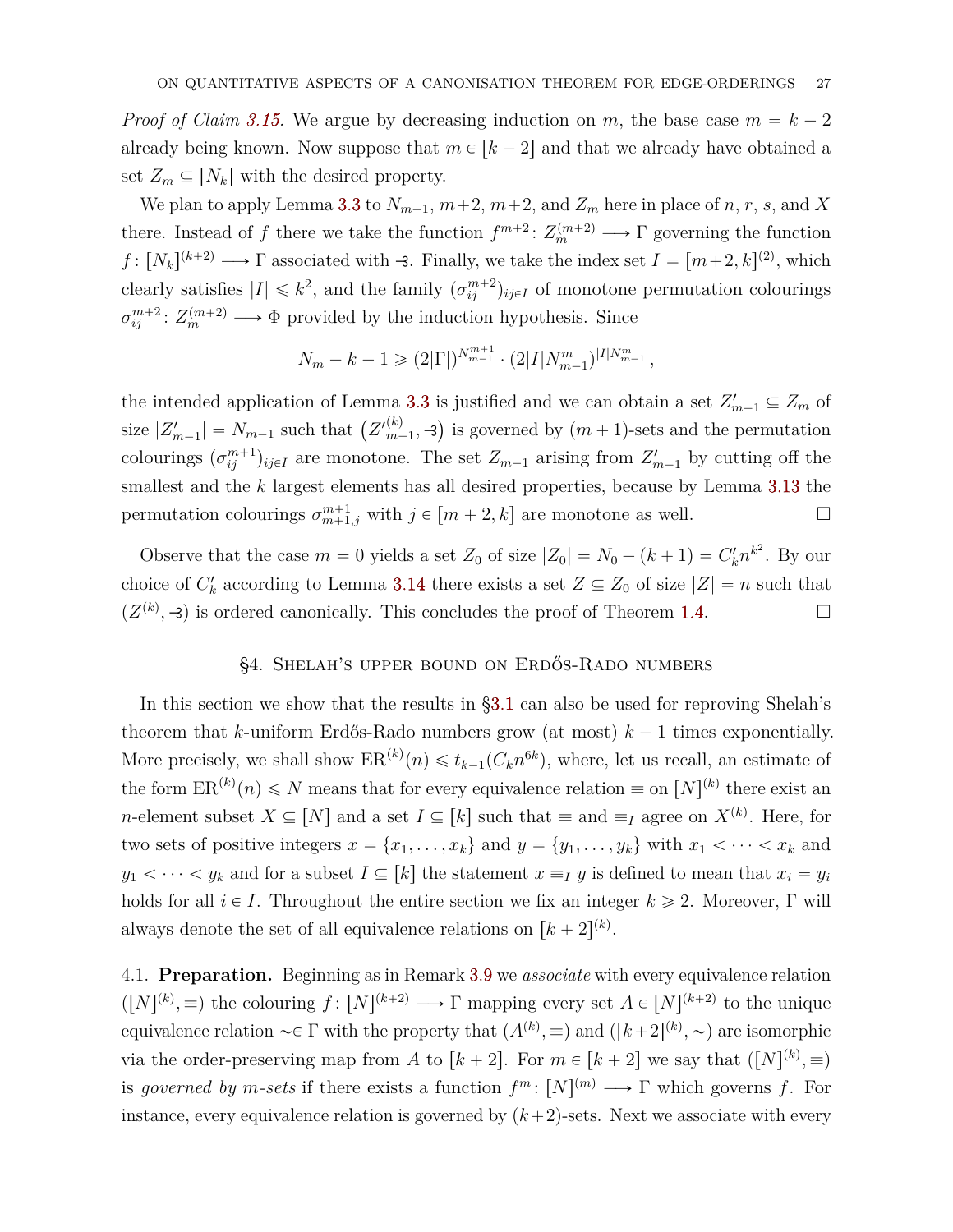equivalence relation some auxiliary colourings  $g_i$  using the set of colours  $\Phi = \{-1, +1\}$ introduced in [\(3.1\)](#page-10-2).

**Definition 4.1.** Let  $N \ge k+1$  be an integer and let  $i \in [k]$  be an index. The *i*<sup>th</sup> *auxiliary function*  $g_i: [N]^{(k+1)} \longrightarrow \Phi$  of an equivalence relation  $([N]^{(k)}, \equiv)$  is defined by

$$
g_i(z_1, \ldots, z_{k+1}) = 1 \iff \{z_1, \ldots, z_{i-1}, z_{i+1}, \ldots, z_{k+1}\} \equiv \{z_1, \ldots, z_i, z_{i+2}, \ldots, z_{k+1}\}
$$
  
whenever  $1 \le z_1 < \cdots < z_{k+1} \le N$ .

Like the permutation colourings in the previous section, these functions will later be synchronised by means of an iterative application of Lemma [3.3.](#page-12-0) Notice that if an equivalence relation  $([N]^{(k)}, \equiv)$  is governed by *m*-sets, then there exists a function  $g_i^{m-1}$ :  $[2, N]^{(m-1)} \longrightarrow \Phi$  governing the restriction of  $g_i$  to  $[2, N]^{(k+1)}$ . Our next result asserts that at some stage of our argument these functions will automatically become monotone.

<span id="page-27-0"></span>**Lemma 4.2.** *If*  $N \ge 2k$ *,*  $m \in [k]$ *, and*  $([N]^{(k)} \neq )$  *is governed by*  $(m + 1)$ -sets, then the *function*  $g_m^m$ :  $[2, N]^{(m)} \longrightarrow \Phi$  *is increasing on*  $[2, N - k]^{(m)}$ *.* 

*Proof.* Let some integers  $2 \le a_1 < \cdots < a_m < a'_m \le N - k$  satisfying  $g_m^m(a_1, \ldots, a_m) = 1$ be given. We are to prove that  $g_m^m(a_1, \ldots, a_{m-1}, a'_m) = 1$  holds as well. Set  $a_0 = 1$  and  $a_{m+i} = N - k + i$  for every  $i \in [k+1-m]$ . Our assumption yields  $g_m(a_1, \ldots, a_{k+1}) = 1$ , whence

$$
\{a_1,\ldots,a_m,a_{m+2},\ldots,a_{k+1}\} \equiv \{a_1,\ldots,a_{m-1},a_{m+1},\ldots,a_{k+1}\}.
$$

This piece of information is among the facts encoded in  $f(a_0, \ldots, a_{k+1})$  and, as  $([N]^{(k)}, \equiv)$ is governed by  $(m + 1)$ -sets, the same information is known to

$$
f(a_0,\ldots,a_m,a'_m,a_{m+2},\ldots,a_{k+1}).
$$

Consequently, we also have

$$
\{a_1,\ldots,a_m,a_{m+2},\ldots,a_{k+1}\} \equiv \{a_1,\ldots,a_{m-1},a'_m,a_{m+2},\ldots,a_{k+1}\}.
$$

Both displayed equivalences have the same left side, so the transitivity of  $\equiv$  leads to

$$
\{a_1,\ldots,a_{m-1},a'_m,a_{m+2},\ldots,a_{k+1}\}\equiv\{a_1,\ldots,a_{m-1},a_{m+1},\ldots,a_{k+1}\}\,
$$

for which reason

$$
g_m^m(a_1,\ldots,a_{m-1},a'_m)=g_m(a_1,\ldots,a_{m-1},a'_m,a_{m+1},\ldots,a_{k+1})=1.
$$

Let us observe that for canonical equivalence relations  $\equiv_I$  with  $I \subseteq [k]$  the auxiliary functions  $g_1, \ldots, g_k$  are constant. Moreover, if  $\varepsilon_1, \ldots, \varepsilon_k \in \Phi$  denote the values these functions always attain, then  $I = \{i \in [k]: \varepsilon_i = -1\}$ . In the converse direction, if we have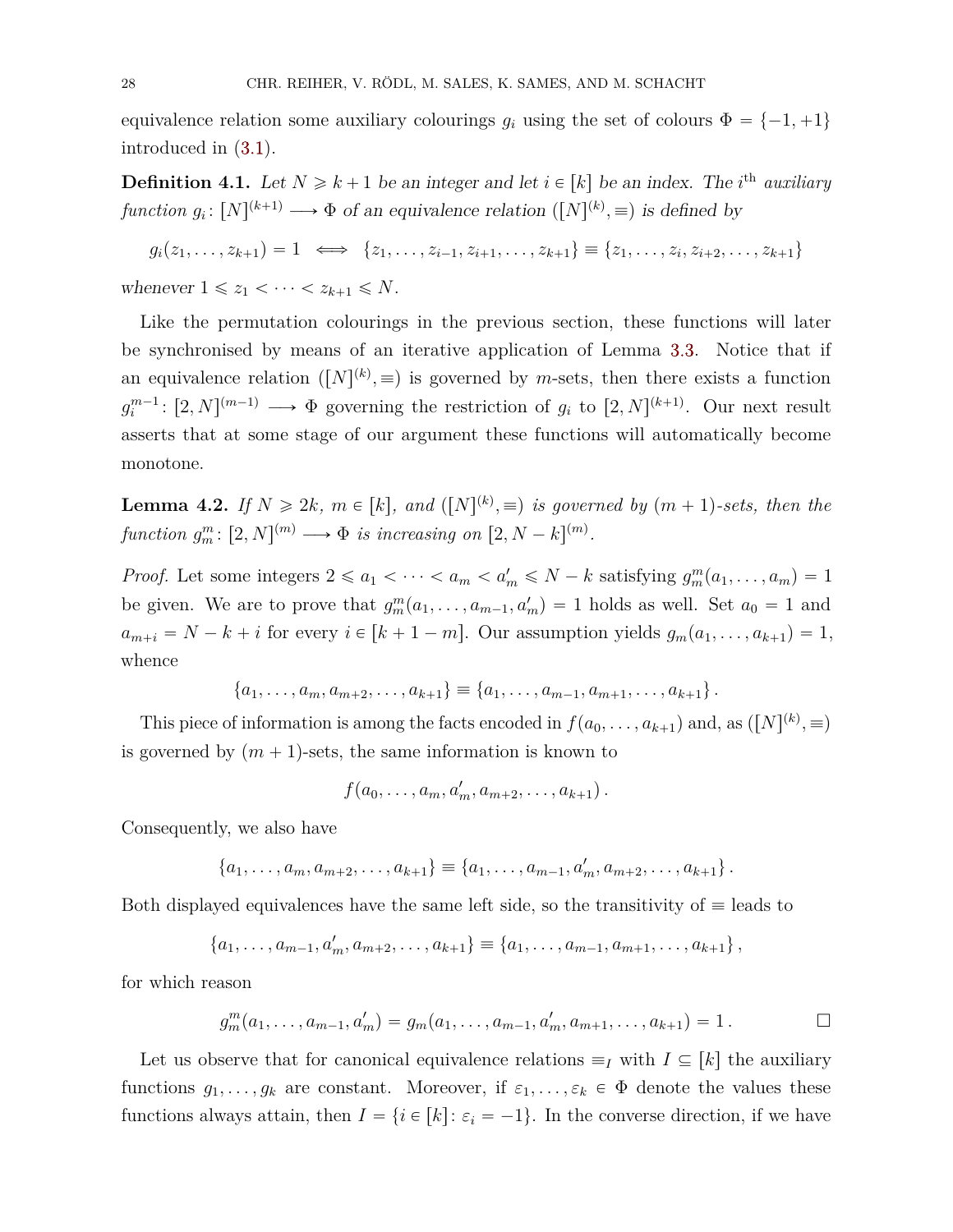an equivalence relation  $([N]^{(k)}, \equiv)$  with the property that such colours  $\varepsilon_1, \ldots, \varepsilon_k \in \Phi$  exist, then we may define  $I = \{i \in [k]: \varepsilon_i = -1\}$ , but it does not follow immediately that  $\equiv$ coincides with the canonical equivalence relation  $\equiv_I$ . This is why we require an additional purging argument.

<span id="page-28-3"></span>**Definition 4.3.** For  $i \in [k]$  an equivalence relation  $([N]^{(k)}, \equiv)$  is said to be *i-purged* if for all integers  $a_1, \ldots, a_i, b_1, \ldots, b_i, c_{i+1}, \ldots, c_{k+1}$  satisfying

- <span id="page-28-1"></span> $(i)$  1  $\le a_1 < \cdots < a_i$  and  $1 \le b_1 < \cdots < b_i$ ,
- $(ii)$  max $(a_i, b_i) < c_{i+1} < \cdots < c_{k+1} \le N$ ,
- <span id="page-28-5"></span>(iii)  $g_i(a_1,\ldots,a_i,c_{i+1},\ldots,c_{k+1}) = g_i(b_1,\ldots,b_i,c_{i+1},\ldots,c_{k+1}) = -1,$
- <span id="page-28-2"></span> $(iv)$  and  $\{a_1, \ldots, a_i, c_{i+1}, \ldots, c_k\} \equiv \{b_1, \ldots, b_i, c_{i+1}, \ldots, c_k\}$

we have  $a_i = b_i$ .

The rôle of the next lemma is roughly comparable to that of Lemma [3.7](#page-19-0) in the previous section.

<span id="page-28-4"></span>**Lemma 4.4.** *Suppose that the equivalence relation*  $([N]^{(k)}, \equiv)$  *is i-purged for every*  $i \in [k]$ *. If the auxiliary functions*  $g_1, \ldots, g_k$  *are constant, then*  $([N-1]^{(k)}, \equiv)$  *is canonical.* 

*Proof.* Let  $\varepsilon_1, \ldots, \varepsilon_k \in \Phi$  be the values which  $g_1, \ldots, g_k$  always attain and set

$$
I = \{ i \in [k] \colon \varepsilon_i = -1 \}
$$

It suffices to prove that for any two sets  $a = \{a_1, \ldots, a_k\}$  and  $b = \{b_1, \ldots, b_k\}$  from  $[N-1]^{(k)}$ whose elements have just been enumerated in increasing order the statement

<span id="page-28-0"></span>
$$
\{a_1, \ldots, a_k\} \equiv \{b_1, \ldots, b_k\} \iff \forall i \in I \ \ a_i = b_i \tag{4.1}
$$

*.*

is valid. To this end we argue by induction on the number  $\mu = |\{i \in [k]: a_i \neq b_i\}|$  counting the indices where a and b disagree. In the base case  $\mu = 0$  we have  $a = b$  and both sides of the equivalence [\(4.1\)](#page-28-0) are true. Now suppose that  $\mu \in [k]$  has the property that (4.1) holds for all pairs of sets from  $[N]^{(k)}$  disagreeing less than  $\mu$  times. For the induction step we assume that  $a, b \in [N]^{(k)}$  disagree with respect to exactly  $\mu$  indices.

Beginning with the backwards implication we assume  $a_i = b_i$  for all  $i \in I$  and intend to derive  $a \equiv b$ . Notice that the smallest index  $i(\star) \in [k]$  satisfying  $a_{i(\star)} \neq b_{i(\star)}$  belongs to  $[k] \setminus I$ , whence  $\varepsilon_{i(\star)} = 1$ . By symmetry we may suppose that  $a_{i(\star)} < b_{i(\star)}$ . The induction hypothesis implies that the set  $c = b \cup \{a_{i(\star)}\} \setminus \{b_{i(\star)}\}$  is equivalent to *a* with respect to  $\equiv$ . Moreover, the definition of

$$
g_{i(\star)}(b_1,\ldots,b_{i(\star)-1},a_{i(\star)},b_{i(\star)},\ldots,b_k)=\varepsilon_{i(\star)}=1
$$

yields  $b \equiv c$ , so altogether we have indeed  $a \equiv c \equiv b$ .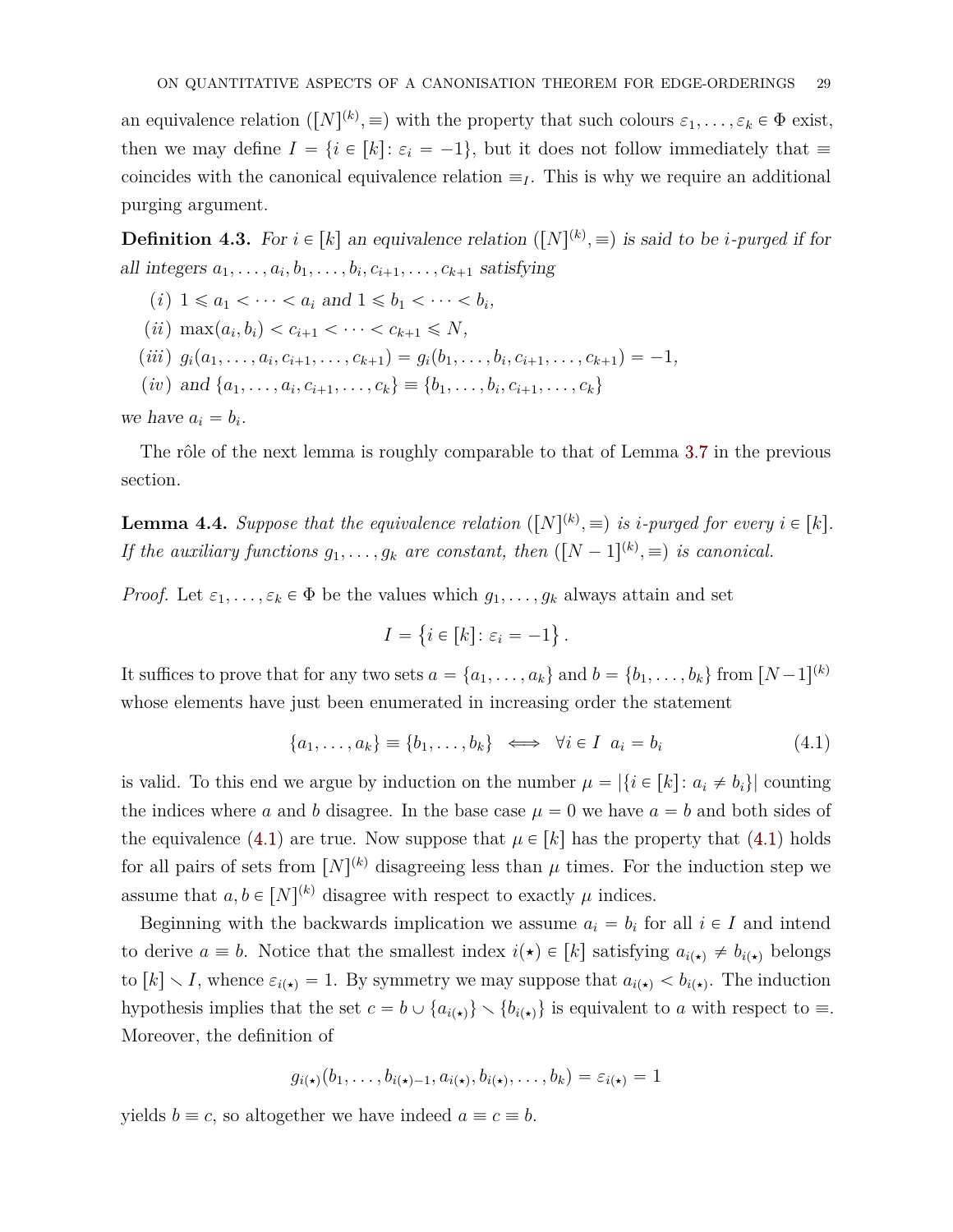Now suppose conversely that  $a \equiv b$ , where  $a, b \in [N-1]^{(k)}$ . Due to  $\mu > 0$  there exists a largest integer  $i(\star) \in [k]$  such that  $a_{i(\star)} \neq b_{i(\star)}$ . Applying the assumption that  $\equiv$  be  $i(\star)$ -purged to

- $a_1 < \cdots < a_{i(\star)}, b_1 < \cdots < b_{i(\star)},$
- and  $a_{i(\star)+1} = b_{i(\star)+1}, \ldots, a_k = b_k, N$  playing the rôles of  $c_{i(\star)+1}, \ldots, c_{k+1}$

we infer  $\varepsilon_{i(\star)} = +1$ , i.e.,  $i(\star) \notin I$ . By symmetry we may again assume  $a_{i(\star)} < b_{i(\star)}$ . Now

$$
g_{i(\star)}(a_1,\ldots,a_{i(\star)},b_{i(\star)},a_{i(\star)+1},\ldots,a_k)=\varepsilon_{i(\star)}=1
$$

implies that the set  $c = a \cup \{b_{i(\star)}\} \setminus \{a_{i(\star)}\}$  is equivalent to *a* with respect to  $\equiv$ . Since *b* and *c* disagree only  $\mu - 1$  times, the induction hypothesis yields  $b_i = c_i$  for all  $i \in I$ . Together with  $i(\star) \notin I$  this shows that we have indeed  $a_i = b_i$  for all  $i \in I$ . This completes the induction step and, therefore, the proof of [\(4.1\)](#page-28-0). In particular,  $\equiv$  is canonical.

The next result shows that from a quantitative point of view purging is accompanied by a polynomial dependence of the involved constants.

<span id="page-29-1"></span>**Lemma 4.5.** Let  $m \in [k]$ ,  $n \geq k$ , and  $N \geq (2kn)^{2k}$ . If an equivalence relation  $([N]^{(k)}, \equiv)$ *is governed by*  $(m + 1)$ -sets, then there exists a set  $Z \subseteq [N]$  of size *n* such that  $(Z^{(k)}, \equiv)$  is *m-purged.*

*Proof.* The potential counterexamples to  $([2, N]^{(k)}, \equiv)$  being *m*-purged can be regarded as  $(k + m + 1)$  $(k + m + 1)$ -tuples of integers satisfying the conditions  $(i)$  –  $(iv)$  $(iv)$  $(iv)$  from Definition [4.3](#page-28-3) and  $a_m \neq b_m$ . By symmetry it suffices to worry about those counterexamples for which  $a_m < b_m$ . Bearing this in mind we define Ψ to be the set of all  $(k + m)$ -tuples

$$
(a_1, \ldots, a_m, b_1, \ldots, b_m, c_{m+1}, \ldots, c_k) \in [2, N]^{k+m}
$$

such that

- $\bullet$   $a_1 < \cdots < a_m, b_1 < \cdots < b_m$
- $\bullet$   $a_m < b_m$ ,
- $\bullet$  max $(a_m, b_m) < c_{m+1} < \cdots < c_k,$
- $g_m^m(b_1, \ldots, b_m) = -1,$
- and  $\{a_1, \ldots, a_m, c_{m+1}, \ldots, c_k\} \equiv \{b_1, \ldots, b_m, c_{m+1}, \ldots, c_k\}.$

The key observation is that two members of  $\Psi$  cannot differ in their  $(2m)$ <sup>th</sup> entry alone.

<span id="page-29-0"></span>**Claim 4.6.** If  $(a_1, ..., a_m, b_1, ..., b_m, c_{m+1}, ..., c_k)$  and  $(a_1, ..., a_m, b_1, ..., b'_m, c_{m+1}, ..., c_k)$ *belong to*  $\Psi$ *, then*  $b_m = b'_m$ *.* 

*Proof.* Assume contrariwise that  $b_m < b'_m$ . Due to

$$
\{b_1, \ldots, b'_m, c_{m+1}, \ldots, c_k\} \equiv \{a_1, \ldots, a_m, c_{m+1}, \ldots, c_k\} \equiv \{b_1, \ldots, b_m, c_{m+1}, \ldots, c_k\}
$$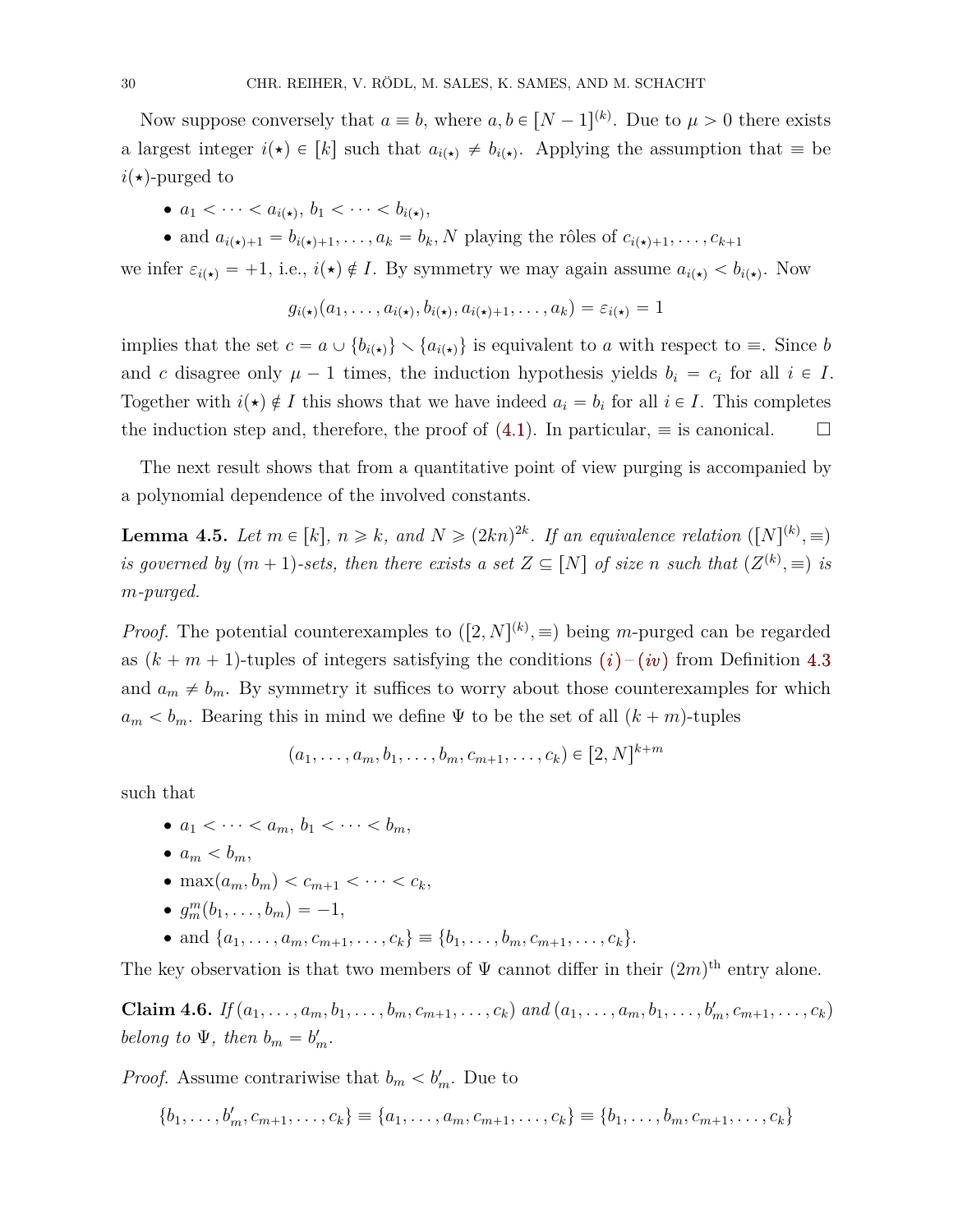we know  $g_m(b_1, \ldots, b_m, b'_m, c_{m+1}, \ldots, c_k) = 1$ , which contradicts  $g_m^m(b_1, \ldots, b_m) = -1$ .  $\Box$ 

Now we consider the partition

$$
\Psi = \Psi_0 \cup \ldots \cup \Psi_{m-1}
$$

defined by

$$
\Psi_i = \{(a_1, \ldots, a_m, b_1, \ldots, b_m, c_{m+1}, \ldots, c_k) \in \Psi \colon |\{a_1, \ldots, a_m, b_1, \ldots, b_{m-1}\}| = m + i\}
$$

for every  $i \in [0, m - 1]$ . As a consequence of Claim [4.6](#page-29-0) every  $(a_1, \ldots, c_k) \in \Psi_i$  can be described uniquely by specifying

- (1) the  $(k + i)$ -element subset  $X = \{a_1, \ldots, a_m, b_1, \ldots, b_{m-1}, c_{m+1}, \ldots, c_k\}$  of  $[2, N]$
- <span id="page-30-0"></span>(2) and telling for each of  $a_1, \ldots, a_m, b_1, \ldots, b_{m-1}$  to which of the  $m + i$  members of  $Y = \{a_1, \ldots, a_m, b_1, \ldots, b_{m-1}\}\$  they are equal.

There are  $\binom{N-1}{k+i}$  possibilities for the first decision. The set *Y* can be obtained from *X* by removing the  $k - m$  largest elements and, in particular, Y is definable from X. Thus there are at most  $(m + i)^{2m-1}$  $(m + i)^{2m-1}$  $(m + i)^{2m-1}$  possibilities for (2). Altogether, theses considerations establish ˙

$$
|\Psi_i| \leq {N-1 \choose k+i} (m+i)^{2m-1} \leq (N-1)^{k+i} (2m)^{2m-1}
$$

In combination with

$$
\sum_{Z \in [2,N]^{(n)}} |\Psi \cap Z^{k+m}| = \sum_{i=0}^{m-1} \binom{(N-1) - (k+i+1)}{n - (k+i+1)} |\Psi_i|
$$
  
\$\leq \binom{N-1}{n} \sum\_{i=0}^{m-1} \left(\frac{n}{N-1}\right)^{k+i+1} |\Psi\_i|\$

this implies

$$
\sum_{Z \in [2,N]^{(n)}} |\Psi \cap Z^{k+m}| \leqslant \binom{N-1}{n} \sum_{i=0}^{m-1} \frac{n^{k+i+1}}{N-1} (2m)^{2m-1} \leqslant \frac{(2mn)^{2k}}{2(N-1)} \binom{N-1}{n} < \binom{N-1}{n}.
$$

Consequently some set  $Z \in [2, N]^{(n)}$  satisfies  $\Psi \cap Z^{k+m} = \emptyset$ . Due to the definition of  $\Psi$ every such set  $Z$  is *m*-purged.

4.2. **Plan.** Suppose that we have an equivalence relation  $([N]^{(k)}, \equiv)$ , where *N* is, roughly speaking,  $k-1$  times exponential in *n*, and that we want to find a subset  $X \subseteq [N]$  of size *n* such that  $(X^{(k)}, \equiv)$  is canonical. The material in the previous subsection suggests the following strategy. Letting  $f: [N]^{(k+2)} \longrightarrow \Gamma$  denote the function associated with  $\equiv$  we want to select appropriate subsets  $[N] = Z_{k-1} \supseteq \cdots \supseteq Z_0$  such that for each  $m \in [0, k-1]$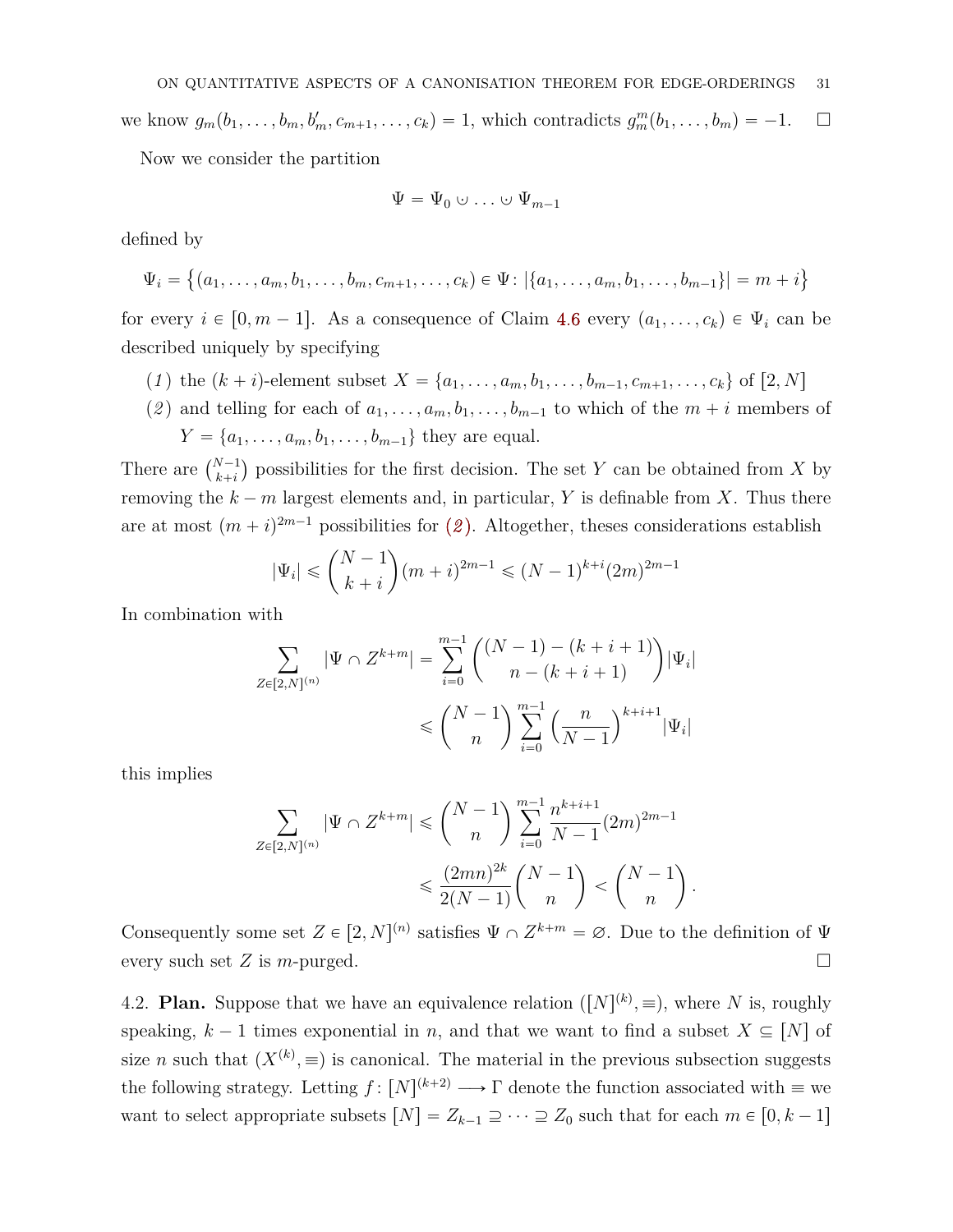the size of  $Z_m$  is, roughly, *m* times exponential in *n* and the restriction of *f* to  $Z_m^{(k+2)}$  is governed by  $(m + 3)$ -sets. Lemma [4.2](#page-27-0) tells us that if we construct such a sequence of sets  $(Z_m)_{0 \le m \le k-1}$  by means of an iterative applications of Lemma [3.3,](#page-12-0) then we can achieve that the restrictions of  $g_2^2, \ldots, g_k^2$  to  $Z_0^{(2)}$  are monotone. Now  $|Z_0|$  depends polynomially on *n*, which severely restricts our possibilities as to how the argument can be continued. Certainly Lemma [3.2](#page-11-0) allows us to synchronise  $g_2, \ldots, g_k$ . Moreover, synchronising  $g_1$  will only cost an additional square root; essentially this is due to the formula  $ER^{(1)}(n) \leq n^2$ . Finally *k* successive applications of Lemma [4.5](#page-29-1) allow us to perform a complete purging, and by Lemma [4.4](#page-28-4) we will thereby be done.

Now if one completely ignores the last exponent *C<sup>k</sup>* for which one will end up proving  $ER^{(k)}(n) \leq t_{k-1}(n^{C_k})$ , then it is entirely immaterial in which order one carries the various steps of the argument out. But from a quantitative point of view it seems recommendable to perform each purging step as early as possible. Illustrating this point by means of an example we give a brief sketch as to how one can prove  $ER^{(4)}(n) \leq t_3(Cn^{24})$ .

- Start with an arbitrary equivalence relation  $([N]^{(4)}, \equiv)$ , where  $N = t_3(Cn^{24})$ , and let  $f: [N]^{(6)} \longrightarrow \Gamma$  be its associated function.
- By Corollary [3.4](#page-15-0) there is a set  $Z_2 \subseteq Z_3 = [N]$  of size  $t_2(C'n^{24})$  on which f is governed by quintuples. Now  $g_4^4$  is monotone by Lemma [4.2.](#page-27-0)
- Before doing anything else we appeal to Lemma [4.5](#page-29-1) and get a 4-purged set  $P_2 \subseteq Z_2$ of size  $t_2(C''n^{24})$ , where  $C''$  is extremely close to  $C'$ .
- Next we apply Lemma [3.3](#page-12-0) and obtain  $Z_1 \subseteq P_2$  of size  $t_1(C^m n^{24})$  such that  $g_3^3$ ,  $g_4^3$ are monotone and *f* is governed by quadruples.
- Now Lemma [4.5](#page-29-1) leads us to a 3-purged set  $P_1 \subseteq Z_1$  of size  $t_1(C''''n^{24})$ .
- Only now we appeal to Lemma [3.3](#page-12-0) again and take  $Z_0 \subseteq P_1$  of size  $C^{n m} n^8$  such that  $g_2^2$ ,  $g_3^2$ ,  $g_4^2$  are monotone and *f* is governed by triples.

The next lemma will tell us how to complete the argument once  $Z_0$  is found. Before stating it we would like to point out that the two purging steps above only influence the constant *C* we need to start with, but not the final exponent 24. If we would move these two steps to the end of the above list, the argument remained valid except for the fact that we needed to start with  $24 \cdot 8^2$  instead of 24.

<span id="page-31-0"></span>**Lemma 4.7.** Let  $n \geq k$ ,  $N \geq (k-1)!(2n)^{2k}$ , and let  $([N]^{(k)}, \equiv)$  be an equivalence relation which is governed by triples and *i*-purged for every  $i \in [3, k]$ . If the functions  $g_2^2, \ldots, g_k^2$ *defined on*  $[2, N]^{(2)}$  *are monotone, then there exists a set*  $X \subseteq [N]$  *of size n such that*  $(X^{(k)}, \equiv)$  *is canonical.*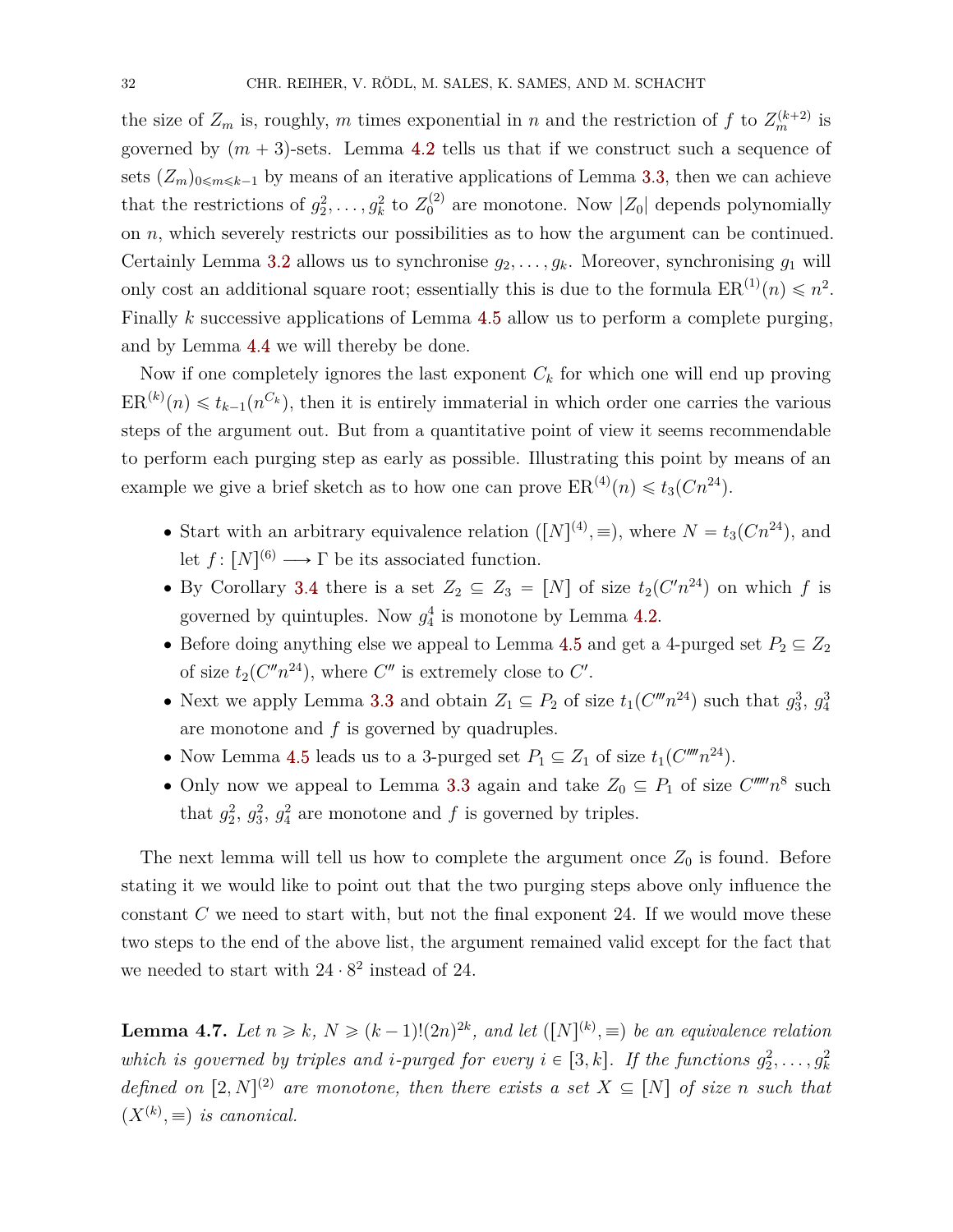*Proof.* Due to the monotonicity of  $g_2^2, \ldots, g_k^2$  and  $N-1 \geq (k-1)!(4n^2-1)^k$  Lemma [3.2](#page-11-0) yields a subset  $Y \subseteq [2, N]$  of size  $|Y| = 4n^2 - 1$  such that the functions  $g_2^2, \ldots, g_k^2$  are constant on  $Y^{(2)}$ . Denote the  $k-1$  largest elements of Y by  $y_1 < \cdots < y_{k-1}$  and define an equivalence relation  $\sim$  on  $Y \setminus \{y_1, \ldots, y_{k-1}\}\$  by

$$
a \sim b \iff \{a, y_1, \ldots, y_{k-1}\} \equiv \{b, y_1, \ldots, y_{k-1}\}.
$$

In view of  $n \ge k \ge 2$  we have  $|Y \setminus \{y_1, \ldots, y_{k-1}\}| = 4n^2 - k \ge (2n - k + 1)^2 + 1$  and, consequently, there exists a set  $Z^- \subseteq Y \setminus \{y_1, \ldots, y_{k-1}\}\$  of size  $2n - k + 2$  which is either contained in an equivalence class of  $\sim$  or consists of numbers that are mutually non-equivalent with respect to  $\sim$ . In both cases the set  $Z = Z^- \cup \{y_1, \ldots, y_{k-1}\}\)$  has the property that the restriction of  $g_1^2$  to  $Z^{(2)}$  is constant. Notice that the cardinality of Z is  $2n + 1$ . Enumerating the elements of *Z* in increasing order we write  $Z = \{z_1, \ldots, z_{2n+1}\}.$ 

The remainder of the proof we shall show that

$$
X_{\star} = \{z_1, z_3, \ldots, z_{2n+1}\}
$$

has the property that  $(X_{\star}^{(k)}, \equiv)$  is 1-purged and 2-purged. In the light of Lemma [4.4](#page-28-4) this will imply that the *n*-element set  $X = X_{\star} \setminus \{z_{2n+1}\}\)$  is as desired.

Starting with the former goal we let  $\varepsilon_1 \in \Phi$  be the constant value that  $g_1^2$  attains on  $X_{\star}^{(2)}$ . Because of Definition [4.3](#page-28-3) *([iii](#page-28-5))* we may suppose that  $\varepsilon_1 = -1$ . Now let

$$
a_1 \leq b_1 < c_2 < \cdots < c_{k+1}
$$

be  $k + 2$  members of  $X_{\star}$  satisfying  $\{a_1, c_2, \ldots, c_k\} \equiv \{b_1, c_2, \ldots, c_k\}$ . As the assumption  $a_1 < b_1$  would yield  $\varepsilon_1 = g_1(a_1, b_1, c_2, \ldots, c_k) = 1$ , we have indeed  $a_1 = b_1$ , as required.

It remains to show that  $(X^{(k)}_*)$ ,  $\equiv$  is 2-purged as well. As before, we may suppose that the constant value  $\varepsilon_2$  attained by  $g_2$  on  $X^{(k+1)}_*$  is  $-1$ . Assume for the sake of contradiction that there exist  $k + 3$  members  $a_1 < a_2 < b_2$  and  $b_1 < b_2 < c_3 < \cdots < c_{k+1}$  of X such that

<span id="page-32-0"></span>
$$
\{a_1, a_2, c_3, \dots, c_k\} \equiv \{b_1, b_2, c_3, \dots, c_k\}.
$$
\n(4.2)

Pick a number  $q \in \mathbb{Z}$  such that  $b_2 < q < c_3$ . Since f is governed by triples, we have

$$
f(a_1, a_2, b_1, b_2, c_3, \ldots, c_k) = f(a_1, a_2, b_1, q, c_3, \ldots, c_k).
$$

So [\(4.2\)](#page-32-0) entails

$$
\{a_1, a_2, c_3, \dots, c_k\} \equiv \{b_1, q, c_3, \dots, c_k\}
$$

and altogether we obtain

$$
\{b_1, b_2, c_3, \ldots, c_k\} \equiv \{b_1, q, c_3, \ldots, c_k\},
$$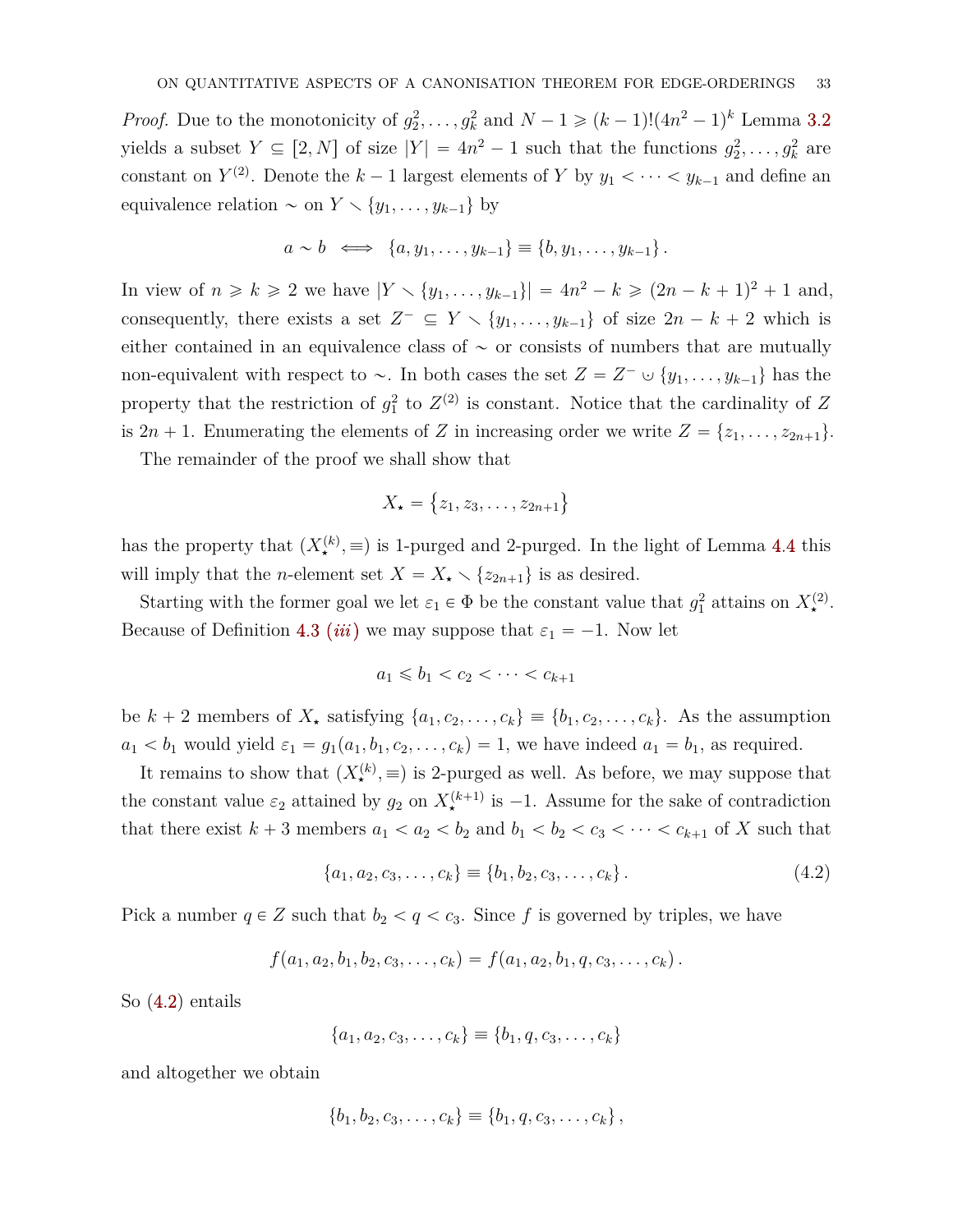which leads us to the contradiction

$$
\varepsilon_2 = g_2(b_1, b_2, q, c_3, \dots, c_k) = 1.
$$

4.3. **Canonisation.** It remains to execute the plan discussed in the foregoing subsection. Given  $n \ge k \ge 2$  we define positive integers  $N_0, P_1, N_1, \ldots, P_{k-2}, N_{k-2}, N_{k-1}$  according to the following recursive rules.

$$
N_0 = (k-1)!(2n)^{2k} + (k+1),
$$
  
\n
$$
P_m = (2|\Gamma|)^{N_{m-1}^{m+2}} \cdot (2kN_{m-1}^m)^{kN_{m-1}^m} \quad \text{for } m \in [k-2],
$$
  
\n
$$
N_m = (2kP_m)^{2k} + (k+1) \quad \text{for } m \in [k-2],
$$
  
\n
$$
N_{k-1} = |\Gamma|^{N_{k-2}^{k+1}}.
$$

We want to prove that if  $N \ge N_{k-1}$  then for every equivalence relation  $([N]^{(k)}, \equiv)$  there exists a set  $X \subseteq [N]$  of size *n* such that  $(X^{(k)}, \equiv)$  is canonical. This will imply

<span id="page-33-1"></span>
$$
ER^{(k)}(n) \le N_{k-1} \le t_{k-1}(C_k n^{6k}),\tag{4.3}
$$

where  $C_k$  depends only on *k*. Indeed, we have  $P_1 = t_1(O(n^{6k}))$  and  $N_m = t_m(O(n^{6k}))$  for every  $m \in [k-1]$ .

Let  $f: [N]^{k+2} \longrightarrow \Gamma$  be the function associated to a given equivalence relation  $([N]^{(k)}, \equiv),$ where  $N \ge N_{k-1}$ . An initial application of Corollary [3.4](#page-15-0) leads to a set  $Z'_{k-2} \subseteq [N]$  such that  $(Z'^{(k)}_{k}$  $\binom{k}{k-2}$  is governed by  $(k+1)$ -sets and  $|Z'_{k-2}| = N_{k-2}$ . According to Lemma [4.2](#page-27-0) the set  $Z_{k-2} \subseteq Z'_{k-2}$  that arises when one removes the smallest and the *k* largest elements of  $Z'_{k-2}$ has the property that  $g_k^k: Z_{k-2}^{(k)} \longrightarrow \Phi$  is monotone. Notice that  $|Z_{k-2}| = N_{k-2} - (k+1)$ .

<span id="page-33-0"></span>**Claim 4.8.** For every  $m \in [0, k-2]$  there exists a set  $Z_m \subseteq [N]$  of size  $|Z_m| = N_m - (k+1)$ *with the following properties:*

- <span id="page-33-3"></span> $(i)$   $(Z_m^{(k)}, \equiv)$  *is governed by*  $(m+3)$ -sets.
- <span id="page-33-4"></span>(*ii*) For every  $i \in [m+2, k]$  the function  $g_i^{m+2}$  is monotone.
- <span id="page-33-2"></span> $(iii)$  *If*  $i \in [m+3, k]$ , then  $(Z_m^{(k)}, \equiv)$  *is i-purged.*

Observe that the case  $m = 0$  yields a set  $Z_0$  of size  $|Z_0| = (k-1)!(2n)^{2k}$ . Thus Lemma [4.7](#page-31-0) shows that Claim [4.8](#page-33-0) implies [\(4.3\)](#page-33-1).

*Proof of Claim [4.8.](#page-33-0)* We argue by decreasing induction on *m*. In the base case  $m = k - 2$ clause *([iii](#page-33-2))* holds vacuously and the set  $Z_{k-2}$  defined above has the desired properties.

Now suppose that for some  $m \in [k-2]$  we have already found a subset  $Z_m \subseteq [N]$  of size  $N_m - (k+1) = (2kP_m)^{2k}$  fulfilling (*i*[\),](#page-33-3) (*[ii](#page-33-4)*), and (*[iii](#page-33-2)*). Owing to Lemma [4.5](#page-29-1) there exists a set  $Q_m \subseteq Z_m$  of size  $|Q_m| = P_m$  such that  $(P_m^{(k)}, \equiv)$  is  $(m+2)$ -purged. Next we apply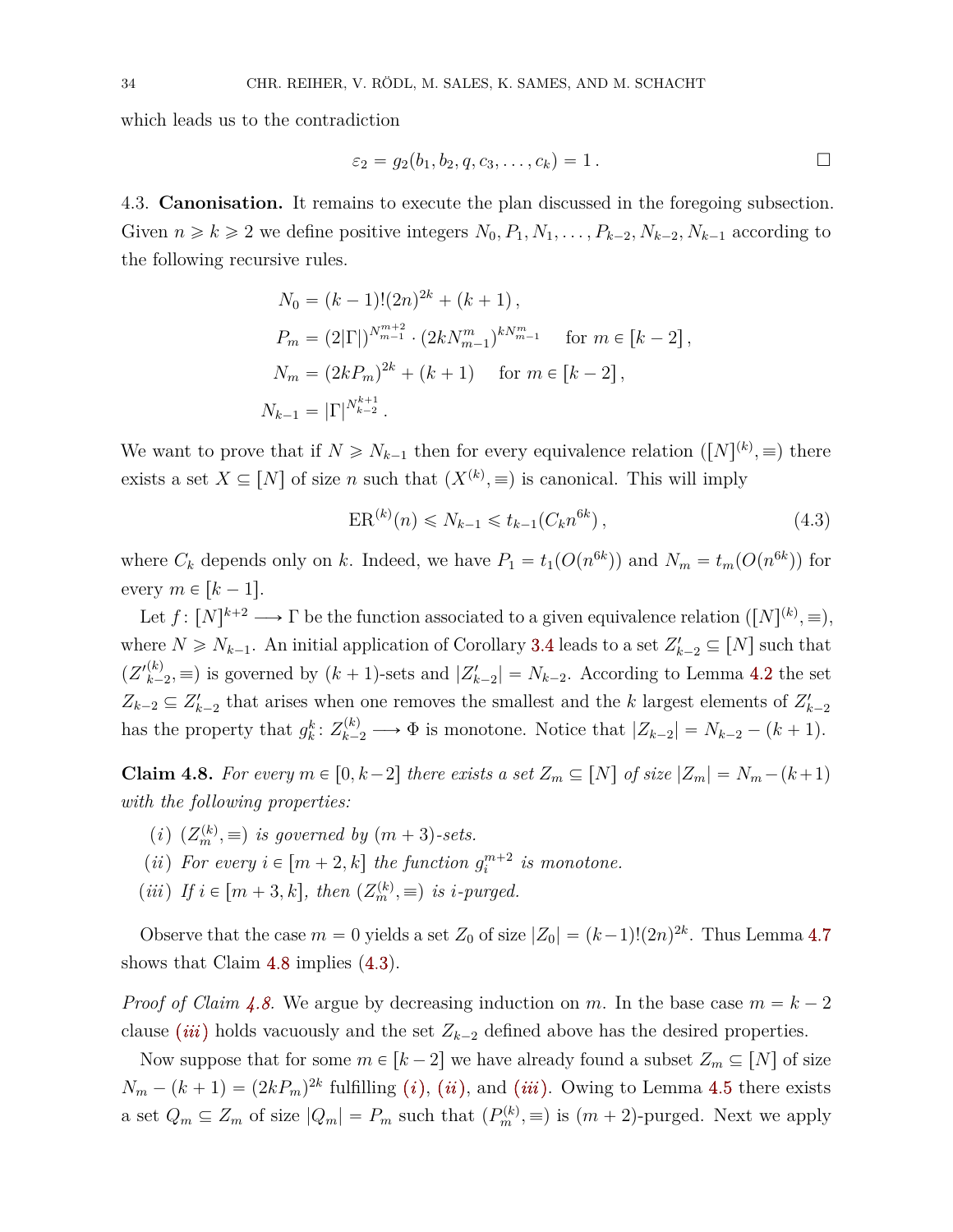Lemma [3.3](#page-12-0) to  $f^{m+3}$ :  $P_m^{(m+3)} \longrightarrow \Gamma$  and the family  $(g_i^{m+2})_{m+2 \leq i \leq k}$  of monotone colourings. This yields a set  $Z'_{m-1} \subseteq P_m$  of size  $N_{m-1}$  such that  $(Z'^{(k)}_{m}, \equiv)$  is governed by  $(m+2)$ -sets and for every  $i \in [m + 2, k]$  the function  $g_i^{m+1}$  is monotone. Finally Lemma [4.2](#page-27-0) tells us that the set  $Z_{m-1} \subseteq Z'_{m-1}$  obtained by removing the smallest and the *k* largest elements from  $Z'_{m-1}$  has the desired properties.

4.4. **Acknowledgement.** We would like to thank the referee for an extremely careful reading of this article and providing the alternative proof of Lemma [3.1.](#page-10-1)

#### **REFERENCES**

- <span id="page-34-11"></span>[1] M. Bucić, B. Sudakov, and T. Tran, *Erdős-Szekeres theorem for multidimensional arrays*, available at [arXiv:1910.13318.](http://arxiv.org/abs/1910.13318) Submitted.  $\uparrow$ [1.2](#page-2-0)
- <span id="page-34-6"></span>[2] D. Conlon, J. Fox, and B. Sudakov, *Hypergraph Ramsey numbers*, J. Amer. Math. Soc. **23** (2010), no. 1, 247–266, DOI [10.1090/S0894-0347-09-00645-6.](https://doi.org/10.1090/S0894-0347-09-00645-6) M[R2552253](http://www.ams.org/mathscinet-getitem?mr=2552253) ↑[1.2](#page-2-0)
- <span id="page-34-3"></span>[3] W. Deuber, R. L. Graham, H. J. Prömel, and B. Voigt, *A canonical partition theorem for equivalence relations on* **Z** *t* , J. Combin. Theory Ser. A **34** (1983), no. 3, 331–339, DOI [10.1016/0097-3165\(83\)90067-](https://doi.org/10.1016/0097-3165(83)90067-5) [5.](https://doi.org/10.1016/0097-3165(83)90067-5) M[R700039](http://www.ams.org/mathscinet-getitem?mr=700039) 1[1.1](#page-0-0)
- <span id="page-34-13"></span>[4] R. P. Dilworth, *A decomposition theorem for partially ordered sets*, Ann. of Math. (2) **51** (1950), 161-166, DOI [10.2307/1969503.](https://doi.org/10.2307/1969503) M[R32578](http://www.ams.org/mathscinet-getitem?mr=32578)  $\uparrow$ [3.1](#page-10-1)
- <span id="page-34-9"></span>[5] P. Erdős, *Some remarks on the theory of graphs*, Bull. Amer. Math. Soc. **53** (1947), 292–294, DOI [10.1090/S0002-9904-1947-08785-1.](https://doi.org/10.1090/S0002-9904-1947-08785-1) M[R19911](http://www.ams.org/mathscinet-getitem?mr=19911) 1[1.2](#page-2-0)
- <span id="page-34-2"></span>[6] P. Erdős and R. L. Graham, *Old and new problems and results in combinatorial number theory*, Monographies de L'Enseignement Mathématique [Monographs of L'Enseignement Mathématique], vol. 28, Université de Genève, L'Enseignement Mathématique, Geneva, 1980. M[R592420](http://www.ams.org/mathscinet-getitem?mr=592420) †[1.1](#page-0-0)
- <span id="page-34-7"></span>[7] P. Erdős and A. Hajnal, *On Ramsey like theorems. Problems and results*, Combinatorics (Proc. Conf. Combinatorial Math., Math. Inst., Oxford, 1972), Inst. Math. Appl., Southend-on-Sea, 1972, pp. 123–140. M[R0337636](http://www.ams.org/mathscinet-getitem?mr=0337636) [1.2](#page-2-0)
- <span id="page-34-8"></span>[8] P. Erdős, A. Hajnal, and R. Rado, *Partition relations for cardinal numbers*, Acta Math. Acad. Sci. Hungar. **16** (1965), 93–196, DOI [10.1007/BF01886396.](https://doi.org/10.1007/BF01886396) M[R202613](http://www.ams.org/mathscinet-getitem?mr=202613) Ò[1.2,](#page-2-0) [2.1](#page-3-3)
- <span id="page-34-0"></span>[9] P. Erdős and R. Rado, *A combinatorial theorem*, J. London Math. Soc. **25** (1950), 249–255, DOI [10.1112/jlms/s1-25.4.249.](https://doi.org/10.1112/jlms/s1-25.4.249) M[R37886](http://www.ams.org/mathscinet-getitem?mr=37886) 1[1.1](#page-0-0)
- <span id="page-34-1"></span>[10] , *Combinatorial theorems on classifications of subsets of a given set*, Proc. London Math. Soc. (3) **2** (1952), 417–439, DOI [10.1112/plms/s3-2.1.417.](https://doi.org/10.1112/plms/s3-2.1.417) M[R65615](http://www.ams.org/mathscinet-getitem?mr=65615) Ò[1.1,](#page-0-0) [1.2](#page-2-0)
- <span id="page-34-10"></span>[11] P. Erdős and G. Szekeres, *A combinatorial problem in geometry*, Compositio Math. **2** (1935), 463–470. M[R1556929](http://www.ams.org/mathscinet-getitem?mr=1556929) [1.2](#page-2-0)
- <span id="page-34-12"></span><span id="page-34-4"></span>[12] J. Fox, 2019. Personal communication to V. Rödl and M. Sales.  $\uparrow$ [1.2](#page-3-1)
- [13] R. L. Graham, K. Leeb, and B. L. Rothschild, *Ramsey's theorem for a class of categories*, Proc. Nat. Acad. Sci. U.S.A. **69** (1972), 119–120, DOI [10.1073/pnas.69.1.119.](https://doi.org/10.1073/pnas.69.1.119) M[R306009](http://www.ams.org/mathscinet-getitem?mr=306009)  $\uparrow$ [1.1](#page-0-0)
- <span id="page-34-5"></span>[14] , *Ramsey's theorem for a class of categories*, Advances in Math. **8** (1972), 417–433, DOI [10.1016/0001-8708\(72\)90005-9.](https://doi.org/10.1016/0001-8708(72)90005-9) M[R306010](http://www.ams.org/mathscinet-getitem?mr=306010) 1[1.1](#page-0-0)